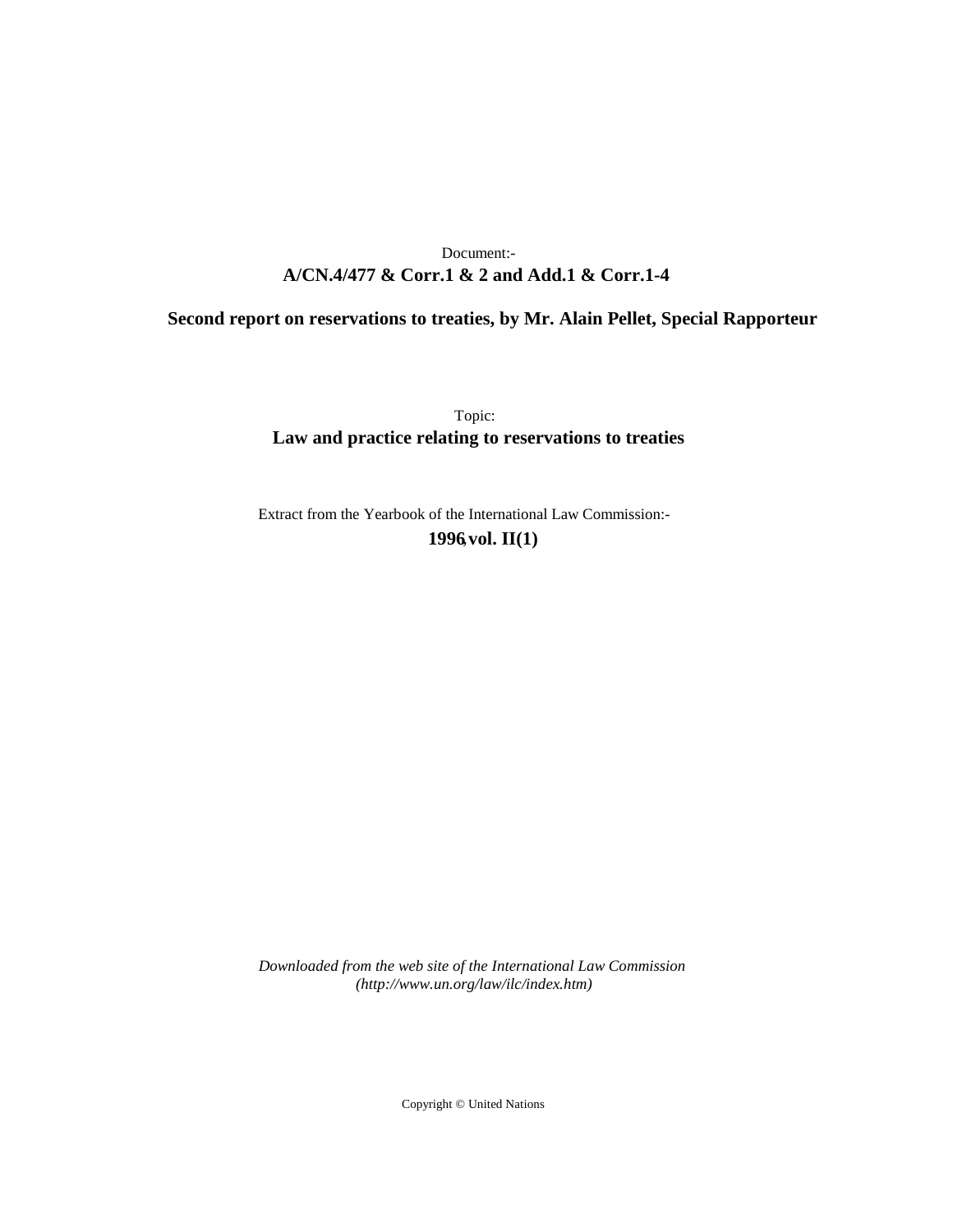# **THE LAW AND PRACTICE RELATING TO RESERVATIONS TO TREATIES**

# [Agenda item 5]

# **DOCUMENT A/CN.4/477 and Add.1\***<sup>1</sup>

# **Second report on reservations to treaties, by Mr. Alain Pellet, Special Rapporteur**

[*Original: French*] [*10 May and 13 June 1996*]

*Page*

# **CONTENTS**

|            |           |                                                                            |          |                                                                         |           | ruge |  |
|------------|-----------|----------------------------------------------------------------------------|----------|-------------------------------------------------------------------------|-----------|------|--|
|            |           |                                                                            |          |                                                                         |           |      |  |
|            |           |                                                                            |          |                                                                         |           |      |  |
| Paragraphs |           |                                                                            |          |                                                                         |           |      |  |
| I.         | $1 - 54$  |                                                                            |          |                                                                         |           |      |  |
|            | А.        |                                                                            |          |                                                                         | $1 - 8$   | 43   |  |
|            | B.        | The future work of the Commission on the topic of reservations to treaties | $9 - 50$ | 44                                                                      |           |      |  |
|            |           | 1.                                                                         |          |                                                                         | $9 - 17$  | 44   |  |
|            |           | $2_{-}$                                                                    |          |                                                                         | $18 - 32$ | 45   |  |
|            |           |                                                                            | (a)      |                                                                         | $19 - 22$ | 45   |  |
|            |           |                                                                            | (b)      |                                                                         | 23        | 46   |  |
|            |           |                                                                            | (c)      |                                                                         | $24 - 31$ | 46   |  |
|            |           |                                                                            | (d)      |                                                                         | 32        | 47   |  |
|            |           | 3.                                                                         |          |                                                                         | $33 - 50$ | 47   |  |
|            |           |                                                                            | (a)      |                                                                         | $33 - 36$ | 47   |  |
|            |           |                                                                            | (b)      |                                                                         | 37        | 48   |  |
|            |           |                                                                            | (c)      |                                                                         | $38 - 50$ | 49   |  |
|            |           |                                                                            |          | (i) Unity or diversity of the legal regime for reservations to treaties | 38        | 49   |  |
|            |           |                                                                            |          |                                                                         | $39 - 40$ | 49   |  |
|            |           |                                                                            |          | (iii) Formulation and withdrawal of reservations, acceptances and       | 41        | 50   |  |
|            |           |                                                                            |          | (iv) Effects of reservations, acceptances and objections                | $42 - 45$ | 50   |  |
|            |           |                                                                            |          | (v) Status of reservations, acceptances and objections in the case of   | 46        | 50   |  |
|            |           |                                                                            |          | (vi) The settlement of disputes linked to the regime for reservations   | $47 - 50$ | 50   |  |
|            | $51 - 54$ |                                                                            |          |                                                                         |           |      |  |

<sup>\*</sup> Incorporating documents A/CN.4/477/Corr.2 and A/CN.4/477/Add.1/Corr.1 and 3.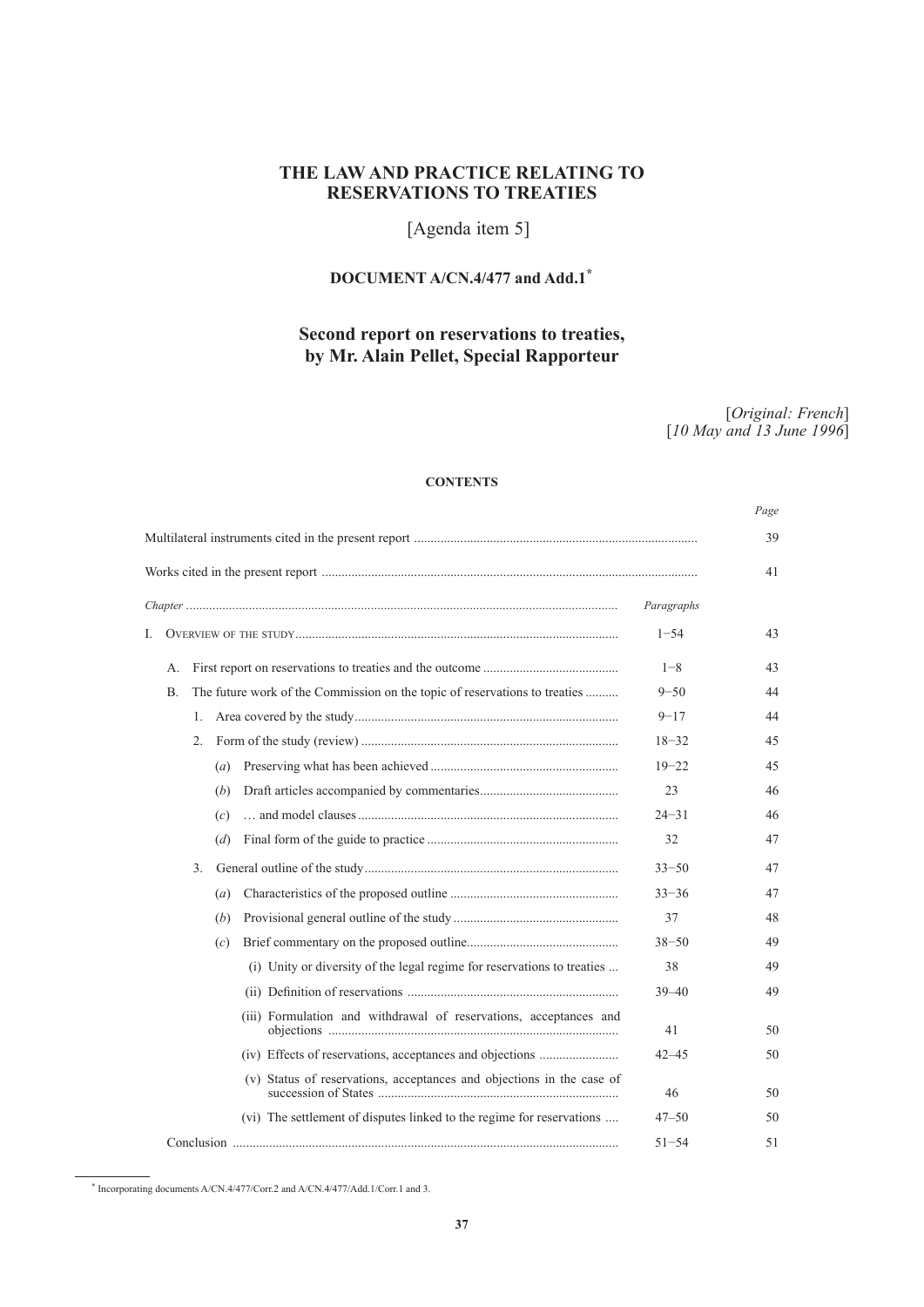|    |                |    |                                                                     |            |                                                                                   | Paragraphs         | Page     |
|----|----------------|----|---------------------------------------------------------------------|------------|-----------------------------------------------------------------------------------|--------------------|----------|
| П. |                |    | UNITY OR DIVERSITY OF THE LEGAL REGIME FOR RESERVATIONS TO TREATIES | $55 - 260$ | 52                                                                                |                    |          |
|    | $\mathbf{1}$ . |    |                                                                     |            | Necessity and urgency of consideration of the question by the Commission          | $56 - 63$          | 52       |
|    | 2.             |    |                                                                     |            |                                                                                   | $64 - 69$          | 53       |
|    |                |    |                                                                     |            |                                                                                   | $70 - 88$          | 54       |
|    |                |    | 1.                                                                  |            |                                                                                   | $70 - 76$          | 54       |
|    |                |    | 2.                                                                  |            |                                                                                   | $77 - 88$          | 55       |
|    |                | В. |                                                                     |            |                                                                                   | $89 - 163$         | 56       |
|    |                |    | 1.                                                                  |            |                                                                                   | $90 - 98$          | 56       |
|    |                |    | 2.                                                                  |            |                                                                                   | $99 - 111$         | 57       |
|    |                |    | 3.                                                                  |            |                                                                                   | $112 - 162$        | 59       |
|    |                |    |                                                                     |            | (a) A debate with no possible conclusion: the appropriateness of reser-           | $114 - 125$        | 60       |
|    |                |    | (b)                                                                 |            | Adapting the "Vienna regime" to the particular characteristics of                 | $126 - 162$        | 62       |
|    |                |    |                                                                     | (i)        | Flexibility and adaptability of the "Vienna regime"                               | $129 - 135$        | 62       |
|    |                |    |                                                                     | (ii)       | The "Vienna regime" is suited to the particular characteristics                   | $136 - 162$        | 63       |
|    |                |    |                                                                     |            | Problems related to the "integrity" of normative treaties<br>a.                   | $137 - 147$        | 63       |
|    |                |    |                                                                     |            | Problems with regard to the "non-reciprocity" of under-<br>b.                     |                    |          |
|    |                |    |                                                                     |            |                                                                                   | 148–158            | 65       |
|    |                |    |                                                                     |            | $c_{-}$                                                                           | $159 - 162$<br>163 | 66<br>67 |
|    |                |    |                                                                     |            |                                                                                   |                    |          |
|    |                | C. |                                                                     |            | Implementation of the general reservations regime (application of the             | $164 - 252$        | 67       |
|    |                |    | 1.                                                                  |            | The fundamental criterion of the object and purpose of the treaty                 | $165 - 176$        | 67       |
|    |                |    | 2.                                                                  |            | The machinery for monitoring implementation of the reservations regime            | $177 - 251$        | 70       |
|    |                |    | (a)                                                                 |            | Determination by the monitoring bodies of the permissibility of reser-            | $179 - 215$        | 70       |
|    |                |    |                                                                     | (i)        |                                                                                   | $180 - 192$        | 70       |
|    |                |    |                                                                     | (ii)       |                                                                                   | $193 - 210$        | 72       |
|    |                |    |                                                                     |            | a. Development of the practice of the monitoring bodies                           | $194 - 201$        | 72       |
|    |                |    |                                                                     |            | b. Basis of the control exercised by the monitoring bodies                        | $202 - 210$        | 74       |
|    |                |    |                                                                     |            | (iii) Combination of different methods of determining the permis-                 | $211 - 215$        | 76       |
|    |                |    | (b)                                                                 |            | Consequences of the findings of monitoring bodies                                 | $216 - 251$        | 77       |
|    |                |    |                                                                     | (i)        |                                                                                   | $218 - 230$        | 77       |
|    |                |    |                                                                     | (ii)       |                                                                                   | $231 - 251$        | 79       |
|    |                |    |                                                                     |            | Binding force of the findings of the monitoring body<br>a.                        | $234 - 240$        | 79       |
|    |                |    |                                                                     |            | The reactions expected from the reserving State<br>b.                             | $241 - 251$        | 80       |
|    |                |    |                                                                     |            |                                                                                   | 252                | 82       |
|    |                |    |                                                                     |            |                                                                                   | $253 - 260$        | 82       |
|    |                |    |                                                                     |            | Draft resolution of the International Law Commission on reservations to normative | 260                | 83       |

# ANNEXES

|    |                                                                                                | 85  |
|----|------------------------------------------------------------------------------------------------|-----|
| Н. | Questionnaire on the topic of reservations to treaties addressed to States Members of          | 97  |
|    | III. Questionnaire on the topic of reservations to treaties addressed to international organi- | 107 |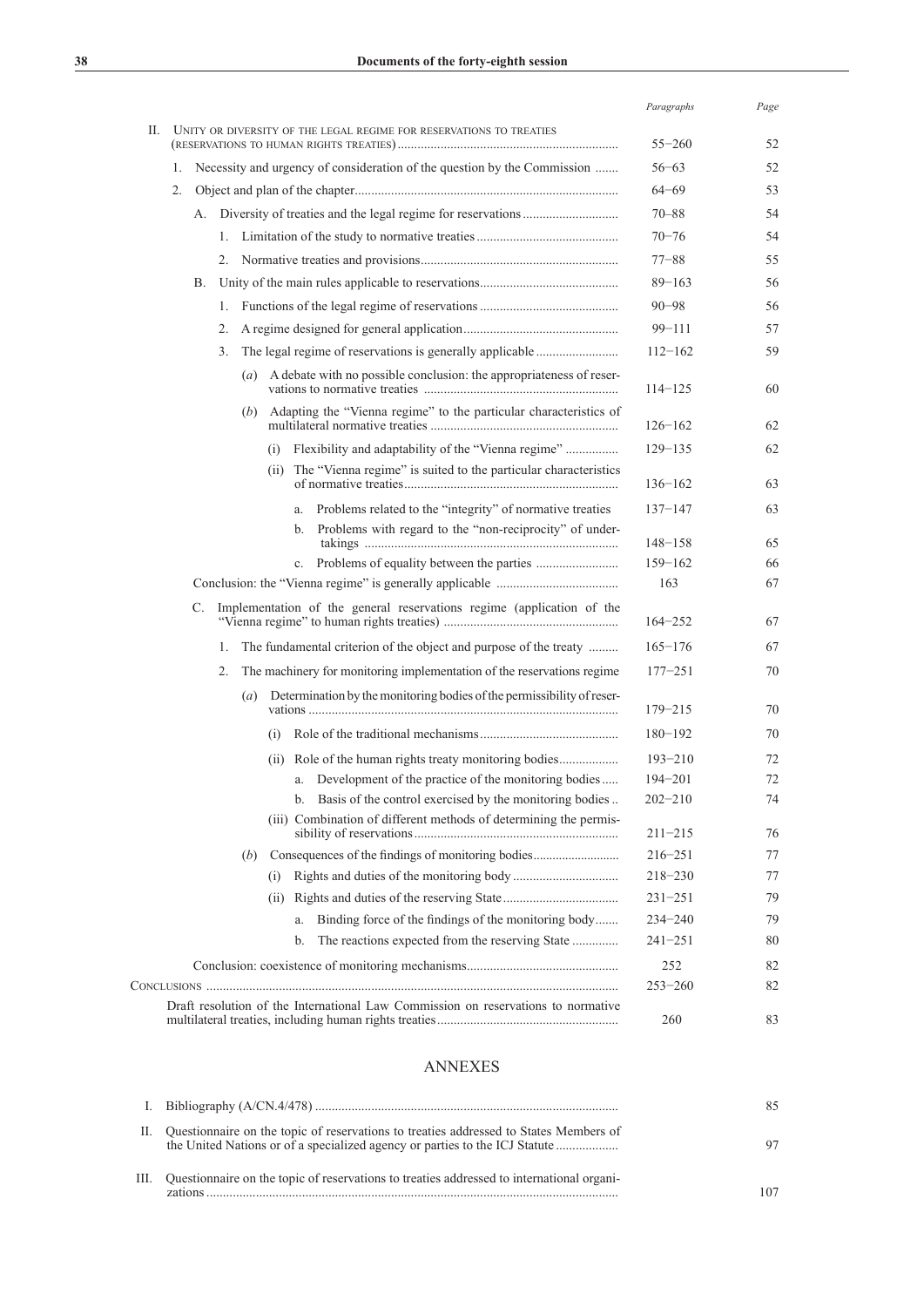# **Multilateral instruments cited in the present report**

| Convention on the Prevention and Punishment of the Crime of<br>Genocide (New York, 9 December 1948)                                                                                                                     | United Nations, Treaty<br>Series, vol. 78, p. 277. |
|-------------------------------------------------------------------------------------------------------------------------------------------------------------------------------------------------------------------------|----------------------------------------------------|
| Convention for the Protection of Human Rights and Fundamental<br>Freedoms (European Convention on Human Rights) (Rome,<br>4 November 1950)                                                                              | Ibid., vol. 213, p. 221.                           |
| Protocol No. 2 to the Convention for the Protection of Human<br>Rights and Fundamental Freedoms, conferring upon the<br>European Court of Human Rights competence to give<br>advisory opinions (Strasbourg, 6 May 1963) | Ibid., vol. 1496, p. 245.                          |
| Protocol No. 6 to the Convention for the Protection of Human<br>Rights and Fundamental Freedoms concerning the Abolition<br>of the Death Penalty (Strasbourg, 28 April 1983)                                            | Ibid., p. 281.                                     |
| Convention relating to the Status of Refugees (Geneva,<br>28 July 1951)                                                                                                                                                 | Ibid., vol. 189, p. 137.                           |
| Protocol relating to the Status of Refugees (New York,<br>31 January 1967)                                                                                                                                              | Ibid., vol. 606, p. 267.                           |
| Convention concerning Customs Facilities for Touring<br>(New York, 4 June 1954)                                                                                                                                         | Ibid., vol. 276, p. 191.                           |
| Additional Protocol to the above-mentioned Convention,<br>relating to the importation of tourist publicity documents<br>and material (New York, 4 June 1954)                                                            | Ibid., p. 191.                                     |
| Customs Convention on the Temporary Importation of Private<br>Road Vehicles (New York, 4 June 1954)                                                                                                                     | Ibid., vol. 282, p. 249.                           |
| Supplementary Convention on the Abolition of Slavery, the<br>Slave Trade, and Institutions and Practices Similar to Slavery<br>(Geneva, 7 September 1956)                                                               | Ibid., vol. 266, p. 3.                             |
| Convention on the Nationality of Married Women (New York,<br>20 February 1957)                                                                                                                                          | Ibid., vol. 309, p. 65.                            |
| Convention against Discrimination in Education (Paris,<br>14 December 1960)                                                                                                                                             | Ibid., vol. 429, p. 93.                            |
| International Convention for the Protection of Performers,<br>Producers of Phonograms and Broadcasting Organisations<br>(Rome, 26 October 1961)                                                                         | Ibid., vol. 496, p. 43.                            |
| International Convention on the Elimination of All Forms of<br>Racial Discrimination (New York, 21 December 1965)                                                                                                       | Ibid., vol. 660, p. 195.                           |
| International Covenant on Civil and Political Rights (New York,<br>16 December 1966)                                                                                                                                    | Ibid., vol. 999, p. 171.                           |
| Vienna Convention on the Law of Treaties (Vienna,<br>23 May 1969)                                                                                                                                                       | Ibid., vol. 1155, p. 331.                          |
| American Convention on Human Rights: (San José,<br>22 November 1969)                                                                                                                                                    | Ibid., vol. 1144, p. 123.                          |
| Single Convention on Narcotic Drugs, 1961, as amended by the<br>Protocol amending the Single Convention on Narcotic Drugs,<br>1961 (New York, 8 August 1975)                                                            | Ibid., vol. 976, p. 105.                           |
| Vienna Convention on Succession of States in Respect of<br>Treaties (Vienna, 23 August 1978)                                                                                                                            | Ibid., vol. 1946, p. 3.                            |
| Convention on the Elimination of All Forms of Discrimination<br>against Women (New York, 18 December 1979)                                                                                                              | Ibid., vol. 1249, p. 13.                           |

*Source*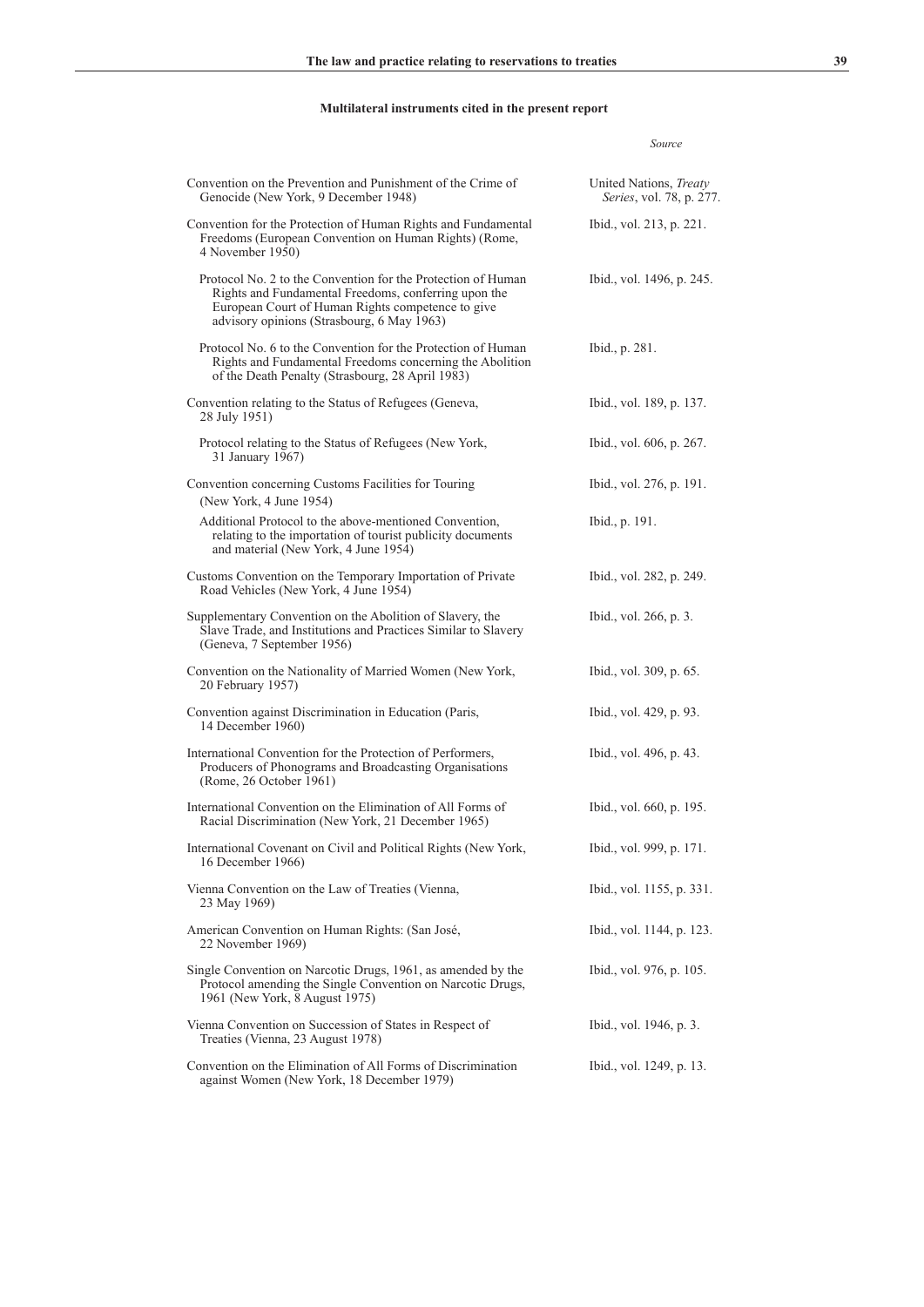Vienna Convention on the Law of Treaties between States and International Organizations or between International Organizations (Vienna, 21 March 1986)

- European Convention for the Prevention of Torture and Inhuman or Degrading Treatment or Punishment (Strasbourg, 26 November 1987)
- Convention on the Rights of the Child (New York, 20 November 1989)
- International Convention on the Protection of the Rights of All Migrant Workers and Members of Their Families (New York, 18 December 1990)
- Protocol to the Antarctic Treaty on Environmental Protection (Madrid, 4 October 1991)

United Nations Framework Convention on Climate Change (New York, 9 May 1992)

Convention on Biological Diversity (Rio de Janeiro, 5 June 1992) Ibid., vol. 1760, p. 79.

Convention on the Prohibition of the Development, Production, Stockpiling and Use of Chemical Weapons and on Their Destruction (Paris, 13 January 1993)

### *Source*

*Official Records of the United Nations Conference on the Law of Treaties between States and International Organizations or between International Organizations*, vol. II (United Nations publication, Sales No. E.94.V.5).

United Nations, *Treaty Series*, vol. 1561, p. 363.

Ibid., vol. 1577, p. 3.

- *Official Records of the General Assembly, Fortyfifth Session, Supplement No. 49A*, resolution 45/158, annex.
- *International Legal Materials* (Washington, D.C.), vol. XXX, No. 6 (November 1991), p. 1461.
- United Nations, *Treaty Series*, vol. 1771, p. 107.

Ibid., vol. 1974, p. 45.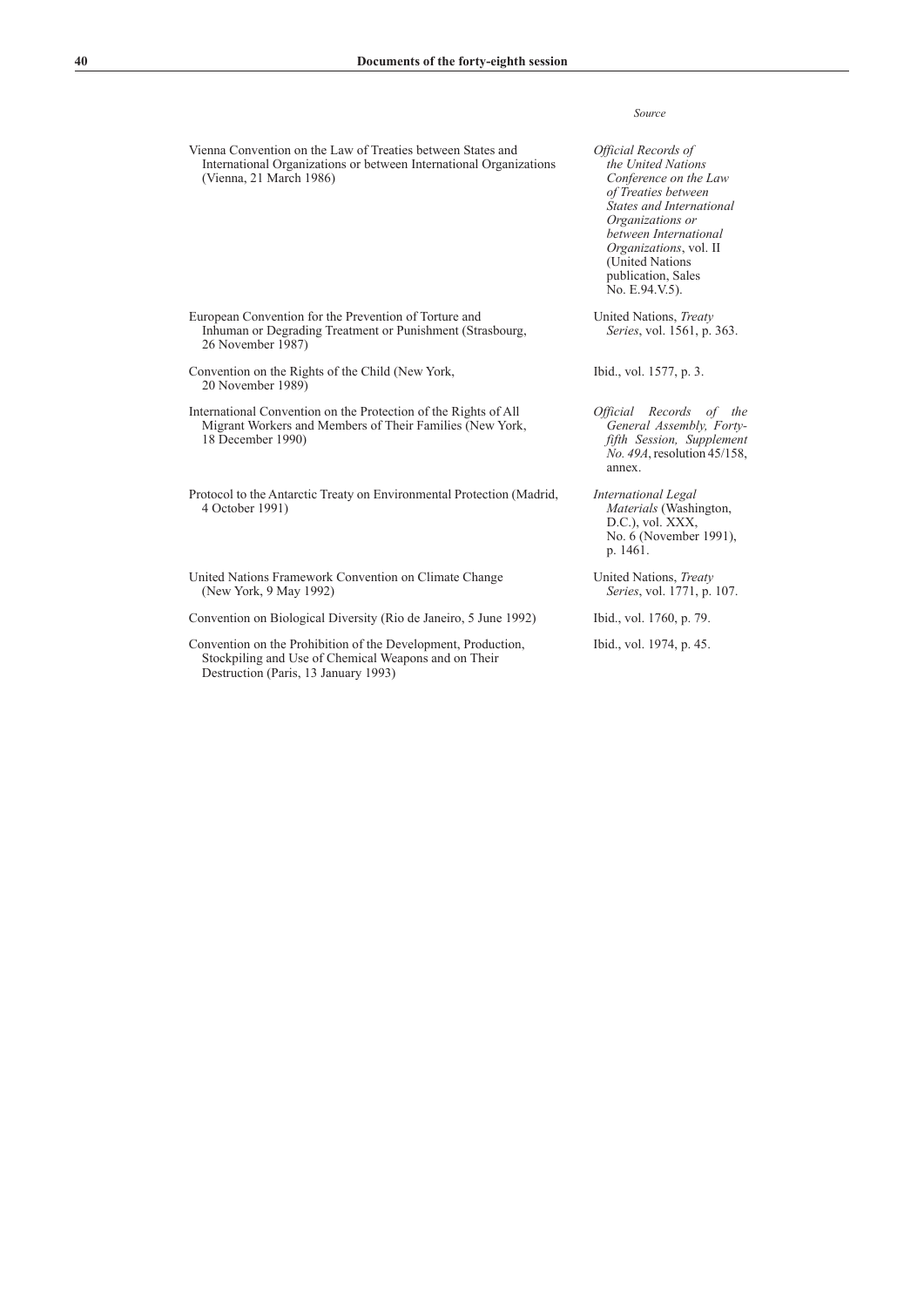### **Works cited in the present report**

#### Anand, R. P.

"Reservations to multilateral conventions", *Indian Journal of International Law 1960-1961* (Bombay), vol. I, No. 1, July 1960, pp. 84–91.

### Bastid, Suzanne

*Les traités dans la vie internationale: conclusions et effets*. Paris, Economica, 1985.

### BISHOP JR., William W.

"Reservations to treaties", *Recueil des cours de l'Académie de droit international de La Haye, 1961–II*. Leyden, Sijthoff, 1962. Vol. 103, pp. 245–341.

Blay, Samuel K. N. and B. M. Tsamenyi

"Reservations and declarations under the 1951 Convention and the 1967 Protocol relating to the Status of Refugees", *International Journal of Refugee Law*, vol. 2, No. 4, October 1990, pp. 527–561.

### Boniface, Pascal

*Les sources du désarmement*. Paris, Economica, 1989.

Bourguignon, Henry J.

#### Bowett, D. W.

"Reservations to non–restricted multilateral treaties", *British Year Book of International Law, 1976-1977* (Oxford), 48th year, pp. 67–92.

### Cameron, Iain and F. Horn

"Reservations to the European Convention on Human Rights: the Belilos case", *German Yearbook of International Law* (Berlin), vol. 33, 1990, pp. 69-129.

### Cassese, Antonio

"A new reservations clause (article 20 of the United Nations Convention on the Elimination of All Forms of Racial Discrimination)", *Recueil d'études de droit international en hommage à Paul Guggenheim*. Geneva, Graduate Institute of International Studies, 1968, pp. 266–304.

#### Cerna, Christina M.

"La Cour interaméricaine des droits de l'homme: ses premières affaires", *Annuaire français de droit international* (Paris), vol. XXIX, 1983, pp. 300-312.

#### CLARK, Belinda

"The Vienna Convention reservations regime and the Convention on Discrimination against Women", *American Journal of International Law,* vol. 85, 1991, pp. 281–321.

#### Coccia, Massimo

"Reservations to multilateral treaties on human rights", *California Western International Law Journal*, vol. 15, No. 1, winter 1985, pp. 1–51.

### Cohen-Jonathan, Gérard

- *La Convention européenne des droits de l'homme*. Paris, Economica, 1989.
- "Les réserves à la Convention européenne des droits de l'homme (à propos de l'arrêt *Belilos* du 29 avril 1988)", *Revue générale de droit international public* (Paris), vol. 93/1989/2, pp. 273–314.

Cook, Rebecca J.

"Reservations to the Convention on the Elimination of All Forms of Discrimination against Women", *Virginia Journal of International Law*, vol. 30, No. 3, spring 1990, pp. 643–716.

#### De Visscher, Charles

*Théories et réalités en droit international public*. 4th rev. ed. Paris, Pedone, 1970.

#### Edwards Jr., Richard W.

"Reservations to treaties", *Michigan Journal of International Law*, vol. 10, No. 2, spring 1989, pp. 362–405.

### Elias, Taslim O.

*The Modern Law of Treaties*. Dobbs Ferry, N.Y., Oceana Publications, 1974.

#### Fitzmaurice, Sir Gerald

- "Reservations to multilateral conventions", *International and Comparative Law Quarterly* (London), vol. 2, part 1, January 1953, pp. 1–26.
- "The law and procedure of the International Court of Justice, 1951–4: treaty interpretation and other treaty points", *British Year Book of International Law, 1957* (Oxford), 33rd year, pp. 203–293.

#### Flauss, Jean-François

- "Le contentieux de la validité des réserves à la CEDH devant le Tribunal fédéral suisse: requiem pour la déclaration interprétative relative à l'article 6 § 1", *Revue universelle des droits de l'homme*, vol. 5, Nos. 9–10, 20 December 1993, pp. 297–303.
- Gamble Jr., John King
	- "Reservations to multilateral treaties: a macroscopic view of State practice", *American Journal of International Law*, vol. 74, 1980, pp. 372–394.

#### GIEGERICH, Thomas

"Vorbehalte zu Menschenrechtsabkommen: Zulässigkeit, Gültigkeit und Prüfungskompetenzen von Vertragsgremien: Ein konstitutioneller Ansatz" (Reservations to human rights agreements admissibility, validity, and review powers of treaty bodies: a constitutional approach), *Heidelberg Journal of International Law* (Stuttgart, Berlin, Cologne), vol. 55, 1995, English summary, pp. 778–779).

#### Golsong, Héribert

"Les réserves aux instruments internationaux pour la protection des droits de l'homme", *Les clauses échappatoires en matière d'instruments internationaux relatifs aux droits de l'homme* (Quatrième colloque du Département des droits de l'homme, Catholic University of Louvain, 7 December 1978). Brussels, Bruylant, 1982, pp. 23–42.

### Halajczuk, B. T.

"Les Conventions multilatérales entre l'universalité et l'intégrité", *International Law Review* (Geneva), vol. XXXVIII, 1960.

### Higgins, Rosalyn

- "Introduction", *Human Rights as General Norms and a State's Right to Opt Out: Reservations and Objections to Human Rights Conventions*, J. P. Gardner, ed., London, British Institute of International and Comparative Law, 1997, pp. xv–xxix.
- "Human rights: some questions of integrity", *Modern Law Review*, vol. 52, No. 1, January 1989, pp. 1–21.
- "Derogations under human rights treaties", *British Year Book of International Law, 1976–1977* (Oxford), 48th year, pp. 281–320.

<sup>&</sup>quot;The Belilos case: new light on reservations to multilateral treaties", *Virginia Journal of International Law*, vol. 29, No. 4, summer 1989, pp. 347–386.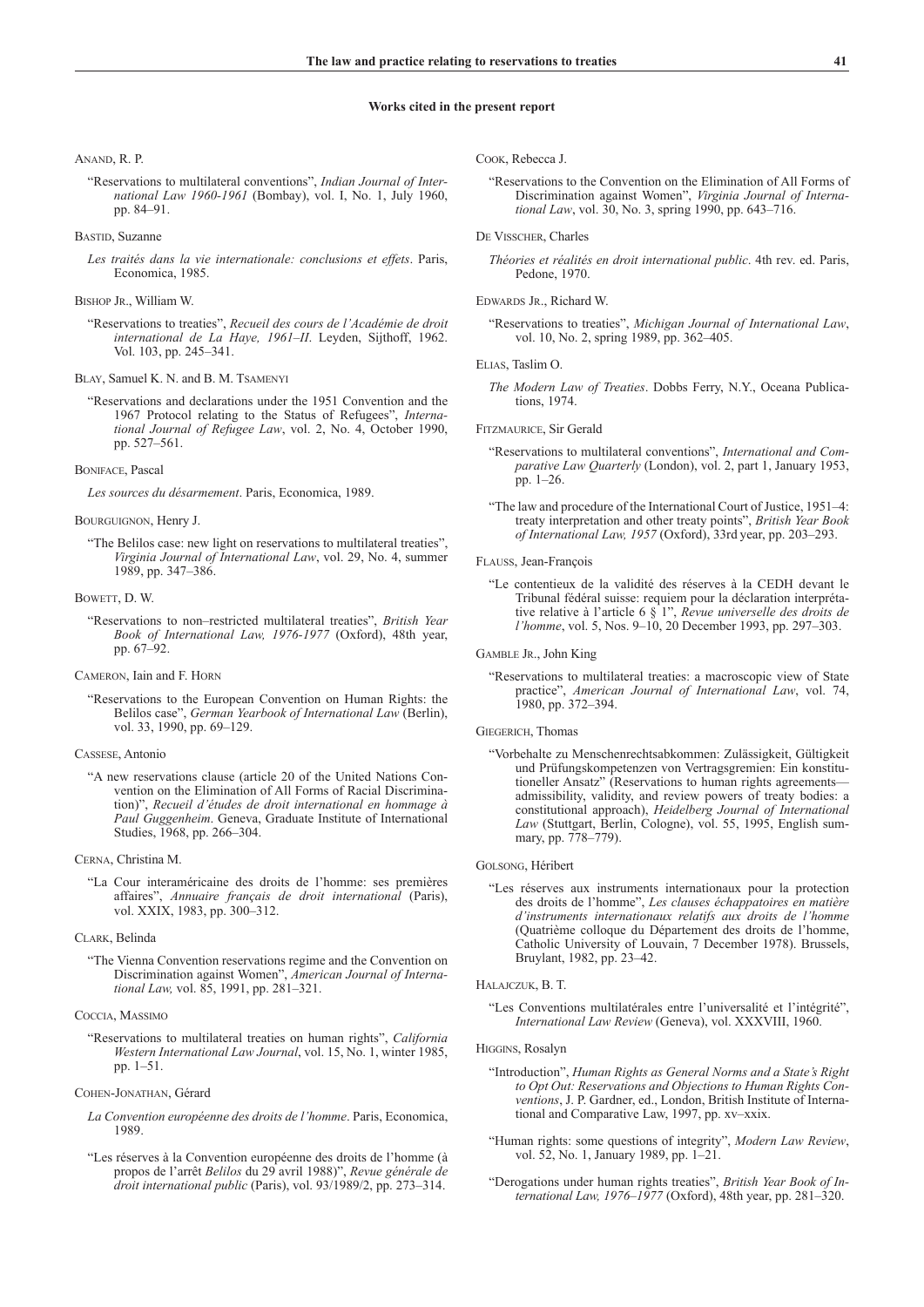Imbert, Pierre-Henri

- *Les réserves aux traités multilatéraux: évolution du droit et de la pratique depuis l'avis consultatif donné par la Cour internationale de Justice le 28 mai 1951*. Paris, Pedone, 1978.
- "Reservations and human rights conventions", *Human Rights Review*, vol. VI, No. 1, spring 1981, pp. 28–60.
- "Reservations to the European Convention on Human Rights before the Strasbourg Commission: the *Temeltasch* case", *International and Comparative Law Quarterly*, vol. 33, part 3, July 1984, pp. 558–595.

### Jacqué, Jean-Paul

*Eléments pour une théorie de l'acte juridique en droit international public*. Paris, Librairie générale de droit et de jurisprudence, 1972.

### JENEFSKY, Anna

"Permissibility of Egypt's reservations to the Convention on the Elimination of All Forms of Discrimination against Women", *Maryland Journal of International Law and Trade*, vol. 15, No. 2, fall 1991, pp. 199–233.

### LACHS, Manfred

"Le développement et les fonctions des traités multilatéraux", *Recueil des cours de l'Académie de droit international de La Haye, 1957–II*. Leyden, Sijthoff, 1958. Vol. 92, pp. 229–341.

### LAUTERPACHT, Sir Hersch

"Some possible solutions of the problem of reservations to treaties", *Problems of Public and Private International Law*. London, Grotius Society, 1954. Vol. 39, pp. 97–118.

### MACDONALD, R. St. J.

"Reservations under the European Convention on Human Rights", *Belgian Review of International Law*, vol. XXI, 1988–2, pp. 429–450.

# Maresca, Adolfo

*Il diritto dei trattati: la Convenzione codificatrice di Vienna del 23 Maggio 1969*. Milan, Giuffrè, 1971.

#### Marks, Susan

"Reservations unhinged: the *Belilos* case before the European Court of Human Rights", *International and Comparative Law Quarterly*, vol. 39, part 2, April 1990, pp. 300–327.

### McBRIDE, Jeremy

"Reservations and the capacity to implement human rights treaties", *Human Rights as General Norms and a State's Right to Opt Out: Reservations and Objections to Human Rights Conventions*, J. P. Gardner, ed., London, British Institute of International and Comparative Law, 1997, pp. 120–184.

### Meron, Theodor

*Human Rights and Humanitarian Norms as Customary Law*. Oxford, Clarendon Press, 1989.

### NGUYEN Quoc, D., P. DAILLIER and A. PELLET

*Droit international public*, 5th ed. Paris, Librairie générale de droit et de jurisprudence, 1994.

#### Piper, Catherine Logan

"Reservations to multilateral treaties: the goal of universality", *Iowa Law Review*, vol. 71, No. 1, October 1985, pp. 295–322.

REDGWELL, Catherine

"Universality or integrity? Some reflections on reservations to general multilateral treaties", *British Year Book of International Law*, *1993* (Oxford), 64th year, pp. 245–282.

### REUTER, Paul

*Introduction to the Law of Treaties*. 2nd ed., London and New York, Kegan Paul International, 1995.

### Ruda, J. M.

"Reservations to treaties", *Collected Courses of The Hague Academy of International Law, 1975–III*. Leyden, Sijthoff, 1977. Vol. 146, pp. 95–218.

### SCHABAS, William A.

- "Reservations to human rights treaties: time for innovation and reform", *Canadian Yearbook of International Law*, vol. XXXII, 1994, pp. 39–81.
- "Article 64", *La Convention européenne des droits de l'homme: commentaire article par article*. L.-E. Pettiti, E. Decaux and P.-H. Imbert, eds., Paris, Economica, 1995, pp. 923–942.
- "Invalid reservations to the International Covenant on Civil and Political Rights: is the United States still a party?", *Brooklyn Journal of International Law*, vol. XXI, No. 2, 1995, pp. 277–325.
- Schachter, Oscar, M. Nawaz and J. Fried
	- *Toward Wider Acceptance of UN Treaties*. New York, Arno Press, 1971.

### SCHMIDT, Markus G.

"Reservations to United Nations human rights treaties: the case of the two Covenants", *Human Rights as General Norms and a State's Right to Opt Out: Reservations and Objections to Human Rights Conventions*, J. P. Gardner, ed., London, British Institute of International and Comparative Law, 1997, pp. 20–34.

#### Scovazzi, Tullio

*Esercitazioni di diritto internazionale*. Milan, Giuffrè, 1994. 176 p.

### SHELTON, Dinah

"State practice on reservations to human rights treaties", *Canadian Human Rights Yearbook, 1983*, pp. 205–234.

#### Simma, Bruno

"Self-contained regimes", *Netherlands Yearbook of International Law* (The Hague), vol. XVI, 1985, pp. 111–136.

#### Sinclair, Sir Ian

*The Vienna Convention on the Law of Treaties*, 2nd ed., Manchester, Manchester University Press, 1984.

### Stewart, Gwyneth G.

"Enforcement problems in the Endangered Species Convention: reservations regarding the reservation clauses", *Cornell International Law Journal*, vol. 14, No. 2, summer 1981, pp. 429– 455.

### Suy, Erik

"Droits des traités et droits de l'homme", *Völkerrecht als Rechtsordnung, Internationale Gerichtsbarkeit, Menschenrechte: Festschrift für Hermann Mosler*. Berlin/Heidelberg/New York, Springer-Verlag, 1983. Vol. 81, pp. 935–948.

#### TÉBOUL, Gérard

"Remarques sur les réserves aux conventions de codification", *Revue générale de droit international public*, vol. 86, 1982/4, pp. 679–717.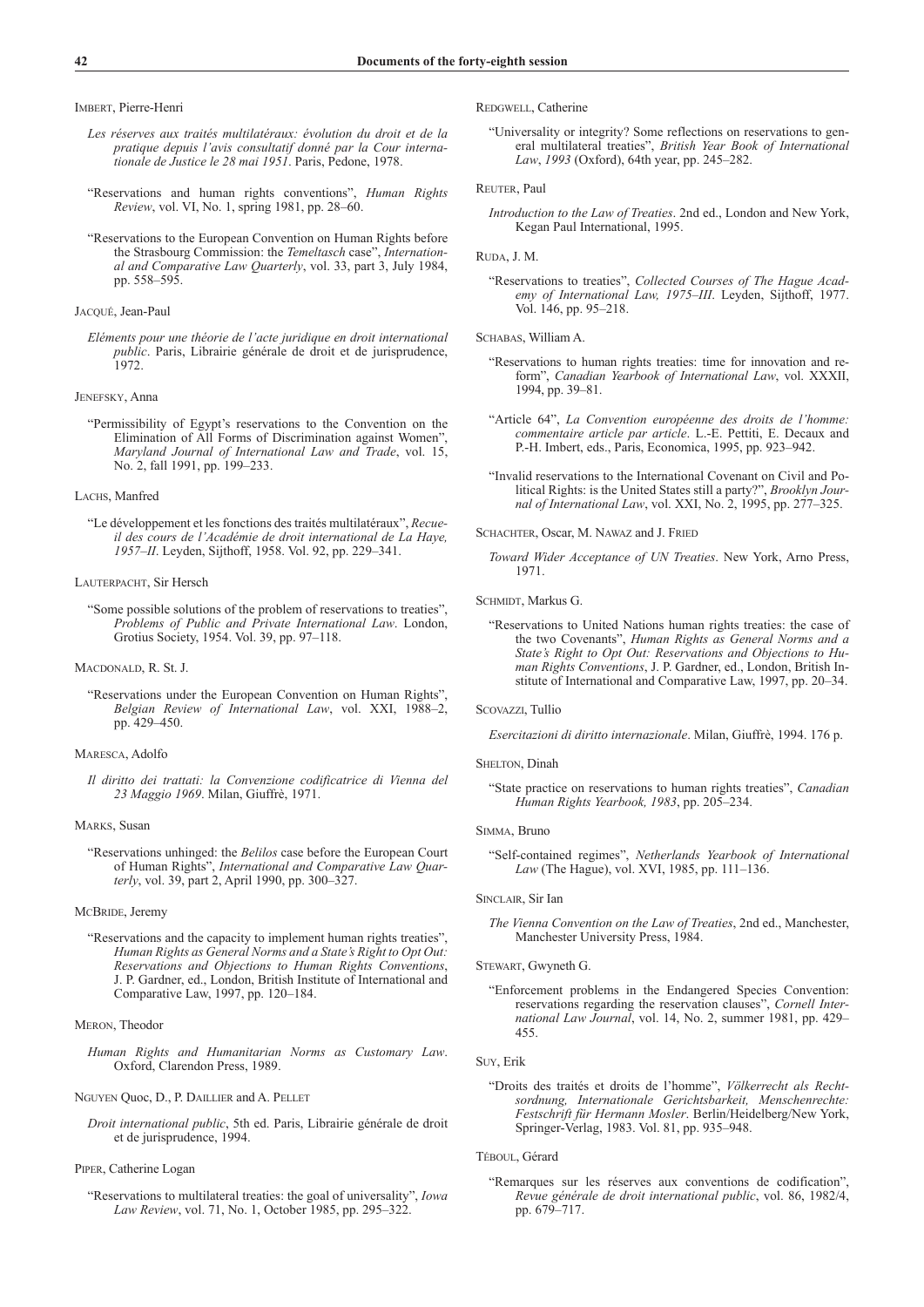Tomuschat, Christian

"Admissibility and legal effects of reservations to multilateral treaties: comments on arts. 16 and 17 of the ILC's 1966 draft articles on the law of treaties", *Zeitschrift für ausländisches öffentliches Recht und Völkerrecht*, vol. 27, 1967, pp. 463–482.

Vasak, Karel

"Le droit international des droits de l'homme", *Collected Courses of The Hague Academy of International Law, 1974–IV*. Leyden, Sijthoff, 1976. Vol. 140, pp. 333–416.

VELU, Jacques and R. ERGEC

*La Convention européenne des droits de l'homme: extrait du* Répertoire pratique du droit belge. Brussels, Bruylant, 1990.

Zemanek, Karl

"Some unresolved questions concerning reservations in the Vienna Convention on the Law of Treaties", *Essays in International Law in Honour of Judge Manfred Lachs.* The Hague/Boston/ Lancaster, Martinus Nijhoff (Institute of State and Law of the Polish Academy of Sciences), 1984, pp. 323–336.

# CHAPTER I

# **Overview of the study**

# **A. First report on reservations to treaties and the outcome**

1. In accordance with the wishes of the General Assem $b\vert v, \vert$  the Special Rapporteur presented to the forty-seventh session of the Commission a preliminary report on the law and practice relating to reservations to treaties.2 In three chapters, this report:

(*a*) Gave a brief description of the Commission's previous work on reservations and the outcome;

(*b*) Provided a brief inventory of the problems of the topic; and

(*c*) Put forward a number of suggestions as to the scope and form of the Commission's future work.

2. In accordance with the Commission's consideration of the topic, the Special Rapporteur summarized as follows the conclusions he had drawn from these debates:

(*a*) The Commission considers that the title of the topic should be amended to read "Reservations to treaties";

(*b*) The Commission should try to adopt a guide to practice in respect of reservations. In accordance with the Commission's statute and its usual practice, this guide would take the form of draft articles whose provisions, together with commentaries, would be guidelines for the practice of States and international organizations in respect of reservations; these provisions would, if necessary, be accompanied by model clauses;

(*c*) The above arrangements shall be interpreted with flexibility and, if the Commission feels that it must depart from them substantially, it would submit new proposals to the General Assembly on the form the results of its work might take;

(*d*) There is a consensus in the Commission that there should be no change in the relevant provisions of the 1969, 1978 and 1986 Vienna Conventions.3

3. In the Commission's view, these conclusions constituted "the result of the preliminary study requested by General Assembly resolutions 48/31 and 49/51. The Commission understood that the model clauses on reservations, to be inserted in multilateral treaties, would be designed to minimize disputes in the future".<sup>4</sup>

4. Following the Sixth Committee's discussions of the report of the Commission, the General Assembly, in its resolution 50/45 of 11 December 1995, noted the beginning of the work of the Commission on this topic and invited it "to continue its work on [this topic] along the lines indicated in the report".5

5. Moreover, at its 2416th meeting on 13 July 1995, the Commission "authorized the Special Rapporteur to prepare a detailed questionnaire, as regards reservations to treaties, to ascertain the practice of, and problems encountered by, States and international organizations, particularly those which are depositaries of multilateral conventions".6 In its above-mentioned resolution 50/45, the General Assembly had invited "States and international organizations, particularly those which are depositaries, to answer promptly the questionnaire prepared by the Special Rapporteur on the topic concerning reservations to treaties".

6. In accordance with these provisions, the Special Rapporteur prepared a detailed questionnaire, the text of which was sent by the Secretariat to States Members of the United Nations or of a specialized agency, or parties to the ICJ Statute and will be distributed at the forty-eighth

<sup>&</sup>lt;sup>1</sup> General Assembly resolution 48/31 of 9 December 1993, para. 7. <sup>2</sup> *Yearbook … 1995*, vol. II (Part One), p. 121, document A/ CN.4/470.

<sup>3</sup> Ibid., vol. II (Part Two), p. 108, para. 487.

<sup>4</sup> Ibid., para. 488.

<sup>5</sup> General Assembly resolution 50/45, para. 4.

<sup>6</sup> *Yearbook … 1995*, vol. II (Part Two), p. 108, para. 489.

<sup>7</sup> Paras. 4–5 of the resolution.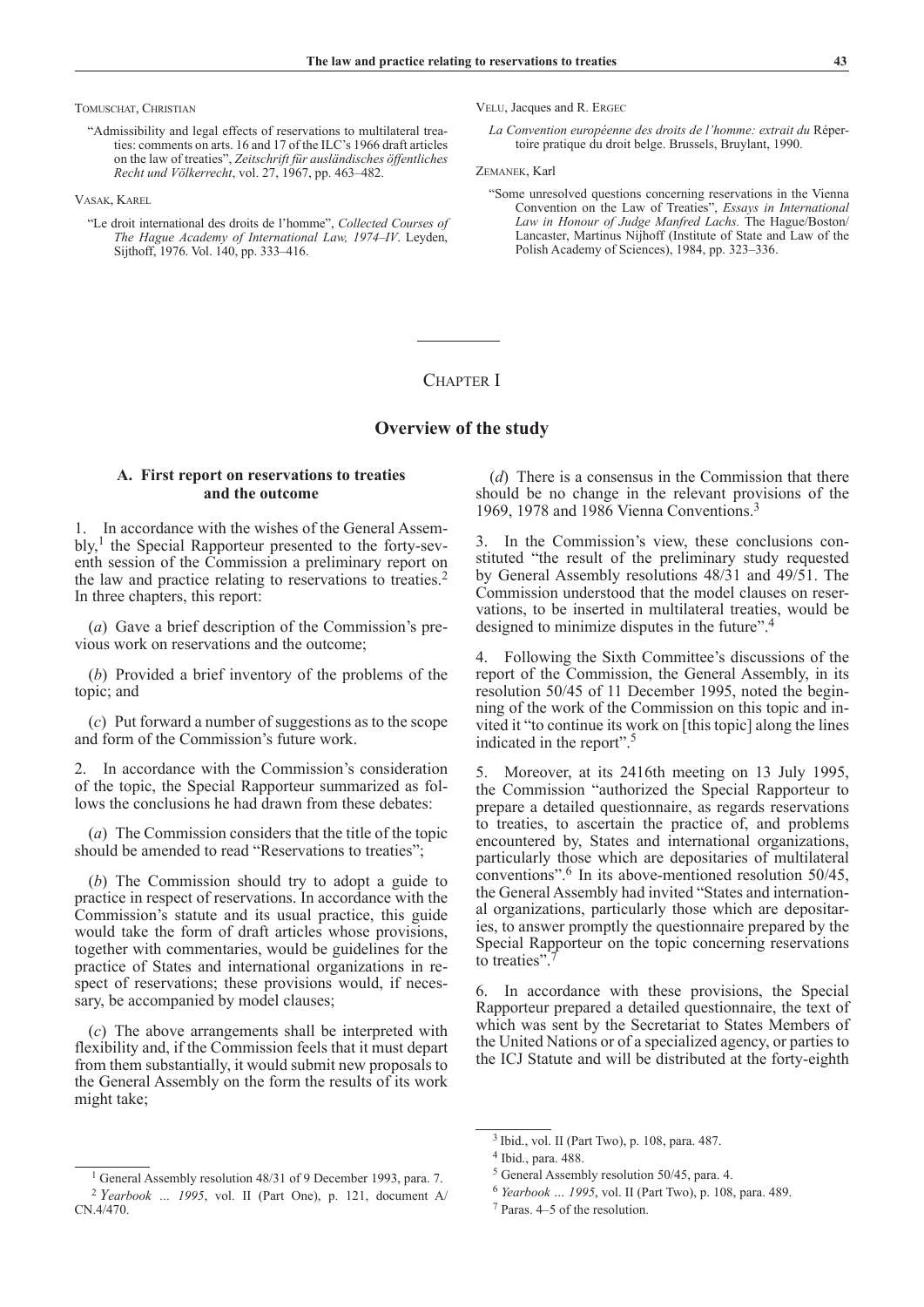session of the Commission.<sup>8</sup> Thus far, twelve States<sup>9</sup> have replied to the questionnaire. With the exception of San Marino, these States have answered only the questions to which the Special Rapporteur particularly drew attention and which most closely concern the matters dealt with in this report; $^{10}$  several of them have included with their replies a large amount of very interesting documentation on their practice with regard to reservations.

7. Furthermore, the Special Rapporteur has prepared a similar type of questionnaire that will soon be sent to international organizations that are depositories of multilateral treaties, the text of which is reproduced as annex III to this report.

8. In addition, as the Special Rapporteur promised in 1995,  $^{11}$  a non-exhaustive bibliography on the question of reservations to treaties has been distributed and is reproduced as annex I to this report.

# **B. The future work of the Commission on the topic of reservations to treaties**

### 1. Area covered by the study

In his preliminary report, the Special Rapporteur endeavoured to draw up a "brief inventory of the problems of the topic"**,** 12 noting that it was far from exhaustive, and without placing the topics in order of their importance or of their logical relationship to each other.

10. Although establishing a "general problem" had not been central to the Commission's discussions on this topic at its forty-seventh session, these had allowed some useful clarifications to be made in this respect.<sup>13</sup> Five main substantial issues were fully debated during the discussion of the preliminary report:<sup>14</sup>

(*a*) The definition of reservations, the distinction between these and interpretative declarations and the differences of legal regime which characterize the two institutions:<sup>15</sup>

<sup>14</sup> Ibid., p. 107, paras. 473–478, and vol. I, 2412th meeting, pp. 220–227.

(*b*) The doctrinal quarrel (which has, however, important practical consequences) between the permissibility and opposability schools,<sup>16</sup> which will have a bearing, eventually, on what may probably be considered prima facie as the main problem raised by the subject: conditions for the permissibility and opposability of reservations;<sup>17</sup>

(*c*) The settlement of disputes;  $18$ 

(*d*) The effects of the succession of States on reservations and objections to reservations;19 and

(*e*) The question of the unity or diversity of the legal regime applicable to reservations based on the subject of the treaty to which they are made.<sup>20</sup>

11. Accordingly, the members of the Commission have given the Special Rapporteur useful information, if not on the order in which problems should be dealt with,  $2<sup>1</sup>$  then at least on the matters to which special attention should be paid.

12. Likewise, the discussions of the Sixth Committee during the fiftieth session of the General Assembly make it possible to have a more precise idea of the points which preoccupy States in this regard.22 It should be noted in particular that their representatives stressed two essential, basic problems:

(*a*) The question of reservations and human rights treaties;<sup>23</sup> and

<sup>18</sup> Ibid., 2402nd meeting, statement by Mr. Robinson, pp. 157–159; and 2403rd meeting, statement by Mr. Villagrán Kramer, pp. 163–164.

<sup>19</sup> Ibid., 2406th meeting, statement by Mr. Mikulka, p. 186; and 2407th meeting, statement by Mr. Eiriksson, pp. 192–193.

<sup>20</sup> Ibid., 2402nd meeting, statement by Mr. Robinson, pp. 157–159; 2403rd meeting, statement by Mr. Villagrán Kramer, pp. 163–164; 2404th meeting, statements by Mr. de Saram, pp. 165–167, and Mr. Sreenivasa Rao (Chairman), pp. 171–172; 2407th meeting, statements by Mr. Idris, pp. 189–190; and Mr. Yamada, pp. 190–192.

<sup>21</sup> Some members of the Commission, however, have expressed useful opinions in this respect. It is worth noting in particular that several members remarked that "the problems related to State succession in matters of reservations and objections to treaties should have a low degree of priority in the future work of the Commission" (*Yearbook … 1995*, vol. II (Part Two), p. 106, para. 461).

<sup>22</sup> See the topical summary of the discussion held in the Sixth Committee of the General Assembly during its fiftieth session (A/CN.4/472/ Add.1), paras. 143–174.

<sup>23</sup> Ibid., paras. 155–161; see also *Official Records of the General Assembly, Fiftieth Session, Sixth Committee*, 13th meeting (A/C.6/50/ SR.13), view of the United States, paras. 50–53; 18th meeting (A/ C.6/50/SR.18), view of Pakistan, para. 62; 22nd meeting (A/C.6/50/ SR.22), view of Spain, para. 44; 24th meeting (A/C.6/50/SR.24), view of Sri Lanka, para. 82; and 25th meeting (A/C.6/50/SR.25), view of Lebanon, para. 20.

<sup>8</sup> Reproduced as annex II to this report.

<sup>9</sup> Canada, Chile, Denmark, Ecuador, Estonia, Finland, San Marino, Slovenia, Spain, Switzerland, the United Kingdom of Great Britain and Northern Ireland and the United States of America. The Special Rapporteur wishes to express his profound gratitude to these States. He hopes it will be possible for them to complete their replies and that other States will reply to the questionnaire in the near future.

<sup>10</sup> See paragraph 6 of the covering note of the questionnaire (annex III to the present report).

<sup>11</sup> *Yearbook … 1995*, vol. I, 2400th meeting, p. 148, para. 7.

<sup>12</sup> Ibid., vol. II (Part One), document A/CN.4/470, chap. II, pp. 141– 150; see in particular paragraphs 124, 148 and 149, in which the Special Rapporteur had enumerated the main problems which, according to him, are connected with the ambiguities and gaps in the provisions relating to reservations in the 1969, 1978 and 1986 Vienna Conventions.

<sup>13</sup> Ibid., vol. II (Part Two), pp. 104–106, paras. 442–466.

<sup>15</sup> Ibid., vol. I, 2401st meeting, statement by Mr. Tomuschat, pp. 154–155; 2402nd meeting, statements by Mr. Robinson, pp. 157–159, Mr. Lukashuk, pp. 159–161, and Mr. He, pp. 161–162, 2404th meeting, statements by Mr. Pambou-Tchivounda, pp. 167–169, Mr. Elaraby, pp. 170–171, and Mr. Sreenivasa Rao, pp. 171–172; 2407th meeting, statements by Mr. Yamada, pp. 190–192, and Mr. Eiriksson, pp. 192–193; and 2412th meeting, statement by Mr. Al-Baharna, pp. 220–222.

<sup>&</sup>lt;sup>16</sup> Briefly, the "permissibilists" may be thought of as considering that a reservation incompatible with the object and purpose of the treaty is invalid *ab initio*, while the "opposabilists" think that the sole criterion for the validity of a reservation is the position taken by the other contracting States. For further (but preliminary) details on this point, see *Yearbook … 1995*, vol. II (Part One), document A/CN.4/470, pp. 142–143, paras. 100–107.

<sup>17</sup> See *Yearbook … 1995*, vol. I, 2401st meeting, statements by Mr. Tomuschat, p. 155, and Mr. Bowett, p. 155; 2404th meeting, statement by Mr. Elaraby, pp. 170–171; 2407th meeting, statements by Mr. Kabatsi, p. 190; and Mr. Yamada, pp. 190–192.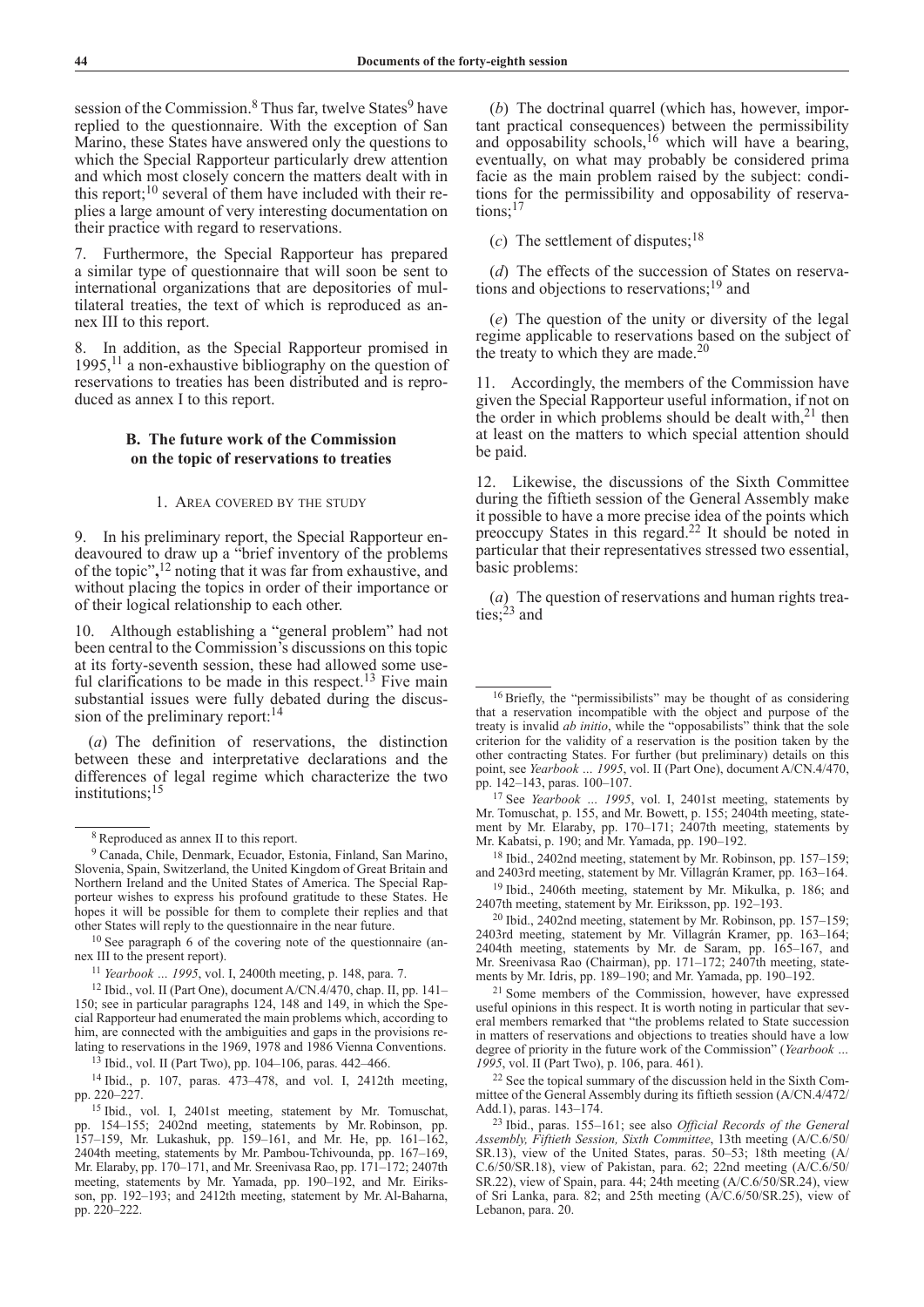(*b*) The distinction between interpretative declarations and reservations.24

Moreover, some representatives called upon the Commission to clarify the following points: the effects of non-permissible reservations; the regime of objections to reservations; and both the precise difference between reservations and interpretative declarations and the exact definition of the legal effect of the latter.<sup>25</sup>

13. It is interesting and, in many respects, comforting, to see such a striking unanimity of views between the positions adopted by the members of the Commission on the one hand<sup>26</sup> and the representatives of States on the other, regarding the "hierarchy" of problems posed—or left unresolved—by the current legal regime governing reservations to treaties.

14. It therefore seems legitimate to consider, since "the Sixth Committee as a body of government representatives and the International Law Commission as a body of independent legal experts $^{27}$  agree on the special importance of certain topics, that those topics should be studied particularly carefully. Without a doubt, that is the case with:

(*a*) The question of the very definition of reservations;

(*b*) The legal regime governing interpretative declarations;

(*c*) The effect of reservations which clash with the purpose and object of the treaty;

(*d*) Objections to reservations;

(*e*) The rules applicable, if need be, to reservations to certain categories of treaties and, in particular, to human rights treaties.

15. This list of particularly important questions does not, however, limit the Commission's field of study regarding reservations to treaties. Both the Commission itself in raising this topic28 and the General Assembly in approving its proposal<sup>29</sup> alluded in the general sense to the "law" and practice relating to reservations to treaties" without specifying or circumscribing the questions which should be the subject of such a study. Moreover, it seems difficult to make a serious study of the questions listed above  $30$ and to usefully elaborate draft articles in respect of them without placing them in the wider context of the law relating to reservations to treaties. In addition, it would be hard to envisage drawing up a "guide to practice" that would only contain controversial points; if such a guide is to be used by States and international organizations, its "users" should be able to find in it the answers to all their questions on the topic.

16. It therefore seems logical to take account of the broader picture in considering questions relating to reservations which are imperfectly addressed or not addressed at all by existing conventions on codification, $31$  while at the same time devoting particular and primary attention to questions which the Commission and the Sixth Committee both consider to be of special importance, and recalling the applicable rules as codified by existing conventions or resulting from practical application.

17. Moreover, as the preliminary report on the topic states, the relatively long list of questions partially or not covered by the 1969, 1978 and 1986 Vienna Conventions should be supplemented by other questions relating to the existence of what one might call "rival" institutions of reservations aimed at modifying participation in treaties but, like them, putting at risk the universality of the conventions in question (additional protocols; bilateralization; selective acceptance of certain provisions, etc.). $32$ There is no doubt that, considered in themselves, such approaches are not part of the field of study, in that they are not reservations. However, to the extent that they have similar aims and comparable consequences, it would seem useful to take account of them when necessary, if only to draw the attention of States to the options which they offer in certain cases; after all, they can prove useful alternatives to the employment of reservations when recourse to the latter meets objections of a legal or political nature. Moreover, reservations to these instruments themselves raise specific problems which cannot be ignored.<sup>33</sup>

# 2. Form of the study (review)

18. As mentioned above,<sup>34</sup> the Commission decided in principle during its forty-seventh session to draw up a "guide to practice in respect of reservations" and took the view that there were insufficient grounds for amending the relevant provisions of the 1969, 1978 and 1986 Vienna Conventions, it being understood that the draft would, if necessary, be accompanied by "model clauses". These conclusions, which were endorsed by the majority of the members of the Sixth Committee,<sup>35</sup> were approved by the General Assembly.<sup>36</sup>

# (a) *Preserving what has been achieved*

19. The decision to preserve what has been achieved by the Vienna Conventions with regard to reservations provides a firm basis for the Commission's future work.37 Specifically, it follows from this that the starting point for the present study should necessarily comprise:

<sup>24</sup>A/CN.4/472/Add.1, paras. 162–167; see also *Official Records of the General Assembly, Fiftieth Session, Sixth Committee*, 24th meeting (A/C.6/50/SR.24), views of Venezuela, para. 56, and of the Republic of Korea, para. 93.

<sup>25</sup> A/CN.4/472/Add.1, para. 148.

<sup>26</sup> See paragraph 10 above.

<sup>27</sup> General Assembly resolution 50/45.

<sup>28</sup> See *Yearbook ... 1993*, vol. II (Part Two), p. 96, para. 427.

<sup>29</sup> General Assembly resolution 48/31, para. 7.

<sup>30</sup> See paragraph 14 above.

<sup>&</sup>lt;sup>31</sup> See footnote 13 above and the questionnaires sent to States and international organizations (annexes II and III to the present report).

<sup>32</sup> See *Yearbook ... 1995*, vol. II (Part One), document A/CN.4/470, p. 150, para. 149.

<sup>33</sup> Ibid., paras. 145–147; the brief examples listed relate to additional protocols on the one hand and the bilateralization approach—employed frequently in conventions relating to private international law—on the other.

<sup>34</sup> Paras. 2–3 above.

<sup>35</sup> See A/CN.4/472/Add.1, para. 147.

<sup>36</sup> General Assembly resolution 50/45, para. 4.

<sup>37</sup> See on this topic *Yearbook ... 1995*, vol. II (Part One), document A/CN.4/470, pp. 151–154, paras. 153–169.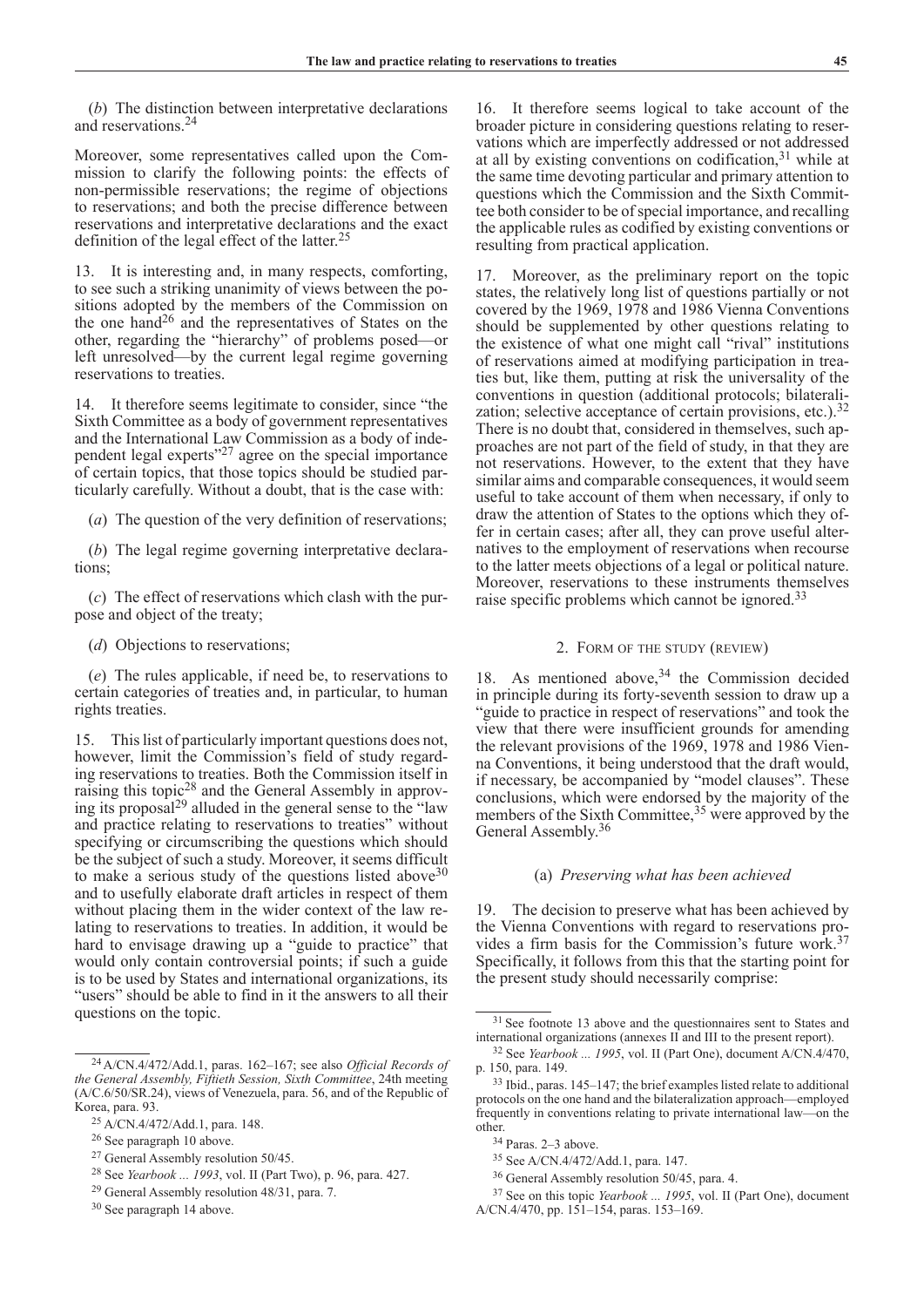(*a*) Articles 2, paragraph 1 (*d*), and 19–23 of the 1969 Vienna Convention;

(*b*) Articles 2, paragraph 1 (*j*), and 20 of the 1978 Vienna Convention; and

(*c*) Articles 2, paragraph 1 (*d*), and 19–23 of the 1986 Vienna Convention.38

20. This decision is also a constraint in that the Commission must ensure that the draft articles which it will eventually adopt conform in every respect to these provisions, with regard to which it should simply clarify any ambiguities and fill in any gaps.39

21. The Special Rapporteur therefore undertook in subsequent reports to repeat systematically the relevant provisions of existing conventions in respect of each point he took up in order to indicate their connection with the draft articles whose adoption he was proposing and to establish their conformity with the letter and spirit of those provisions.

22. Moreover, it would probably be advisable to quote the actual text of the existing provisions at the beginning of each chapter of the draft guide to practice in respect of reservations.

# (b) *Draft articles accompanied by commentaries ...*

23. These provisions should in each case be followed by a statement of additional or "clarificatory" regulations which would comprise the actual body of the study and, as the Commission indicated during its forty-seventh session,<sup>40</sup> the guide would be presented in accordance with its usual practice, in "the form of draft articles whose provisions, together with commentaries, would be guidelines".

# (c) *… and model clauses*

24. In addition, the draft articles themselves would, if necessary, be followed by model clauses which, pursuant to the instructions of the Commission, would be worded in such a way as "to minimize disputes in the future".<sup>41</sup>

25. The function of these model clauses should be clearly understood.

26. The "guide to practice" which the Commission intends to draw up is intended to indicate to States and international organizations "guidelines for [their] practice

<sup>40</sup> See paragraphs 2–3 above.

<sup>41</sup> See paragraph 3 above.

in respect of reservations".42 It will therefore consist of general rules designed to be applied to all treaties, whatever their scope, $43$  in cases where the treaty provisions are silent. However, like the actual rules of the Vienna Conventions44 and the customary norms which they enshrine,<sup>45</sup> these rules will be purely residual where the parties concerned have no stated position; they cannot be considered binding and the contracting parties will naturally always be free to disregard them. All the negotiators need to do is incorporate the specific clauses relating to the reservations into the treaty.

27. The interest shown in the idea of incorporating clauses relating to reservations into multilateral treaties has frequently been commented on.<sup>46</sup> Thus, in its advisory opinion of 28 May 1951 regarding Reservations to the Convention on the Prevention and Punishment of the Crime of Genocide, ICJ noted the disadvantages that could result from the profound divergence of views of States regarding the effects of reservations and objections and asserted that "an article concerning the making of reservations could have obviated [such disadvantages]".<sup>47</sup> Moreover, the Commission stated in its 1951 report to the General Assembly that:

It is always within the power of negotiating States to provide in the text of the convention itself for the limits within which, if at all, reservations are to be admissible and for the effect that is to be given to objections taken to them, and it is usually when a convention contains no such provisions that difficulties arise. It is much to be desired, therefore, that the problem of reservations to multilateral conventions should be squarely faced by the draftsmen of a convention text at the time it is being drawn up; in the view of the Commission, this is likely to produce the greatest satisfaction in the long run.<sup>48</sup>

And in its resolution 598 (VI) of 12 January 1952, the General Assembly recommended:

that organs of the United Nations, specialized agencies and States should, in the course of preparing multilateral conventions, consider the insertion therein of provisions relating to the admissibility or nonadmissibility of reservations and to the effect to be attributed to them.

<sup>45</sup> See *Yearbook ... 1995*, vol. II (Part One), document A/CN.4/470, pp. 151–152, paras. 154–157.

<sup>38</sup> Ibid., paras. 60, 70 and 89. These provisions are reproduced *in extenso*.

<sup>&</sup>lt;sup>39</sup> Of course, the Commission also considered that the arrangements which it had adopted, including the steps to preserve what had been achieved, should "be interpreted with flexibility" and that, if it felt "that it must depart from them substantially, it would submit new proposals to the General Assembly on the form the results of its work might take" (ibid., vol. II (Part Two), p. 108, para. 487 (*c*)), which implies that if there is a pressing need, it could suggest that some of the rules articulated in the 1969, 1978 and 1986 Vienna Conventions should be reconsidered.

<sup>42</sup> *Yearbook … 1995*, vol. II (Part Two), p. 108, para. 487 (*b*). <sup>43</sup> See chapter II below.

<sup>44</sup> See, *inter alia*, Maresca, *Il diritto dei trattati: la Convenzione codificatrice di Vienna del 23 Maggio 1969*, pp. 289 and 304; Imbert, *Les réserves aux traités multilatéraux: évolution du droit et de la pratique depuis l'avis consultative donné par la Cour internationale de Justice le 28 mai 1951*, pp. 160–161 and 223–230; Ruda, "Reservations to treaties", *Collected Courses … 1975–III*, p. 180; and Reuter, *Introduction to the Law of Treaties*, pp. 80–82; this was also the position of ICJ (*Reservations to the Convention on the Prevention and Punishment of the Crime of Genocide, Advisory Opinion, I.C.J. Reports, 1951*, p. 15, para. 27, cited below) and of the authors of the joint dissenting opinion ("… States negotiating a convention are free to modify both the rule [the customary rule which they believe to exist] and the practice by making the necessary express provision in the convention and frequently do so", ibid., p. 30).

<sup>46</sup> Even if no panacea has been identified; see in this regard Imbert, op. cit., who says that reservation clauses are not an ideal solution in every case, but are always preferable to silence in the treaty (p. 214); see also the chapter devoted to the reduced role of treaty clauses in the law on the admission of reservations (pp. 202–230).

<sup>47</sup> *Reservations to the Convention on the Prevention and Punishment of the Crime of Genocide, Advisory Opinion, I..C.J. Reports 1951*, p. 15.

<sup>48</sup> *Yearbook … 1951*, vol. II, document A/1858, p. 129, para. 27.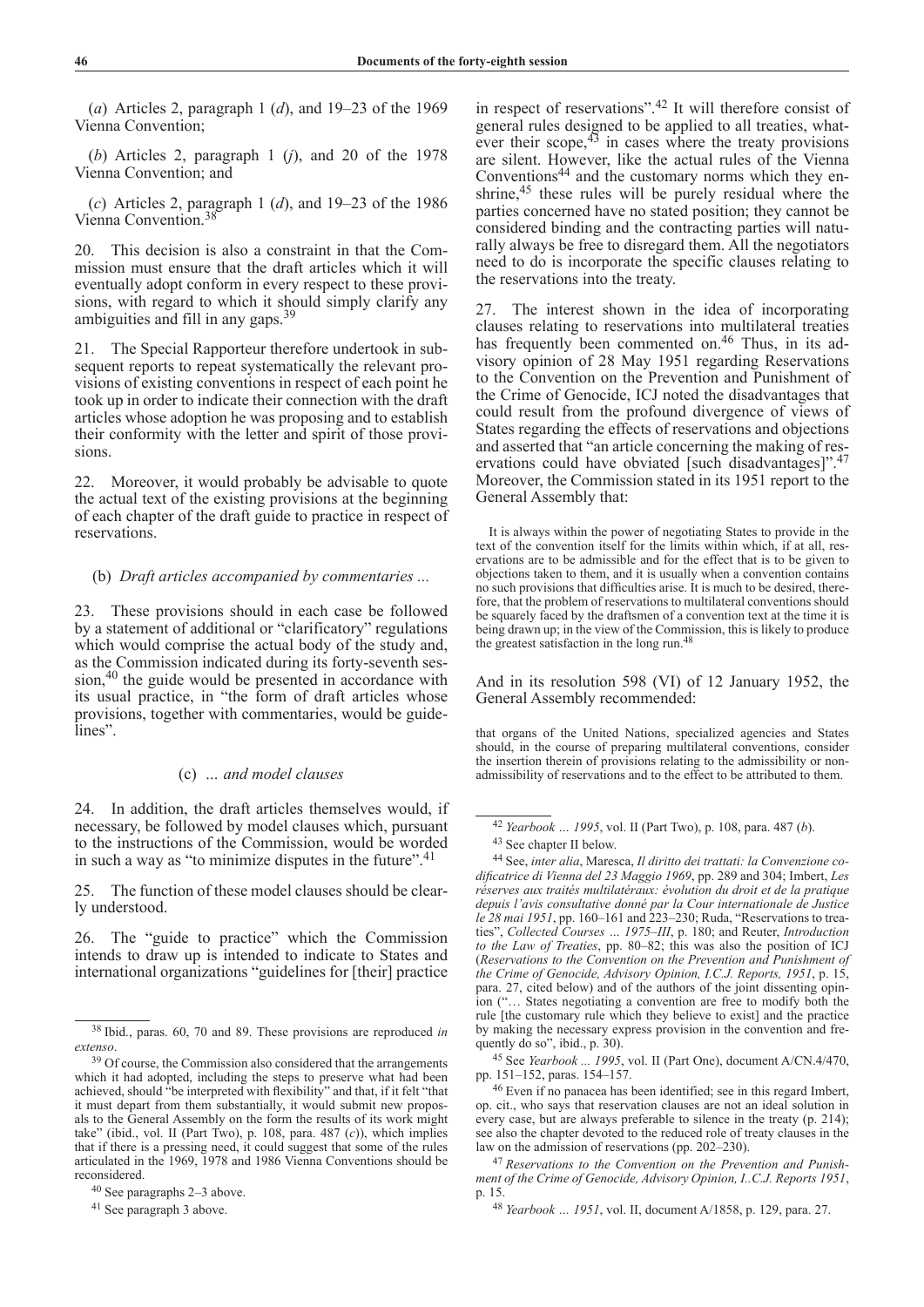28. These clauses may have a triple function:

(*a*) They may refer to the rules articulated in the 1969 and 1986 Vienna Conventions explicitly<sup>49</sup> or implicitly by reproducing the wording of some of their pro $visions;^{50}$ 

(*b*) They may fill in any gaps and clarify any ambiguities by amplifying obscure points or points that were not addressed in the Vienna Conventions;

(*c*) They may derogate from the Vienna rules by stipulating a special regime in respect of reservations which contracting parties would consider more suitable for the purposes of the particular treaty they had concluded.

29. The model clauses which the Commission intends to suggest as part of the study on reservations to treaties cannot be patterned after the first of these examples: although such clauses would indubitably ensure the uniform application of a reservations regime, whether the parties to the treaty have ratified the Vienna Conventions or not, they would leave intact all the gaps and ambiguities in the relevant provisions of those conventions. Moreover, it will not be the function of the model clauses to fill in those gaps or clarify those ambiguities: that is, precisely, the purpose of the "guide to practice" which the Commission is to prepare. On the other hand, it might be useful if in future contracting States and international organizations were to incorporate reservations clauses reproducing the draft articles to be included in the future guide to practice so as to ensure that those articles become crystallized into customary norms.

30. However, the model clauses to be appended to the draft articles proper will have a different function. The sole aim will be to encourage States to incorporate in certain specific treaties the model clauses concerning reservations, which derogate from general law and are better adapted to the special nature of these treaties or the circumstances in which they are concluded. This would have the advantage of adapting the legal regime concerning reservations to the special requirements of these treaties or circumstances, thus preserving the flexibility to which both the Commission and the representatives of States are rightly attached, without calling in question the unity of the general law applicable to reservations to treaties.

31. Of course, this technique can only be used for treaties that are concluded in the future. In the case of treaties already in force there are only two options, either to amend them or to adopt an additional protocol on reservations, a course which would certainly raise difficult problems.

# (d) *Final form of the guide to practice*

32. The guide to practice in respect of reservations which the Commission intends to prepare in accordance with the General Assembly's invitation should be divided into chapters.51 Each of these chapters should take the following form:

(*a*) Review of the relevant provisions of the 1969, 1978 or 1986 Vienna Conventions;

– Commentary on those provisions, bringing out their meaning, their scope and the ambiguities and gaps therein;

(*b*) Draft articles aimed at filling the gaps or clarifying the ambiguities;

– Commentary to the draft articles;

(*c*) Model clauses which could be incorporated, as appropriate in specific treaties and derogating from the draft articles;

– Commentary to the model clauses.

# 3. General outline of the study

### (a) *Characteristics of the proposed outline*

In accordance with General Assembly resolution 48/31, the preliminary study which the Assembly requested the Commission to prepare concerned the final form to be given to the Commission's work on reservations to treaties, rather than the content of the study to be undertaken. Although it is probably unnecessary to establish at the outset a complete and rigid plan for the study, it would nevertheless seem useful to think about a general outline on which the Commission could base its future work on the topic.

34. The Special Rapporteur considers that such an outline should meet the following requirements:

(*a*) It should make it possible to cover the entire topic of "reservations to treaties", so that States and international organizations can find in the guide to practice that will be the outcome of the Commission's work all the elements that are useful in this regard;

(*b*) It should also highlight the problems to which no satisfactory solution has yet been found and about which States and international organizations are rightly concerned;

(*c*) It should, moreover, be sufficiently clear and simple to enable the members of the Commission and the representatives of States in the General Assembly to follow the progress of the work without too much difficulty;

(*d*) It should result in a guide to practice that is really *utilizable* by States and international organizations;

<sup>49</sup> See article 75 of the American Convention on Human Rights: "This Convention shall be subject to reservations only in conformity with the provisions of the Vienna Convention on the Law of Treaties signed on May 23, 1969.'

<sup>50</sup> See, for example, article 28, paragraph 2, of the Convention on the Elimination of All Forms of Discrimination against Women (which, moreover, repeats the wording of article 20, paragraph 2, of the International Convention on the Elimination of All Forms of Racial Discrimination and hence predates the adoption of the 1969 Vienna Convention), which states that: "A reservation incompatible with the object and purpose of the present Convention shall not be permitted"; see also article 51, paragraph 2, of the Convention on the Rights of the Child, or article 91, paragraph 2, of the International Convention on the Protection of the Rights of All Migrant Workers and Members of Their Families.

<sup>51</sup> See paragraphs 164–252 below.

<sup>52</sup> This should consist essentially of a brief review, based on the relevant passages of the Special Rapporteur's first report on the law and practice relating to reservations to treaties (see footnote 2 above).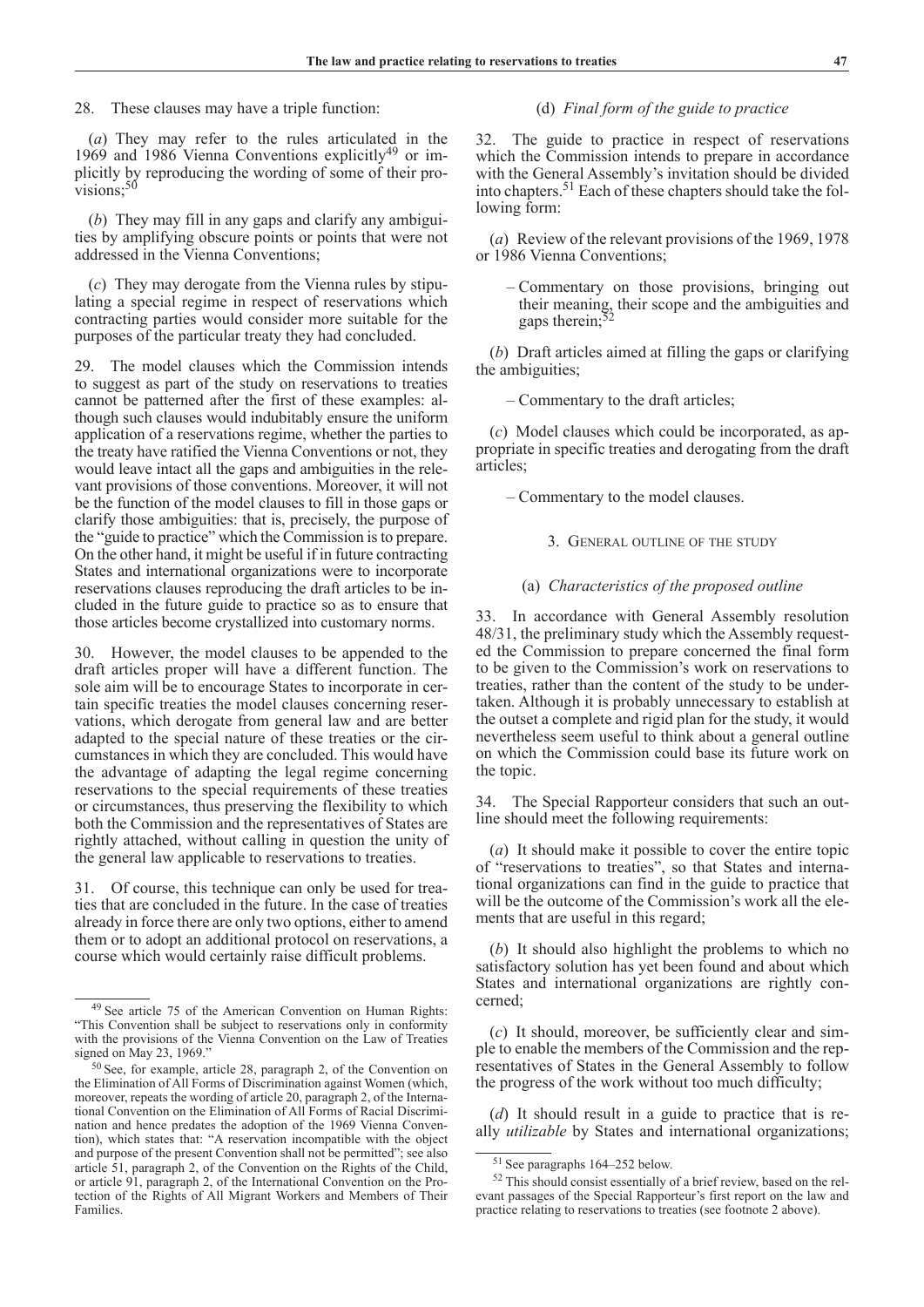although the study can certainly not ignore theoretical considerations completely—if only because they have substantial practical consequences—such considerations should not dictate the general approach to the topic, which according to the Special Rapporteur should be pragmatic rather than theoretical; and

(*e*) It should provide a general framework that can be adapted and supplemented as required as the Commission proceeds with its work.

35. The Special Rapporteur based the outline which follows (see paragraph 37 below) on the following elements:

(*a*) The relevant provisions of the 1969, 1978 and 1986 Vienna Conventions, which in the Special Rapporteur's view seem to be the essential starting point for any thinking about the content of the study, since it has been agreed that the latter must "preserve what has been achieved";<sup>53</sup>

(*b*) The non-exhaustive summary of the problems posed by the topic which the Special Rapporteur attempted to provide in his first report;<sup>54</sup> although this list was drawn up on the basis of a cursory study of the *travaux préparatoires* for the three Vienna Conventions and of doctrine, no fundamental objections were raised to it during the discussion of that report;

(*c*) The discussions in the Commission and subsequently in the Sixth Committee of the General Assembly on the topic of reservations to treaties, which made it possible to gain a more complete and more accurate idea of the problems posed by the topic and to "hierarchize" them in the light of the concerns expressed by the members of the Commission and the representatives of States;<sup>55</sup>

(*d*) The replies of States to the questionnaire drawn up by the Special Rapporteur<sup>56</sup> and the documents received from international organizations.57

36. Moreover, this outline is entirely provisional and is intended to give the members of the Commission an overall view of the Special Rapporteur's current intentions; he would welcome their reactions and suggestions in that connection.

# (b) *Provisional general outline of the study*

# 37. PROVISIONAL PLAN OF THE STUDY<sup>58</sup>

I. Unity or diversity of the legal regime for reservations to multilateral treaties (reservations to human rights treaties)

### I. **A. Unity of rules applicable to general multilateral treaties (para. 148 (***k***))**

- 1. The legal regime for reservations is generally applicable;
- 2. The legal regime for reservations is generally applied.

<sup>55</sup> See paragraphs 1 and 9–17 above.

### I. **B. Control mechanisms (paras. 124 (***g***), 148 (***m***) and (***n***))**

- . **A.** 1. Use of control mechanisms to evaluate the permissibility of reservations;
- . **A.** 2. Consequences of the determination of a non-permissible reservation.
- II. Definition of reservations
	- I. **A.** 1. Positive definition (1969 and 1986, art. 2.1 (*d*); 1978, art.  $1 (i)$ :
	- 2. Distinction between reservations and other procedures aimed at modifying the application of treaties (para. 149);
	- I. **A.** 3. Distinction between reservations and interpretative declarations (para. 148 (*c*));
	- I. **A.** 4. The legal regime of interpretative declarations (para. 148 (*d*), (*e*) and (*f*));
	- 5. Reservations to bilateral treaties (para. 148  $(a)$ – $(b)$ ).
- III. Formulation and withdrawal of reservations, acceptances AND OBJECTIONS $5$

### A. Formulation and withdrawal of reservations

- 1. Acceptable times for the formulation of a reservation (1969 and 1986, art. 19, *chapeau*);
- 2. Procedure regarding formulation of a reservation (1969) and 1986, art. 23, paras. 1 and 4);
- II. **A.** 3. Withdrawal (1969 and 1986, arts. 22, paras. 1 and 3 (*a*), and 23, para. 4).

#### III. **B. Formulation of acceptances of reservations**

- 1. Procedure regarding formulation of an acceptance (1969) and 1986, art. 23, paras. 1 and 3);
- 2. Implicit acceptance (1969 and 1986, art. 20, paras. 1 and 5);
- 3. Obligations and express acceptance (1969 and 1986, art. 20, paras. 1–3) (paras. 124 (*b*), 148 (*l*)).
- C. Formulation and withdrawal of objections to reserva**tions**
	- 1. Procedure regarding formulation of an objection (1969) and 1986, art. 23, paras. 1 and 3);
	- 2. Withdrawal of an objection (1969 and 1986, arts. 22, paras. 2 and 3 (*b*), and 23, para. 4).
- IV. Effects of reservations, acceptances and objections

Permissibility or opposability? Statement of the problem

### III. **A. Prohibition of certain reservations**

- 1. Difficulties relating to the application of reservation clauses (1969 and 1986, art.  $19(a)$ –(*b*));
- 2. Difficulties relating to the determination of the object and purpose of the treaty (1969 and 1986, art. 19 (*c*));

<sup>53</sup> See paragraphs 19–22 above.

<sup>54</sup> See paragraph 9 above and the references given in footnote 13.

<sup>56</sup> See paragraph 6 above.

<sup>57</sup> See *Yearbook … 1995*, vol. II (Part One), document A/CN.4/470, p. 141, para. 92, footnote 127.

<sup>58</sup> The relevant articles of the 1969, 1978 and 1986 Vienna Conventions (where no number is noted, the problem is not dealt with in these conventions) and references to the questions formulated in paragraphs 124, 148 and 149 of the Special Rapporteur's first report (footnote 2 above) are noted in parentheses following each heading.

<sup>59</sup> To the extent that the role of depositories seems, in the predominant system, to have been exclusively "mechanical", this chapter will probably be the logical—although probably not exclusive—place to discuss that topic.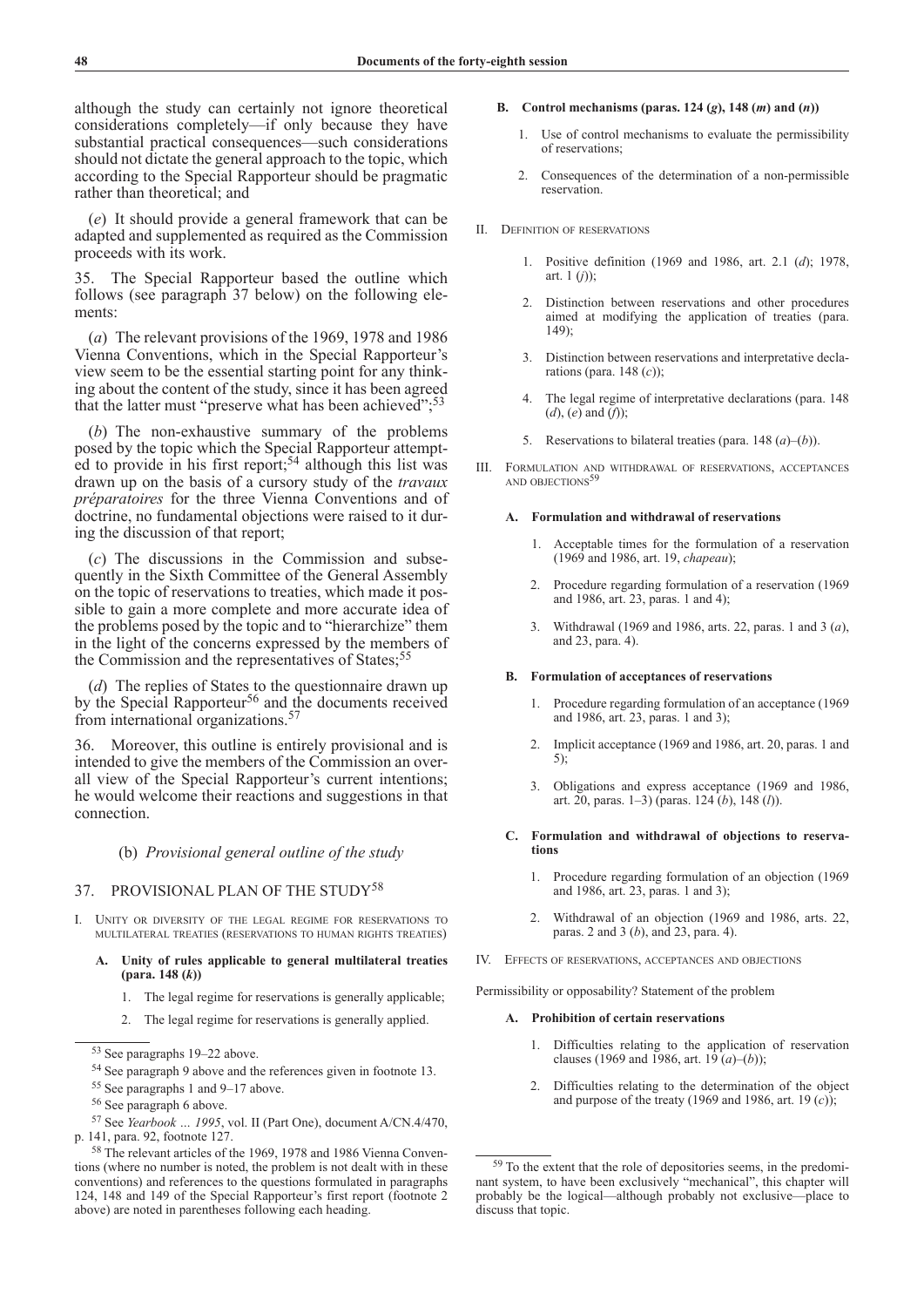- 3. Difficulties relating to the customary nature of the rule to which the reservation applies (para. 148  $(o)$ – $(q)$ );
- **B.** The effects of reservations, acceptances and objections in **the case of a reservation that complies with the provisions of article 19 of the 1969 and 1986 Vienna Conventions**
	- 1. On the relations of the reserving State or international organization with a party that has accepted the reservation (1969 and 1986, arts. 20, para. 4 (*a*) and (*c*), and 21, para. 1) (para. 124 (*o*));
	- 2. On the relations of the reserving State or international organization with an objecting party<sup>60</sup> (1969 and 1986, arts. 20, para. 4 (*b*), and 21, para. 3) (para. 124 (*h*)–(*j*) and (*l*–*n*)).
- C. The effects of reservations, acceptances and objections in **the case of a reservation that does not comply with the provisions of article 19 of the 1969 and 1986 Vienna Conventions**
	- 1. On the relations of the reserving State or international organization with a party that has accepted the reservation<sup>61</sup> (1969 and 1986, arts. 20, para. 4 (*a*) and (*c*), and 21, para. 1) (para. 124 (*e*)–(*f*));
	- 2. On the relations of the reserving State or international organization with an objecting party<sup>62</sup> (1969 and 1986, arts. 20, para. 4 (*b*), and 21, para. 3) (para. 124 (*k*)–(*l*));
	- II. **A.** 3. Should a reservation that does not comply with the provisions of article 19 be considered null independently of any objection? (para. 124 (*c*)–(*d*)).
- **D.** The effects of reservations on relations with other con**tracting parties**
	- 1. On the entry into force of the treaty (para.  $148$  (*g*));
	- 2. On relations with other parties inter se (1969 and 1986, art. 21, para. 2).
- V. Status of reservations, acceptances and objections in the case of succession of States

 Significance of article 20 of the 1978 Vienna Convention dealing with newly independent States

#### A. In the case of newly independent States

- 1. Selective maintenance of reservations (1978, art. 20, para. 1);
- Status of acceptances of reservations by the predecessor State in the case of a maintenance of a reservation (para. 148 (*i*));
- 3. Status of objections to the reservations of the predecessor State in the case of a maintenance of a reservation (para. 148 (*j*));
- II. **A.** 4. Possibility of a newly independent State formulating new reservations, and their consequences (1978, arts. 20, paras. 2–3) (para. 148 (*i*));
- 5. Status of objections and acceptances by the predecessor State with regard to reservations formulated by third States.
- B. Other possibilities with regard to the succession of States **(para. 148 (***i***)–(***j***))**
	- 1. In cases where part of a State's territory is concerned;
	- 2. In the case of the unification or division of States (para. 148 (*h*));
	- 3. In the case of the dissolution of States.
- VI. The settlement of disputes linked to the regime for reserva-**TIONS** 
	- 1. The silence of the Vienna Conventions and its negative consequences (para. 124 (*g*));
	- Appropriateness of mechanisms for the settlement of disputes—standard clauses or an additional protocol.
	- (c) *Brief commentary on the proposed outline*
- (i) *Unity or diversity of the legal regime for reservations to treaties*

38. It is a question here of determining whether the legal regime for reservations, as established under the 1969 Vienna Convention, is applicable to all treaties, regardless of their object. The question could have been posed on a case-by-case basis with regard to each of the rules. Nevertheless, there are three reasons for conducting a separate and preliminary study:

(*a*) First, the terms of the problem are, at least partially, the same, regardless of the provisions in question;

(*b*) Secondly, its consideration may be an opportunity for inquiring into some basic general aspects of the regime for reservations, which is preferably done *in limine*;

(*c*) Lastly, this question is at the heart of very topical discussions relating above all to reservations to human rights treaties, which justifies placing the emphasis on the consideration of the specific problems that concern them.

This also involves one of the main difficulties which were stressed by both the members of the Commission at its forty-seventh session as well as the representatives of States in the Sixth Committee at the fiftieth session of the General Assembly.<sup>63</sup>

# (ii) *Definition of reservations*

39. The same holds true with regard to the definition of reservations, a question that was constantly linked during the discussions to the difference between reservations and interpretative declarations and to the legal regime for the latter.64 It also seems useful to link the consideration of this question to that of other procedures, which, while not constituting reservations, are, like them, designed to and do, enable States to modify obligations under treaties to which they are parties; this is a question of alternatives to reservations, and recourse to such procedures may likely make it possible, in specific cases, to overcome some problems linked to reservations.

40. For reasons of convenience, the Special Rapporteur also plans to deal with reservations to bilateral treaties in

<sup>60</sup> Including the question of the permissibility of an objection on this assumption.

 $<sup>61</sup>$  Including the question of the permissibility of an acceptance on</sup> this assumption.

<sup>62</sup> Including the question of the need for an objection on this assumption.

<sup>63</sup> See paragraphs 10–16 and footnotes 21 and 24 above.

<sup>64</sup> Ibid. and footnotes 16 and 25.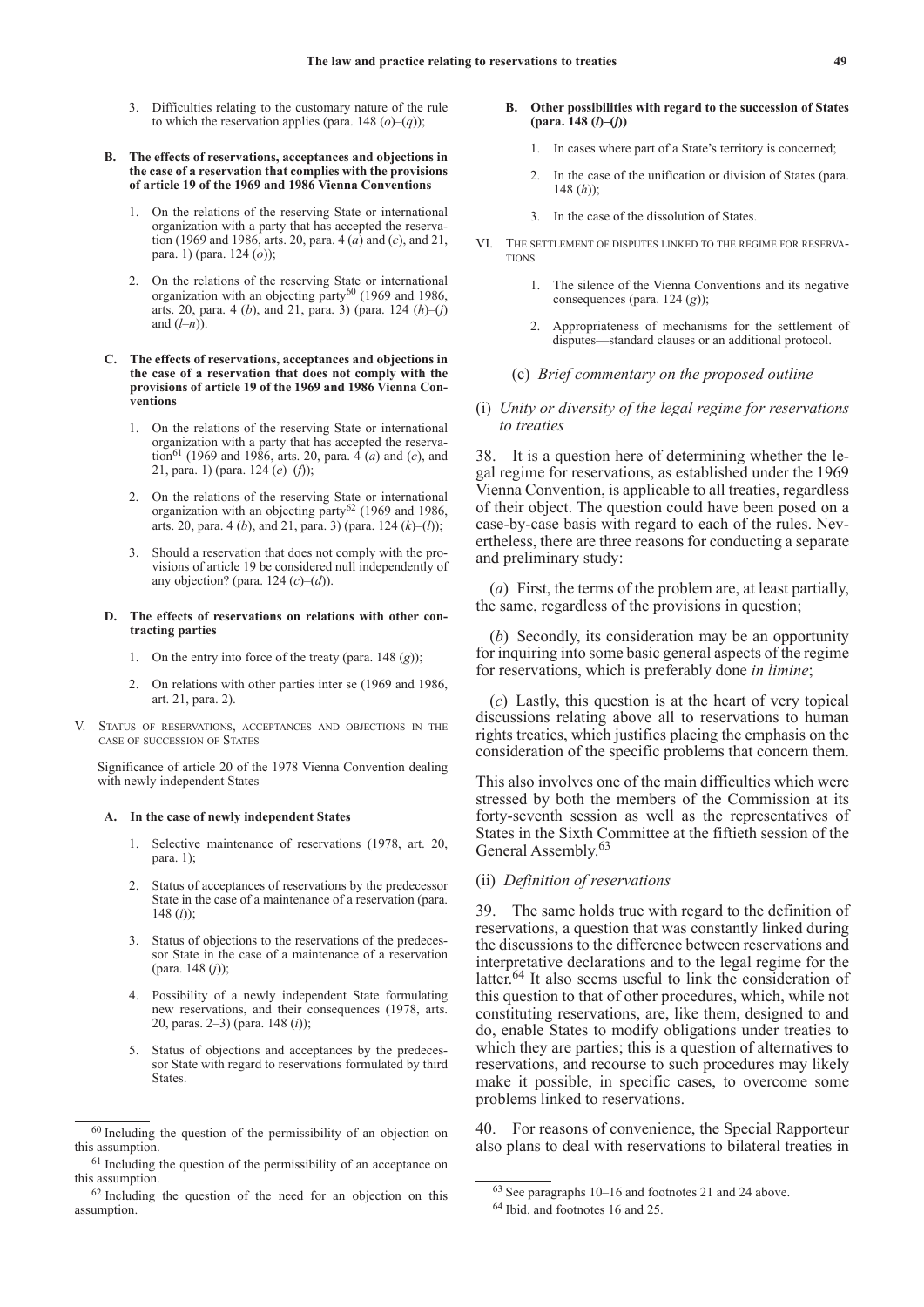connection with the definition itself of reservations: the initial question posed by reservations to bilateral treaties is that of determining whether they are genuine reservations, the precise definition of which is therefore a necessary condition for its consideration. Furthermore, although consideration of the question regarding the unity or diversity of the legal regime for reservations could have been envisaged, it appears at first glance that that question relates to a different problem.

# (iii) *Formulation and withdrawal of reservations, acceptances and objections*

41. Except for some problems linked to the application of paragraphs 2 and 3 of article 20 of the 1969 and 1986 Vienna Conventions,<sup>65</sup> this chapter does not appear, prima facie, to involve questions giving rise to serious difficulties. It is nevertheless necessary to include it in the study: this is a matter of practical questions which arise constantly, and one could hardly conceive of a "guide to practice" which would not include developments in this regard.<sup>66</sup>

# (iv) *Effects of reservations, acceptances and objections*

42. This is, without any doubt, the most difficult aspect of the study, and the Commission members and the representatives of States in the Sixth Committee agreed on this point.67 This is also the aspect with regard to which apparently irreconcilable doctrinal trends were most clearly in opposition.<sup>68</sup>

43. No one denies that some reservations are prohibited; and this is, furthermore, most clearly evident from the provisions of article 19 of the 1969 and 1986 Vienna Conventions. Nevertheless, their implementation will not be problem-free. These difficulties will have to be dealt with under section IV.A (see paragraph 37 above).

44. Disagreement arises really with regard to the effects of reservations, their acceptance and objections that are made to them, as well as the circumstances in which acceptances or objections are either permissible (or impermissible), or necessary (or superfluous). This is at the heart of the opposition between the schools of "admissibility" or "permissibility" on the one hand, and "opposability" on the other.69 In the opinion of the Special Rapporteur, it is certainly premature to take a position at this stage and it is not out of the question that the Commission may propose specific guidelines providing useful guidance for the practice of States and international organizations without having to decide between these opposing doctrinal positions. It is also possible that the Commission will be persuaded to borrow from both of them in order to arrive at satisfactory and balanced practical solutions.

45. This is the reason why the general outline reproduced above<sup>70</sup> does not take any position, even implicitly, on the theoretical questions that divide doctrine.71 Assuming that there are, without any doubt, permissible and impermissible reservations,72 the Special Rapporteur felt that the most "neutral" and objective method was to deal separately with the effects of reservations, acceptances and objections when the reservation is permissible on the one hand (para. 37, sect. IV.B) and when it is non-permissible on the other (para. 37, sect. IV.C), since it is necessary to consider separately two specific problems which, prima facie, are defined in the same terms as a reservation, whether permissible or not, and which concern the effect of a reservation on the relations of the other parties among themselves (para 37, sect. IV.D).

## (v) *Status of reservations, acceptances and objections in the case of succession of States*

46. As is evident from the Special Rapporteur's first report73 and some statements made during the discussions in the Commission in 1995,<sup>74</sup> the 1978 Vienna Convention left numerous gaps and questions with regard to this problem, which article 20 of the Convention deals with only as concerns the case of newly independent States and without addressing the question of the status of the acceptances of the predecessor State's reservations and objections that had been made to them or acceptances and objections formulated by the predecessor State to reservations made by third States to a treaty to which the successor State establishes its status as a party.

# (vi) *The settlement of disputes linked to the regime for reservations*

47. The Commission is not in the habit of providing the draft articles that it elaborates with clauses relating to the settlement of disputes.<sup>75</sup> The Special Rapporteur considers that there is no reason a priori to depart from this practice in most cases: in his opinion, the discussion of a regime for the settlement of disputes diverts attention from the topic under consideration strictly speaking, gives rise to useless debates and is detrimental to efforts to complete the work of the Commission within a reasonable period. It seems to him that, if States deem it necessary, the Commission would be better advised to draw up draft articles which are general in scope and could be incorporated, in the form of an optional protocol, for example, in the body of codification conventions.

<sup>65</sup> An exact definition of limited multilateral treaties and gaps in the regime applicable to reservations to the constituent instruments of international organizations, in particular.

<sup>66</sup> See paragraph 15 above.

<sup>67</sup> See paragraphs 10–16 and footnote 18 above.

<sup>68</sup> See *Yearbook ... 1995*, vol. II (Part One), document A/CN.4/470, pp. 142–143, paras. 97–108, and pp. 144–146, paras. 115–123.

 $69$  Ibid.

<sup>70</sup> Para. 37, sect. IV.

<sup>71</sup> It should be pointed out again, however, that these questions, "theoretical" as they may be, have very important practical implications.

<sup>72</sup> See paragraphs 37, sect. IV.A of the general outline, and 43 above.

<sup>73</sup> *Yearbook … 1995*, vol. II (Part One), document A/CN.4/470, pp. 136–137, paras. 62–71.

<sup>74</sup> Ibid., vol. II (Part Two), paras. 458–460.

<sup>75</sup> The draft articles on the responsibility of States are the exception: in 1975, it was anticipated that the Commission might decide to add to them a third part on the question of the settlement of disputes and the implementation of responsibility (*Yearbook … 1975*, vol. II, document A/10010/Rev.1, pp. 55–59, paras. 38–51); since 1985 "the Commission assumed that a part three on the settlement of disputes and the implementation of international responsibility would be included in the draft articles" (*Yearbook ... 1995*, vol. II (Part Two), p. 43, para. 233); it adopted the text of that part three in its first reading in 1995 (ibid., p. 64, para. 364).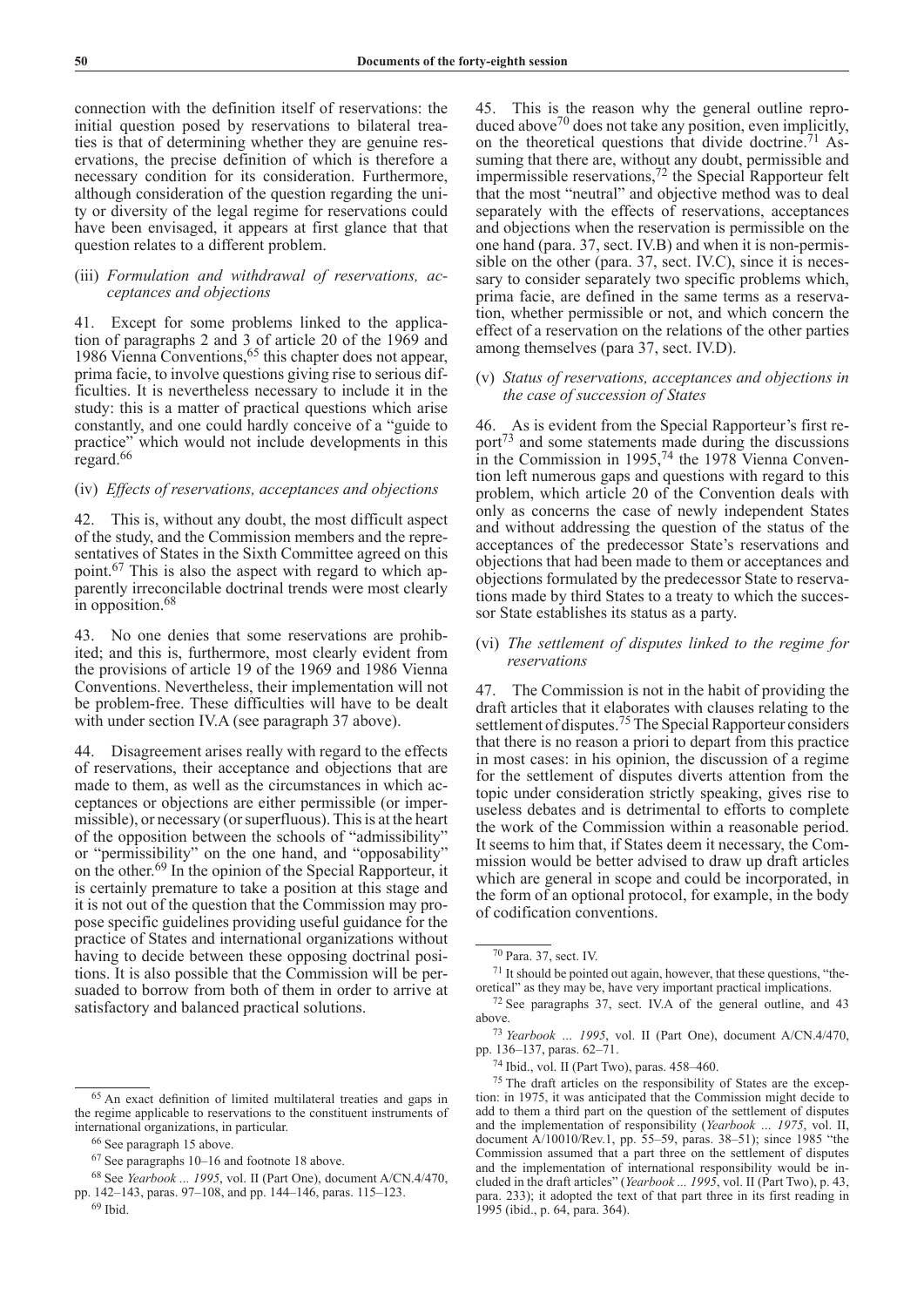48. Nevertheless, the problem arises perhaps in a somewhat particular manner with regard to the subject of reservations to treaties.

49. As some members of the Commission pointed out during the debate on the subject at the forty-seventh session, although there are, admittedly, mechanisms for the peaceful settlement of disputes, to date they have been scarcely or not at all utilized in order to resolve differences of opinions among States with regard to reservations, particularly concerning their compatibility with the object and purpose of a treaty.76 Moreover, when such mechanisms exist, as is frequently the case with regard to human rights treaties, it is particularly important to determine the extent and limits of their powers with respect to reservations.77

50. Under these conditions, it may be useful to consider the establishment of mechanisms for the settlement of disputes in this specific area since, in the view of the Special Rapporteur, these mechanisms could be provided for, either in standard clauses that States could insert in future treaties to be concluded by them, or in an additional optional protocol that could be added to the 1969 Vienna **Convention** 

### **Conclusion**

51. It is very clear that the provisional outline of the study proposed above could not be immutable: it must be able to be adapted, supplemented and revised in the course of further work which, quite obviously, will uncover new difficulties or, on the contrary, will reveal the artificial nature of some of the problems anticipated.

52. It also stands to reason that the study is a mere proposal by the Special Rapporteur, who will gratefully welcome any suggestion that can make it clearer or more complete. Nevertheless, he urges the members of the Commission to bear in mind, in making criticisms and suggestions, the requirements which such an outline must meet in order to carry out its functions fully.78

53. The study should, in particular, enable the members of the Commission and the representatives of States in the Sixth Committee, on the one hand, to ascertain that the concerns which they expressed during the "preliminary phase" have indeed been taken into account and, on the other hand, to gain in future a rather precise idea of the degree of progress made in the work as it progresses. The outline is designed to be, as it were, a "compass" enabling the Special Rapporteur to make progress, under the supervision of the Commission, in the difficult mission entrusted to him. It should also constitute the framework for the guide to practice, which the Commission has undertaken the task of elaborating.

54. The Special Rapporteur feels that, subject to unforeseen difficulties, the task can and should be carried out within four years. If the above-mentioned outline is followed, and taking into account the fact that chapter II of this report deals with the question of the unity or diversity of the legal regime for reservations (chap. I of the provisional outline of the study):

(*a*) Chapters II (Definition of reservations) and III (Formulation and withdrawal of reservations, acceptances and objections) could be submitted to the Commission at its forty-ninth session;

(*b*) The very important and difficult chapter IV (Effects of reservations, acceptances and objections) could be dealt with the following year; and

(*c*) The first reading of the guide to practice in respect of reservations to treaties could be completed in 1999 with the consideration of chapters V (Status of reservations, acceptances and objections in the case of succession of States) and VI (The settlement of disputes linked to the regime for reservations), it being clearly understood that, like the general outline itself, these indications are only and can be only of a purely contingent nature.

<sup>76</sup> *Yearbook … 1995*, vol. II (Part Two), p. 105, para. 455.

<sup>77</sup> As a result, the position that the existence of provisions establishing a mechanism for the settlement of disputes obviates the need to insert a clause on reservations is at least debatable; see in this regard Imbert, op. cit., which gives the example of the statement by the representative of Greece, Mr. Eustathiadès, at the United Nations Conference on the Representation of States in Their Relations with International Organizations, and according to which the adoption of a protocol on the settlement of disputes would have an advantage in that "the delicate problem of reservations would be avoided" (United Nations Conference on the Representation of States in Their Relations with International Organizations (United Nations publication, Sales No. E.75. V.11), p. 327, para. 50).

<sup>78</sup> See paragraph 34 above.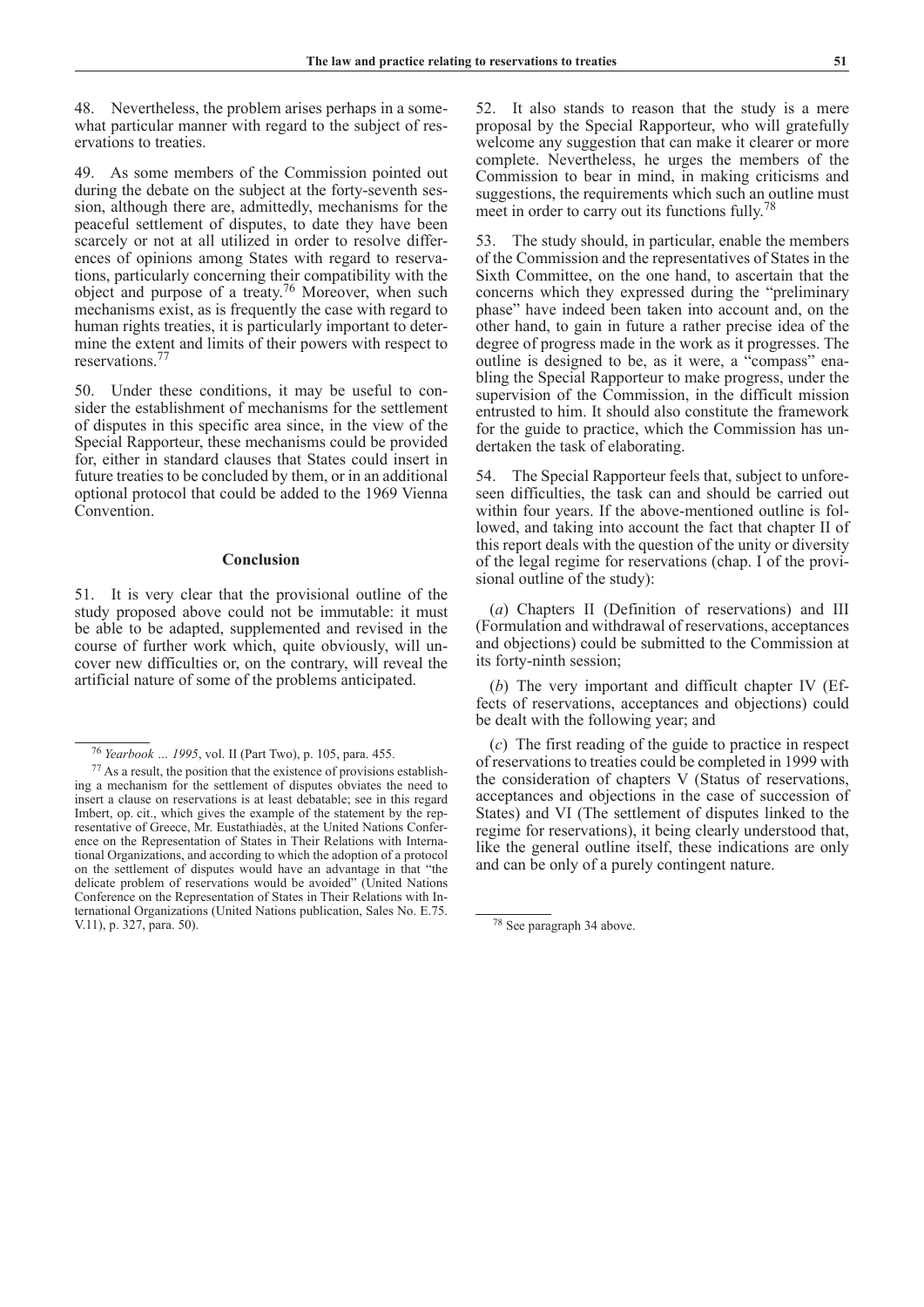# CHAPTER II

# **Unity or diversity of the legal regime for reservations to treaties (reservations to human rights treaties)**

55. This chapter relates to item I of the general outline proposed on a provisional basis in chapter I above.<sup>79</sup> Its object is to determine if the rules applicable to reservations to treaties, whether codified in articles 19 to 23 of the 1969 and 1986 Vienna Conventions, or customary, are applicable to all treaties, whatever their object, and in particular to human rights treaties.

## 1. Necessity and urgency of consideration of the question by the Commission

56. As recalled above, the question was raised with some insistence both in the Commission at its forty-seventh session and in the Sixth Committee of the General Assembly at its fiftieth session.80 It is easy to understand these concerns.

57. Their origin doubtless lies in initiatives in respect of reservations taken recently by certain monitoring bodies established by human rights treaties, which in recent years have considered themselves entitled to assess the permissibility of reservations formulated by States to the instruments under which they are established, and, where appropriate, to draw far-reaching conclusions from such observations.

58. The origins of this development may be found in the practice of the Commission and of the European Court of Human Rights, which, in several significant decisions, have noted that a reservation (or an "interpretative declaration" which, on analysis, proves to be a reservation) was impermissible or did not have the scope attributed to it by the respondent State, and have drawn the conclusions both that the State concerned could not invoke the impermissible reservation before them and that the State was no less bound by its ratification of the European Convention  $\frac{1}{2}$  of  $\frac{1}{2}$  is radio-adopted to the European Convention<br>on Human Rights.<sup>81</sup> The Inter-American Court of Human Rights has taken a similar position.82

59. The monitoring bodies established by human rights treaties concluded under United Nations auspices, traditionally cautious in this regard,<sup>83</sup> have thereby been encouraged to be somewhat bolder:

(*a*) The persons chairing the human rights treaty bodies have twice expressed their concern at the situation arising from reservations to treaties under their scrutiny and recommended that those bodies should draw the attention of States to the incompatibility of some of those reservations with the applicable law; 84

(*b*) The Committee on the Elimination of Discrimination against Women amended its guidelines on the preparation of initial and periodic reports by the inclusion of a section indicating the form in which States parties making reservations were to report them,<sup>85</sup> and

welcomed the request of the Sub-Commission on Prevention of Discrimination and Protection of Minorities of the Commission on Human Rights, in its resolution 1992/3 on contemporary forms of slavery, to the Secretary-General:

To seek the views of the Committee on the Elimination of Discrimination against Women and the Commission on the Status of Women on the desirability of obtaining an advisory opinion on the validity and legal effect of reservations to the Convention on the Elimination of All Forms of Discrimination against Women ...

[and] ... decided that it should support steps taken in common with other human rights treaty bodies to seek an advisory opinion from the International Court of Justice that would clarify the issue of reservations to the human rights treaties and thereby assist States parties in their ratification and implementation of those international instruments. Such an opinion would also help the Committee in its task of considering the progress made in the implementation of the Convention.<sup>86</sup>

(*c*) Above all, perhaps, the Human Rights Committee, on 2 November 1994, adopted its general comment No. 24 on issues relating to reservations made upon ratification or accession to the International Covenant on Civil and Political Rights or the Optional Protocols thereto, or in relation to declarations under article 41 of the Covenant, in which it took a clear position in favour of a broad view of its own powers to examine the compatibility of such reservations and declarations with the purpose and object of the Covenant.87

60. These positions have provoked some disquiet among States and drawn strong criticism from some of them.<sup>88</sup> probably linked to the review of the question of reserva-

<sup>79</sup> See paragraph 37 above.

<sup>80</sup> See paragraphs 10 and 12, and footnotes 19 and 22 above.

<sup>81</sup> See the cases of *Temeltasch* v. *Switzerland* (Council of Europe, European Commission of Human Rights, *Decisions and Reports*, Application No. 9116/80, vol. 31 (Strasbourg, April 1983), p. 120); *Belilos v. Switzerland* (European Court of Human Rights, *Series A: Judgments and Decisions*, vol. 132, *judgment of 29 April 1988*, Registry of the Court, Council of Europe, Strasbourg, 1988, paras. 50–60); *Chrysostomos et al*. v. *Turkey* (Council of Europe, European Commission of Human Rights, *Decisions and Reports*, Application Nos. 15299/89, 15300/89 and 15318/89, vol. 68 (Strasbourg, 1993), pp. 216–253; *F. and M. L.* v. *Austria* (Council of Europe, *Yearbook of the European Convention on Human Rights*, Application No. 17588/90, vol. 37 (The Hague/London/Boston, Kluwer Law International, 1994); *Gradinger* v. *Austria* (European Court of Human Rights, *Series A: Judgments and Decisions*, vol. 328, *judgment of 23 October 1995* (Registry of the Court, Council of Europe, Strasbourg, 1996)); *Loizidou* v. *Turkey (Preliminary Objections)* (ibid., vol. 310, *judgment of 23 March 1995)*, (Registry of the Court, Council of Europe, Strasbourg, 1995); and *Fischer* v. *Austria* (ibid., vol. 312, *judgment of 26 April 1995*). These decisions are analysed in more detail in section C of this chapter.

<sup>82</sup> Inter-American Court of Human Rights, *The effect of reservations on the entry into force of the American Convention (arts. 74 and 75)*, Advisory Opinion OC–2/82 of 24 September 1982, Series A, No. 2; and *Restrictions to the death penalty (arts. 4(2) and 4(4) American Convention on Human Rights)*, Advisory Opinion OC–3/83 of 8 September 1983, Series A, No. 3.

<sup>83</sup> See paragraphs 165–176 below.

<sup>&</sup>lt;sup>84</sup> See the reports of the fourth and fifth meetings of persons chairing the human rights treaty bodies (A/47/628, annex, paras. 36 and 60–65, and A/49/537, annex, para. 30).

<sup>85</sup> See fifteenth session, 15 January–2 February 1996, "Guidelines regarding the form and content of initial reports of States parties" (CEDAW/C/7/Rev.2), para. 9.

<sup>86</sup> Report of the Committee on the Elimination of Discrimination against Women, *Official Records of the General Assembly, Forty-eighth Session, Supplement No. 38* (A/48/38), chap. I, paras. 3 and 5.

<sup>87</sup> Report of the Human Rights Committee, *Official Records of the General Assembly, Fiftieth Session, Supplement No. 40* (A/50/40), vol. I, annex V.

<sup>88</sup> See, in particular, the extremely critical remarks on general comment No. 24 by the United States, the United Kingdom (ibid., annex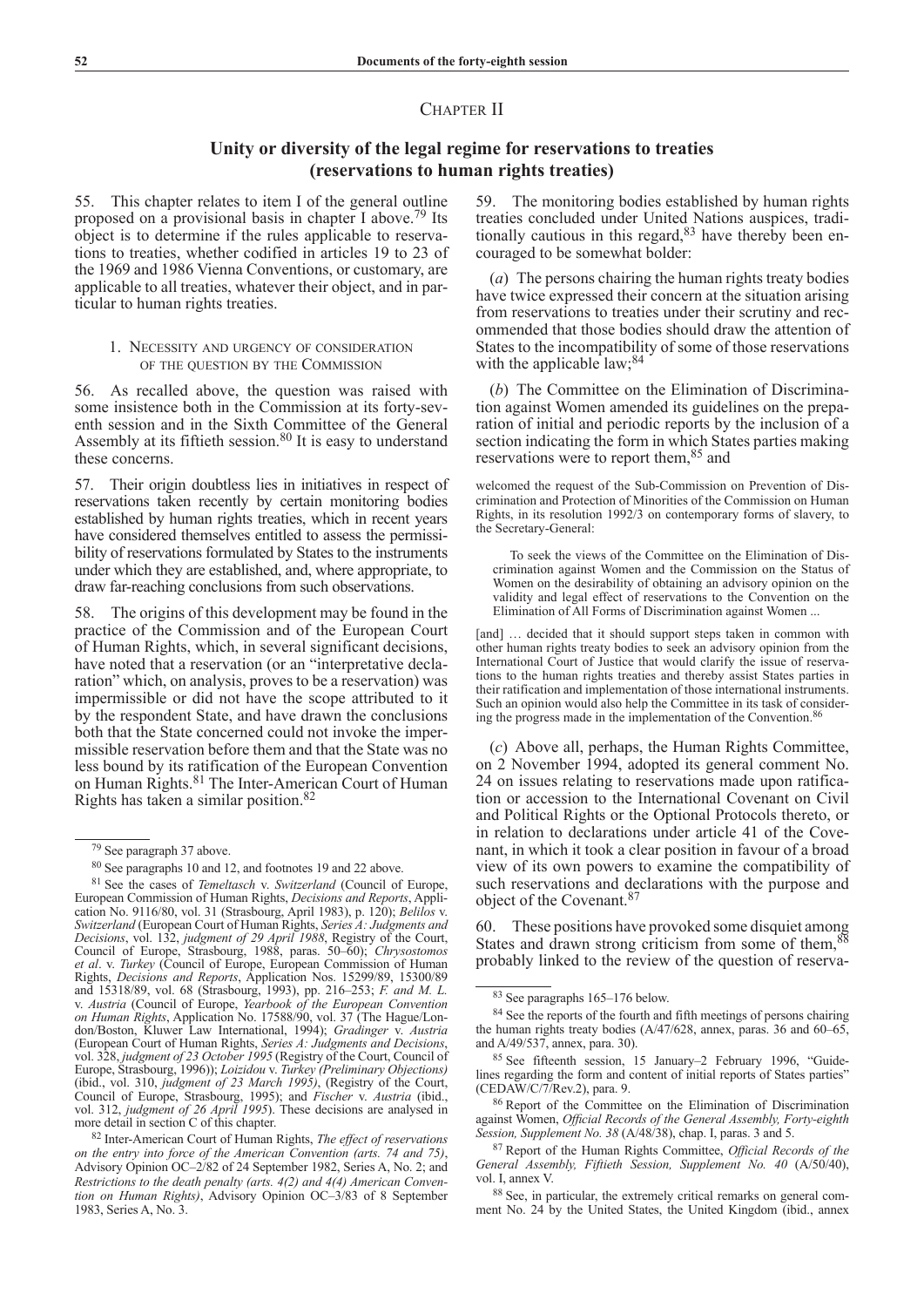tions to treaties being undertaken in various forums, in particular, the Council of Europe.89

61. It is thus certainly not redundant for the Commission to take a position on these questions at an early date. The position of the Special Rapporteur, which induced him to amend somewhat the order in which he proposed to take up the questions raised in connection with the matter entrusted to him, does not spring from any desire to follow a trend.

62. While it is obviously fundamental for human rights bodies to state their views on the question, the Commission must also make heard the voice of international law<sup>90</sup> in this important domain, and it would be unfortunate for it not to take part in a discussion which is of concern to the Commission above all: on the one hand, the questions raised by States and human rights bodies relate to the applicability of the rules on reservations codified by the 1969 Vienna Convention, in the drafting of which the Commission played such an influential role; on the other hand, under its statute, the Commission "shall have for its object the promotion of the progressive development of international law and its codification",91 meaning "the more precise formulation and systematization of rules of international law in fields where there has already been extensive State practice, precedent and doctrine".<sup>92</sup> These two aspects are at the centre of the debate, one of the prerequisites being to determine whether the problem arises in terms of codification or of progressive development.

63. Given the opposing views which have emerged, the Special Rapporteur considers that the Commission might usefully seek to clarify the terms of the problem as it arises with respect to general public international law and adopt a resolution on the question which could be brought to the attention of States and human rights bodies by the General Assembly. A draft resolution along these lines is included in the conclusion to this chapter (para. 260).

### 2. Object and plan of the chapter

64. However, since the function of the Commission is to contribute to the codification and progressive development of international law as a whole, and as the question of "reservations to treaties" covers treaties as a whole, it seems appropriate to re-situate the specific problems raised by reservations to human rights treaties in a broader context and to consider the more general question of the unity or diversity of the legal regime or regimes applicable to reservations.

65. A first element of diversity could stem in this respect from the opposition between treaty norms laid down in articles 19 and 23 of the 1969 and 1986 Vienna Conventions<sup>93</sup> and customary rules in this area. There is, however, no reason to make such a distinction: while it can doubtless be maintained that at the time of their adoption the Vienna rules stemmed, at least in part, from the progressive development of international law rather than its codification in the strict sense, that is certainly no longer true today; relying on the provisions of the 1969 Vienna Convention, confirmed in 1986, practice has been consolidated in customary norms. $94$  In any event, notwithstanding the nuances which may be ascribed to such an opinion,95 the concern expressed by Commission members as well as within the Sixth Committee of the General Assembly to preserve what has been achieved under the existing Vienna Conventions<sup>96</sup> renders the question somewhat moot: it must be placed in the context of the norms set out in these conventions.

66. This artificial problem being set aside, the question of the unity or diversity of the legal regime governing reservations may be stated thus: do, or should, certain treaties escape application of the Vienna regime by virtue of their object? Should the answer be yes, to what specific regime or regimes are, or should, these treaties be subject with respect to reservations?<sup>97</sup> If the treaties which are recognized by the 1969 and 1986 Vienna Conventions themselves as having a specific status are set apart, the problem has essentially been posed with respect to the "normative" treaties, of which it has been affirmed that they would be antinomical with the very idea of reservations (sect. A).

67. In this view (but with the specific problem of human rights treaties still in the background), it has been

<sup>94</sup> See the first report of the Special Rapporteur (footnote 2 above), pp. 151–152, paras. 153–157.

VI) and France (ibid., *Fifty-first Session, Supplement No. 40* (A/51/40), vol. I, annex VI).

<sup>89</sup> See in particular, Council of Europe, *Texts Adopted*, recommendation 1223 (1993) on reservations made by member States to Council of Europe conventions, adopted by the Parliamentary Assembly on 1 October 1993 (Strasbourg, 1993), and ibid., *Documents*, adopted by the Committee of Ministers on the same question on 17 February 1994, and the work of CAHDI at its meeting of 21–22 March 1995 (document CAHDI(95)5 and corrigendum, paras. 23–34); at the conclusion of the meeting it was decided that "[t]he Secretariat will submit this document [CAHDI(95)7, working paper presented by the delegation of Austria], together with a copy of the meeting report, to the Special Rapporteur of the ILC, indicating at the same time that the CAHDI takes a keen interest in this issue and was willing to contribute to the study. This item will be kept on the agenda for the Spring 1996 meeting of the CAHDI when first indications will have been received on how the ILC study was progressing".

<sup>&</sup>lt;sup>90</sup> In its formulation of General Comment No. 24, the Human Rights Committee did not focus its attention on the general rules of international law on reservations but on the International Covenant on Civil and Political Rights itself; see the comment by Mrs. Higgins who criticized the initial draft for making excessive reference to the 1969 Vienna Convention in comparison with the Covenant, which should be the central concern of the Committee (1366th meeting of the Committee (CCPR/C/SR.1366), para. 58).

<sup>91</sup> Art. 1, para. 1.

<sup>92</sup> Art. 15.

<sup>&</sup>lt;sup>93</sup> It would appear prudent to leave to one side, at this stage, the problems raised by article 20 of the 1978 Vienna Convention; besides the fact that a consensus seems to have emerged within the Commission that it is not a priority problem (see footnote 21 above), it arises in quite specific terms. Suffice to say that the question of succession to reservations (and to acceptances and objections) appears prima facie only as ancillary to the more general question of succession to the treaty itself. This being so, the Commission, when it considers the problems of succession to reservations, will perhaps need to reflect, at least incidentally, on the question of determining whether the object of a treaty plays a role in the modalities for succession to treaties. It is possible that, in the meantime, the judgement to be delivered by ICJ on preliminary objections raised by Yugoslavia in the case concerning the *Application of the Convention on the Prevention and Punishment of the Crime of Genocide* will offer new elements in this regard.

<sup>95</sup> Ibid., paras. 158–162.

<sup>96</sup> See paragraphs 2–4 and 18–20 above.

<sup>&</sup>lt;sup>97</sup> The problem has been put in more or less exactly these terms with regard to reservations to human rights treaties: "The basic question concerning treaties on human rights is whether or not they are to be considered as a category separate from other multilateral treaties and in particular, whether the rules on reservations ... apply to them with equal force" (Coccia, "Reservations to multilateral treaties on human rights", p. 16).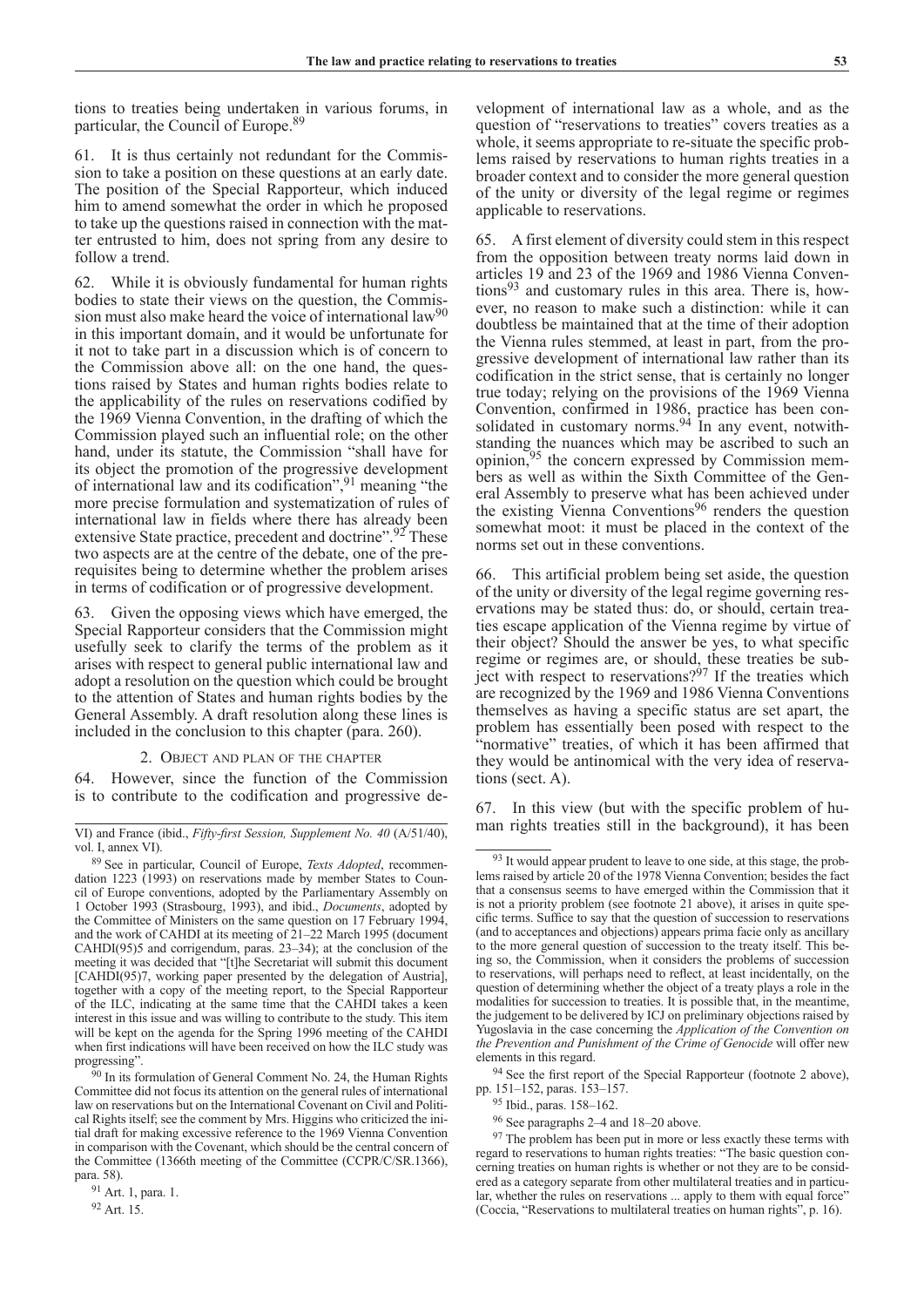remarked that the general question leads to another, more specific: "There are in effect two separate but related issues: should reservations to normative treaties be permitted, and should the validity of such reservations be assessed by a system other than that pertaining to treaties in general?".98 If the problem is put thus, "the reality is that we are speaking of *two sorts* of rules—substantive and procedural".<sup>99</sup>

68. These two categories of rules may be linked, and here again it may be imagined that the monitoring bodies established by certain multilateral treaties have specific powers with regard to reservations by virtue of the object of the treaty. But it may also be considered that the problem of the extent of these powers arises in many forms, independently of the object of the treaty, in all cases where a treaty instrument creates a body responsible for monitoring its implementation; in such a case, the specificity of the reservations regime would stem from the existence of the body and not from the specific characteristics of the treaty—unless it is considered that treaties establishing monitoring bodies constitute a separate category …

69. It thus appears methodologically sound to distinguish the problem of principle—substantive—of the unity or diversity of the rules applicable to reservations (sect. B) from that—procedural—of the application of such rules and, in particular, of the powers of monitoring bodies where they exist (sect. C).

# **A. Diversity of treaties and the legal regime for reservations**

### 1. Limitation of the study to normative treaties

70. Two conflicting considerations may lead to expansion or, conversely, to limitation of the scope of this chapter: on the one hand, the question of the unity or diversity of the legal regime of reservations arises with some acuteness and urgency only with regard to human rights treaties; but, on the other hand, it is the case that other categories of treaties present particular problems with regard to the nature of the applicable rules or the modalities of their application; this is very certainly true of:

(*a*) Limited treaties;

(*b*) Constituent instruments of international organizations; and

(*c*) Bilateral treaties.

71. It would seem wise, however, to exclude these various categories of treaties from consideration at this stage, for both theoretical and practical reasons. While the "universality or diversity" problem is partially common to all treaties, it is also, as a logical necessity, specific to each category; after all, it is in the light of the particular features of each category that the question arises of whether common rules are applicable to all treaties or whether, on

the contrary, they should be ruled out. Put differently, the problem of unity is one thing by definition, but, by the same token, the problem of diversity is many things.<sup>100</sup> In other words, it may be necessary to consider each individual category separately, and there is no disadvantage in giving such consideration to certain types of treaties and not to others for the time being, since they pose different problems, at least in part.

72. Moreover, in the 1969 and 1986 Vienna Conventions themselves, limited treaties and constituent instruments of international organizations are given separate treatment which is reflected in specific rules.101 Reservations to bilateral treaties, meanwhile, pose very specific problems relating to the very definition of the concept of reservations,102 and it would probably be advantageous to address them in the chapter devoted to that definition.<sup>103</sup>

73. Codification treaties raise more difficult questions. The belief has occasionally been expressed that reservations to such treaties pose specific problems.104 However widespread,  $105$  this notion is not devoid of ambiguity; the boundary between the codification of international law on the one hand and its progressive development on the other is, to say the least, unclear (assuming that it exists); $106$ many treaties contain "codification clauses", in other words, *provisions* which reproduce customary norms, without constituting "codification treaties" as such, since these provisions are set forth alongside others that are not of the same nature (this, incidentally, is the problem posed by numerous human rights treaties).<sup>107</sup> It is quite unlikely, then, that the category of codification treaties would, in and of itself, be "operational" for the purposes of this chapter.<sup>108</sup>

74. Unquestionably, however, there is a need to determine whether a reservation to a customary norm repeated in a treaty provision is permissible. 109 In keeping with the "provisional plan of the study" in paragraph 37 above, 110

<sup>100</sup> See the similar comments made by Mr. de Saram in the debate on the first report of the Special Rapporteur, *Yearbook … 1995*, vol. I, 2404th meeting, pp. 165–167.

<sup>101</sup> See article 20, paras. 2–3.

<sup>102</sup> See the doubts expressed during the forty-seventh session of the Commission by Mr. Idris (*Yearbook … 1995*, vol. I, 2407th meeting, pp. 189–190), Mr. Kabatsi (ibid., p. 190) and Mr. Yamada (ibid., pp. 190– 192) concerning the appropriateness of the topic itself.

<sup>103</sup> See paragraph 37, Provisional plan of the study, sect. II.5, and paragraph 40 above.

<sup>104</sup> See, for example, Téboul, "Remarques sur les réserves aux conventions de codification", and the literature cited on page 684, footnotes 9–10.

<sup>105</sup> See, for example, Imbert, op. cit*.*, pp. 239–249, and Téboul, loc.

cit.106 See *The Work of the International Law Commission*, 4th ed. (United Nations publication, Sales No. E.88.V.1), pp. 14–15.

 $107$  See paragraphs 85–86 below.<br> $108$  It is chiefly for similar reasons, moreover, that the once important distinction between "law-making treaties" and "contractual treaties" has now fallen into disfavour: "... most treaties certainly have no homogeneous content, and rules of all kinds can be cast into the same treaty as into a mould ... If material legal distinctions were to be applied to treaties, all their provisions would in any case have to be examined separately: a superficial overview would not be enough (Reuter, op. cit., p. 27).

<sup>109</sup> See the first report of the Special Rapporteur (footnote 2 above), p.149, paras. 143–144, and the statement made by Mr. Lukashuk during the debate on that report (*Yearbook … 1995*, vol. I, 2402nd meeting, pp. 159–161).

<sup>110</sup> See paragraph 37 above, sect. IV.A.3.

<sup>98</sup> Redgwell, "Universality or integrity? Some reflections on reservations to general multilateral treaties", p. 279.

<sup>99</sup> Higgins, "Introduction", *Human Rights as General Norms and a State's Right to Opt Out: Reservations and Objections to Human Rights Conventions*, p. xx.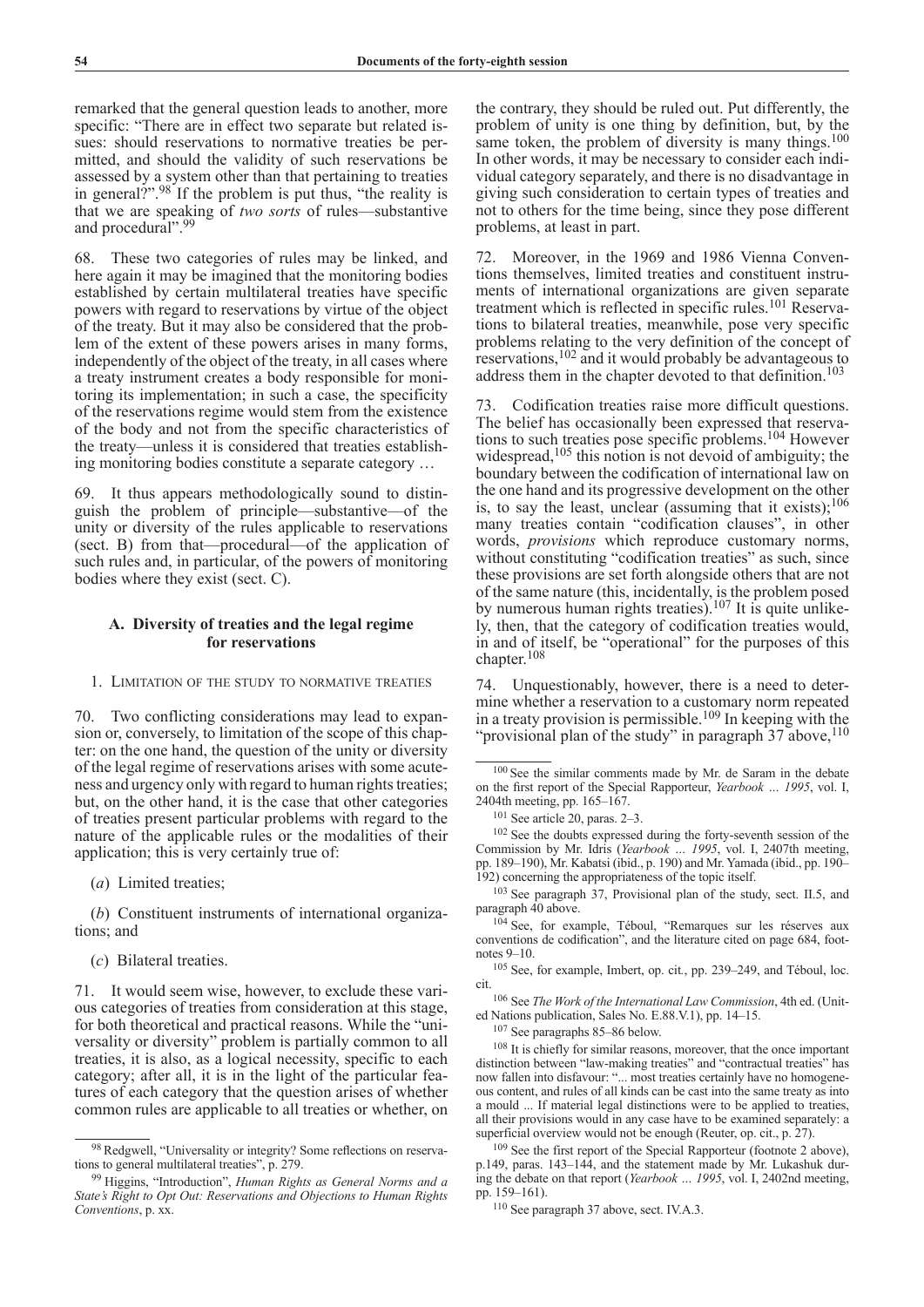the Special Rapporteur promises to deal more fully with this complex problem at a later stage in the study. This decision seems to him justified by the fact that what is at issue is not the *subject* but the dual nature (both contractual and customary) of the provision to which the reservation relates.

75. Nevertheless, the problem is clearly not wholly unrelated to the one with which this chapter deals. In the view of the Special Rapporteur, a practical approach is called for in this regard. Some of the questions being addressed at this stage are unavoidably of a "vertical" nature and relate to the entire topic under consideration; they cannot be ignored altogether, as the Commission must feel completely free to make subsequent improvements in the provisional and partial conclusions reached at the 1996 session.

76. Conversely, it is the conviction of the Special Rapporteur that consideration of the "vertical" problem addressed in this chapter, which runs through the whole topic of reservations to treaties, can be very beneficial for the rest of the study, by providing it with useful reference points and analysing it from a particular angle.

### 2. Normative treaties and provisions

77. "Normative" treaties pose special problems. It is in discussing them that academic writers have not only dwelt most heavily on the unsuitability of the general legal regime governing reservations, but have even gone so far as to assert that such instruments, by their nature, do not permit reservations. Before considering these questions, however (which are, to a large extent, separate),<sup>111</sup> it is necessary to inquire into the substance and the very existence of this category of treaty.

### 78. According to some writers,

Multilateral conventions have become one of the most common means of establishing rules of conduct for all States, not only in their relations with other States, but also in their relations with individuals. States thus tend to make their contributions to the formation of international law through such instruments, by articulating a general requirement of the international community.112

It is this peculiarity of "normative" Conventions, namely, that they operate in, so to speak, the absolute, and not relatively to the other parties—*i.e*., they operate *for* each party *per se*, and not *between* the parties *inter se—*coupled with the further peculiarity that they involve mainly the assumption of duties and obligations, and do not confer direct rights or benefits on the parties *qua* States, that gives these Conventions their special juridical character.<sup>113</sup>

79. Treaties of this type are found in widely differing fields, such as the legal ("conventions on codification"114 of public and private international law, including uniform law conventions), economic, technical, social, humanitarian, and other fields. General conventions on environmental protection usually have this character, and disarmament conventions frequently do so as well.

80. It is in the human rights field, however, that these peculiarities have most frequently come to light,<sup>115</sup> the term "human rights" being understood here in the broad sense. For the purposes of this chapter, there are no grounds for distinguishing between humanitarian law on the one hand and human rights, strictly speaking, on the other; considerations which apply to one term apply just as well to the other.<sup>116</sup>

81. Nevertheless, even from a broad standpoint, the categorization of a treaty as a human rights (or disarmament or environmental protection) treaty is not always problem-free; $^{117}$  a family law or civil status convention may contain some provisions which relate to human rights and others which do not. Moreover, assuming that this problem can be solved, two other difficulties arise.

82. First, the category of "human rights treaties" is, by all indications, far from homogeneous.

The United Nations Covenants and the European Convention [on Human Rights], which govern very nearly all aspects of life in society, cannot be considered on the same footing as the Genocide Convention or the Convention on racial discrimination which are concerned only to safeguard a single right.<sup>118</sup>

These two subcategories of "human rights treaties" pose quite different problems as regards the definition of their object and purpose, which plays such a central role in evaluating the permissibility of reservations.<sup>119</sup>

83. Secondly, within a single treaty, clauses that vary greatly in their "importance" (which, legally speaking, can be reflected in whether they are binding or nonbinding and whether they may or may not be derogated from),<sup>120</sup> their nature (customary or non-customary)<sup>121</sup> or their substance ("normative" or contractual) can be set forth side by side. While all these factors have a bearing on the question under consideration,<sup>122</sup> it is clearly this last factor, the "normative" character attributed to human rights treaties, which has the greatest impact.

84. According to a widely held view, the main peculiarity of such treaties is that their object is not to strike a balance between the rights and advantages which the States parties mutually grant to one another, but to establish common international rules, reflecting shared values, that all parties undertake to observe, each in its own sphere. As ICJ stated forcefully, with regard to the Convention on the Prevention and Punishment of the Crime of Genocide:

<sup>111</sup> See paragraph 83 below.

<sup>112</sup> Imbert, op. cit., pp. 435–436; see also the extensive bibliography cited by this author, particularly footnotes 92 and 95.

<sup>113</sup> Fitzmaurice, "Reservations to multilateral conventions", p. 15.

<sup>114</sup> See paragraph 73 above.

<sup>115</sup> See paragraphs 84 and 148–152 below.

<sup>116</sup> For an outline and a justification of the distinction, see Vasak, "Le droit international des droits de l'homme", *Collected Courses … 1974–IV* , pp. 350 et seq.

<sup>117</sup> See, in this regard, Redgwell, loc. cit., p. 280.

<sup>118</sup> Imbert, "Reservations and human rights conventions", p. 28.

<sup>119</sup> See, in this regard, McBride, "Reservations and the capacity to implement human rights treaties", to be published in *Human Rights as General Norms* … (footnote 99 above), and Schabas, "Reservations to human rights treaties: time for innovation and reform", p. 48.

<sup>120</sup> See, on this point, the moderate position taken by the Human Rights Committee in its general comment No. 24 (A/50/40), para. 10 (footnote 87 above), and the commentary by McBride, loc. cit., pp. 163– 164; see also Imbert, "Reservations and human rights conventions", pp. 31–32.

<sup>121</sup> See paragraphs 73–74 above.

<sup>122</sup> See paragraphs 90–98 below.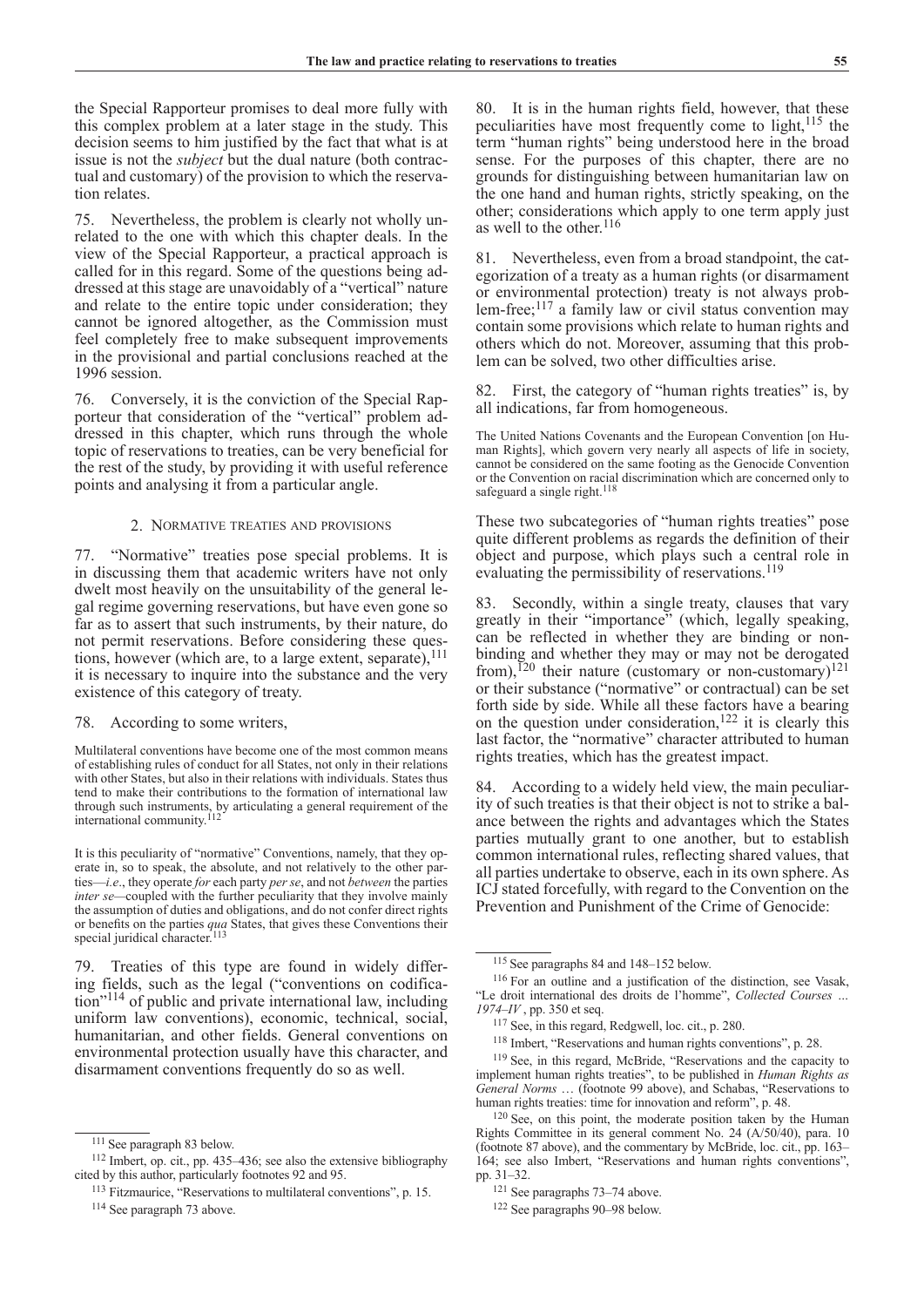In such a convention the contracting States do not have any interests of their own; they merely have, one and all, a common interest, namely, the accomplishment of those high purposes which are the raison d'être of the convention. Consequently, in a convention of this type one cannot speak of individual advantages or disadvantages to States, or of the maintenance of a perfect contractual balance between rights and duties.<sup>12</sup>

85. It is, however, necessary to beware of taking an overly straightforward and simplistic view of things. While, as a rule, provisions that protect human rights have a marked normative character, human rights treaties also include typically contractual clauses. Awkward as this may be, the "Hague law" applicable to the conduct of warring parties in armed conflicts remains fundamentally contractual, and the 1899 and 1907 Conventions for the Pacific Settlement of International Disputes are still applied on a reciprocal basis (despite the lapsing of the celebrated *si omnes* clause);124 similarly, the inter-State application machinery established by article 24 of the European Convention on Human Rights125 and article 45 of the American Convention on Human Rights are based on reciprocity, and it has even been possible, in speaking of the 1948 Convention on the Prevention and Punishment of the Crime of Genocide, to state that it

86. Here again, the problem does not seem to have been posed in the proper terms. While this has been done with respect to "human rights treaties", all that is involved is "human rights clauses" of a normative character, or, more broadly, "normative clauses", regardless of the subject of the treaty in which they are articulated.

87. Indeed, while it is clear that human rights treaties display these characteristics in a particularly striking way, it must also be recognized that they are not unique in doing so. The same is true of most environmental protection or disarmament treaties and, in a broader sense, all "normative" treaties by which the parties enact uniform rules which they undertake to apply.

88. Naturally, this observation does not obviate the need to inquire whether there are subcategories within this category—if it does in fact have legal status—which pose specific problems with regard to reservations and, in particular, whether human rights treaties pose such problems. Nevertheless, thinking must start from more general premises, unless conclusions are to be posited at the outset of the process. Hence, while human rights treaties will be emphasized for the reasons outlined above,  $127$  the body of law-making multilateral treaties will form the broader focus of this chapter.

# **B. Unity of the main rules applicable to reservations**

89. The adaptation to normative multilateral treaties of the "Vienna rules" relating to reservations cannot be evaluated in the abstract. It must be viewed in the light of the functions assigned to reservations regimes and the intentions of their authors.

### 1. Functions of the legal regime of reservations

90. Two opposing interests are at stake. The first interest is the extension of the convention. It is desirable for this convention to be ratified by the largest possible number of States; consequently, adjustments which make it possible to obtain the consent of a State will be accepted. The other concern relates to the integrity of the Convention: the same rules must apply to all parties; there is no point in having a treaty regime that has loopholes or exceptions, in which the rules vary according to the States concerned.<sup>128</sup>

The function of the rules applicable to reservations is to strike a balance between these opposing requirements: on the one hand, the search for the broadest possible participation; on the other hand, the preservation of the *ratio contrahendi* (ground of covenant), which is the treaty's reason for being. It is this conflict between universality and integrity which gives rise to all reservations regimes,<sup>129</sup> be they general (applicable to all treaties which do not provide for a specific regime) or particular (established by express clauses incorporated into the treaty).

91. As far as human rights treaties are concerned, Mrs. Higgins has expressed the problem in the following terms:

92. The first of these requirements, universality, militates in favour of widely expanding the right of States to formulate reservations, which clearly facilitates universal

contains stipulations of a normative character and stipulations of a contractual character. However, as is clear from its text and from the whole history of United Nations dealing with the problem of genocide, the intention of its framers was equally to codify, at least in part, substantive international law, and to establish international obligations to facilitate international co-operation in the prevention and punishment of the crime. Consequently, the Convention cannot be regarded as a single indivisible whole, and its normative stipulations are divisible from its contractual stipulations.126

<sup>123</sup>Advisory opinion cited above (footnote 47), p. 23; see also paragraphs 148–152 below.

<sup>124</sup> See, on this point, Imbert, op. cit., pp. 256–257.

<sup>125</sup> See Imbert, "Reservations and human rights conventions", p. 36. <sup>126</sup> Statement made by Mr. Shabtai Rosenne on behalf of the Government of Israel during consideration of the request by the General Assembly for an advisory opinion concerning *Reservations to the Convention on the Prevention and Punishment of the Crime of Genocide, I.C.J. Pleadings, Oral Arguments, Documents*, Advisory Opinion of 28 May 1951, pp. 356–357; see also Scovazzi, *Esercitazioni di diritto internazionale*, pp. 69–71. Likewise, in a Memorandum by the Director of ILO on the Admissibility of Reservations to General Conventions (League of Nations, *Official Journal*, 8th year, No. 7, July 1927, annex 967a, p. 882), it was noted that international labour conventions "appear to be legal instruments partaking of the nature both of a law and of a contract".

The matter is extremely complex. At the heart of it is the balance to be struck between the legitimate role of States to protect their sovereign interests and the legitimate role of the treaty bodies to promote the effective guarantee of human rights.<sup>130</sup>

<sup>127</sup> See paragraphs 56–63 above.

<sup>128</sup> Bastid, *Les traités dans la vie internationale: conclusions et effets*, pp. 71–72.

<sup>129</sup> See, in this regard, Halajczuk, "Les Conventions multilatérales entre l'universalité et l'intégrité", pp. 38–50 and 147–158; Ruda, loc. cit., p. 212; Gamble Jr., "Reservations to multilateral treaties: a macroscopic view of State practice", pp. 372–373; Piper, "Reservations to multilateral treaties: the goal of universality", pp. 297, 305 and 317; Cook, "Reservations to the Convention on the Elimination of All Forms of Discrimination against Women", pp. 683–684 and 686; Blay and Tsamenyi, "Reservations and declarations under the 1951 Convention and the 1967 Protocol relating to the Status of Refugees", p. 557; and Nguyen Quoc, Daillier and Pellet, *Droit international public*. 130 Higgins, "Introduction", p. xv.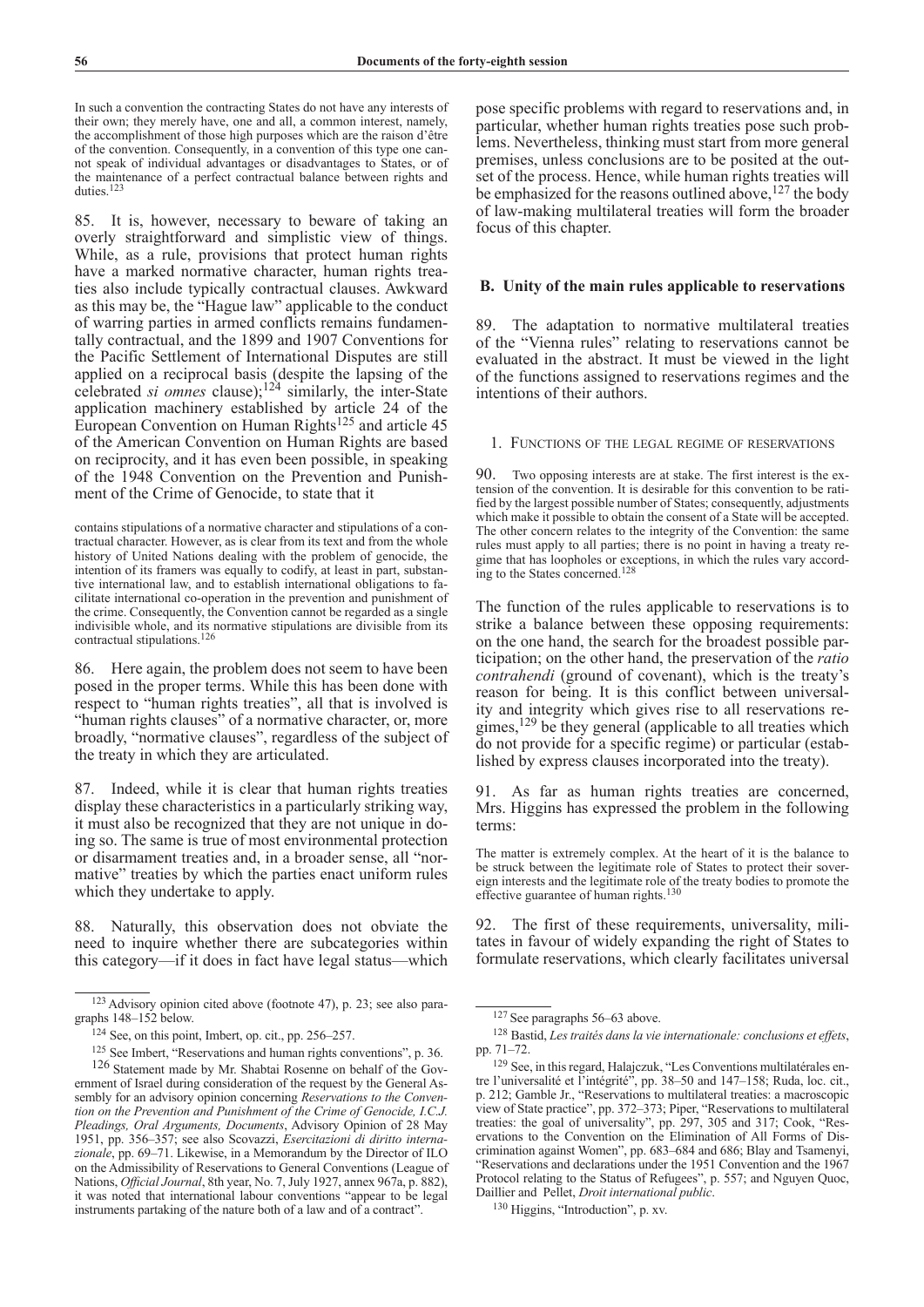participation in "normative" treaties. And the same applies with respect to human rights:

... the possibility of formulating reservations may well be seen as a strength rather than a weakness of the treaty approach, insofar as it allows a more universal participation in human rights treaties.<sup>131</sup>

93. Nevertheless, such freedom on the part of States to formulate reservations cannot be unlimited. It clashes with another, equally pressing requirement—preserving the very essence of the treaty. For instance, it is absurd to believe that a State could become a party to the Convention on the Prevention and Punishment of the Crime of Genocide while objecting to the application of articles I–III, i.e. the only substantial clauses of the Convention.

94. The problem can also be posed in terms of consent.<sup>132</sup>

95. By its very definition, the law of treaties is consensual. "Treaties are binding by virtue of the will of States to be bound by them. They are juristic acts, involving the operation of human will."<sup>133</sup> States are bound by treaties *because* they have undertaken—*because* they have consented—so to be bound. They are free to make this commitment or not, and they are bound only by obligations which they have accepted freely, with full knowledge of the consequences.<sup>134</sup> "No State can be bound by contractual obligations it does not consider suitable."<sup>135</sup>

96. The same applies to reservations: "The fundamental basis remains, that no state is bound in international law without its consent to the treaty. This is the starting-point for the law of treaties, and likewise for our international law rules dealing with reservations."<sup>136</sup> As ICJ has stated: "It is well established that in its treaty relations a State cannot be bound without its consent, and that consequently no reservation can be effective against any State without its agreement thereto."137 Likewise, in the arbitration of the dispute between France and the United Kingdom of Great Britain and Northern Ireland with regard to the *English Channel* case, the Court emphasized the need to respect the "principle of mutuality of consent" in evaluating the effects of reservations.138

97. The rules applicable to reservations must therefore strike a dual balance between (*a*) the requirements of universality and integrity of the treaty; and (*b*) the freedom of consent of the reserving State and that of the other States parties, it being understood that these two "dialectical pairs" overlap to a large extent.

98. In the light of these requirements, it is necessary to inquire whether the legal regime for reservations envisaged by the 1969 and 1986 Vienna Conventions is generally applicable and, in particular, whether it is suited to the particular natures of normative treaties (or, more specifically, of the "normative clauses" articulated in general multilateral treaties).<sup>139</sup> As a first step, it can be determined that the authors of this regime showed themselves to be mindful of these requirements, and that they intended to adopt generally applicable rules to satisfy them.

2. A regime designed for general application

99. Since the very beginning of its work on reservations, the Commission has been aware of the need to strike the above-mentioned dual balance $140$  between the requirements of universality and integrity on the one hand and, on the other, between respect for the wishes expressed by the reserving State and that of the other parties, although the Commission has taken a number of very different positions as to the best way of achieving such a balance.

100. In accordance with its position of principle in favour of the rule of unanimity, the first report by Mr. Brierly merely stresses the need for consent to the reservation, while admitting—and this is in itself an element of flexibility—that such consent could be implicit.141 However, beginning the following year, in response to the General Assembly's invitation to the Commission to study the question of reservations to multilateral conventions,<sup>142</sup> the Special Rapporteur fully discussed the question:

In approaching this task it would appear that the Commission has to bear in mind two main principles. First there is the desirability of maintaining the integrity of international multilateral conventions. It is to be

<sup>139</sup> See paragraphs 73–74 and 85–86 above; in the rest of this report, these two terms are used interchangeably.

<sup>140</sup> See paragraph 97 above.

<sup>141</sup> *Yearbook ... 1950*, vol. II, document A/CN.4/23, p. 240.

<sup>131</sup> Coccia, loc. cit., p. 3. The author refers to Schachter, Nawaz and Fried, *Toward Wider Acceptance of UN Treaties*, p. 148, and adds: "This UNITAR study shows statistically that 'the treaties ... which permit reservations, or do not prohibit reservations, have received proportionally larger acceptances than treaties which either do not permit reservations to a part or whole of the treaty, or which contain only one substantial clause, making reservations unlikely'.

<sup>132</sup> See the first report on the law of treaties by Sir Hersch Lauterpacht, in which he explains that the problem of consent "is a question closely, though indirectly, connected with that of the intrinsic justification of reservations" (*Yearbook ... 1953*, vol. II, document A/CN.4/63, p. 125).

<sup>133</sup> Reuter, op. cit., p. 23.

<sup>134</sup> Unless they are otherwise bound, but this is a different problem. See also, in this regard, the statement made by the United States representative in the Sixth Committee during the fiftieth session of the General Assembly (*Official Records of the General Assembly, Fiftieth Session,* 

<sup>&</sup>lt;sup>135</sup> Tomuschat, "Admissibility and legal effects of reservations to multilateral treaties: comments on arts. 16, 17", p. 466. See, for example, in this regard, the case of the *S.S. "Wimbledon", Judgments, 1923, P.C.I.J., Series A, No. 1*, p. 25, and *International Status of South-West Africa, Advisory Opinion, I.C.J. Reports 1950*, p. 139.

<sup>136</sup> Bishop Jr., "Reservations to treaties", *Recueil des cours… 1961– II*, p. 255.

<sup>137</sup> ICJ opinion cited above (footnote 47), p. 21. The authors of the dissenting opinion express this idea still more strongly: "The consent of the parties is the basis of treaty obligations. The law governing reservations is only a particular application of this fundamental principle, whether the consent of the parties to a reservation is given in advance

of the proposal of the reservations or at the same time or later" (ibid., pp. 31–32). Moreover, it is clear that the majority and the dissenting judges held very divergent views on the way in which consent to a reservation should *be expressed*, but this difference does not affect the "principle of mutuality of consent" (see footnote 138 below), and it seems debatable to assert, as some eminent writers do, that in the opinion of the majority (which is the source of the Vienna regime), "the very principle of consent has been shaken") (Imbert, op. cit., p. 69; see also pages 81 and 141 et seq.).

<sup>138</sup> *Case concerning the delimitation of the continental shelf between the United Kingdom of Great Britain and Northern Ireland, and the French Republic*, decision of 30 June 1977 (UNRIAA, vol. XVIII (Sales No. E/F.80.V.7), p. 42, paras. 60–61).

<sup>142</sup> General Assembly resolution 478 (V) of 16 November 1950; see the first report of the Special Rapporteur (footnote 2 above), p.127, para. 14.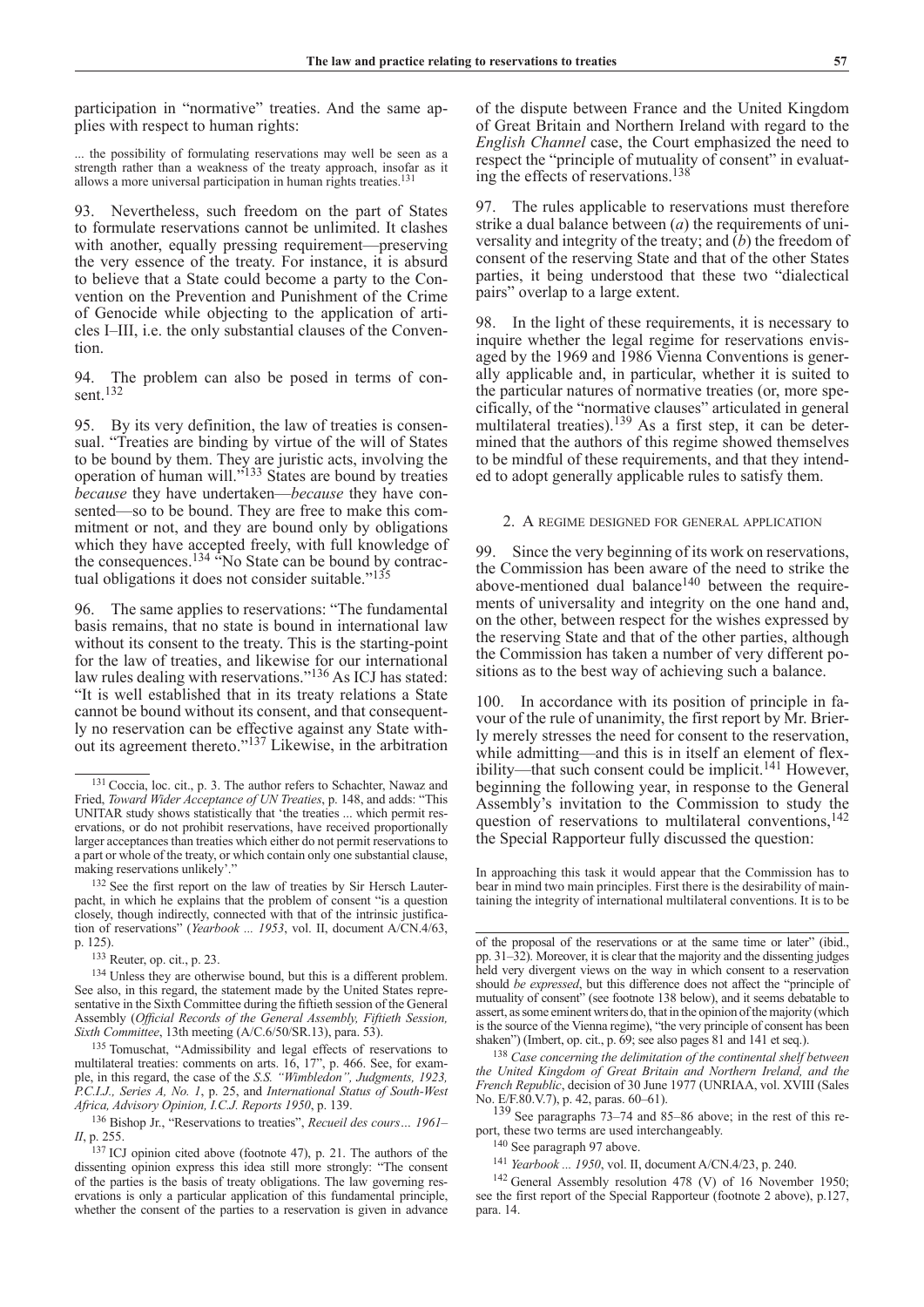preferred that some degree of uniformity in the obligations of all parties to a multilateral instrument should be maintained. ...

Secondly, and on the other hand, there is the desirability of the widest possible application of multilateral conventions. ... If they are to be effective, multilateral conventions must be as widely in force or as generally accepted as possible.143

101. The Commission agreed with the Special Rapporteur on this question but at the same time was somewhat uneasy:

When a multilateral convention is open for States generally to become parties, it is certainly desirable that it should have the widest possible acceptance. ... On the other hand, it is also desirable to maintain uniformity in the obligations of all the parties to a multilateral convention, and it may often be more important to maintain the integrity of a convention than to aim, at any price, at the widest possible acceptance of it.<sup>14</sup>

## Faced with this dilemma,

The Commission believes that multilateral conventions are so diversified in character and object that, when the negotiating States have omitted to deal in the text of a convention with the admissibility or effect of reservations, no single rule uniformly applied can be wholly satisfactory.<sup>145</sup>

## It concludes, nonetheless,

that its problem is not to recommend a rule which will be perfectly satisfactory, but that which seems to it to be the least unsatisfactory and to be suitable for application in the majority of cases,<sup>146</sup>

it being understood that this rule can always be rejected, since States and international organizations are invited to "consider the insertion [in multilateral conventions] of provisions relating to … reservations".147

102. It does not make much difference which system is decided on at this stage. It is significant that the Commission, while perfectly aware of the diversity of situations, has shown a firm determination since the outset to separate out a single, unique system of ordinary law, one that does the least possible harm and can be applied in all cases where the treaty is silent.

103. The reports submitted by Sir Hersch Lauterpacht in 1953 and 1954 are written along the same lines.<sup>148</sup> However, it is important to note that after a long section on the debates concerning reservations in the draft<sup>149</sup> Covenant on Human Rights,<sup>150</sup> the Special Rapporteur on the law of treaties concluded that it was incumbent on the General Assembly to choose a suitable system, and that the great variety of existing practice suggested "that it is neither necessary nor desirable to aim at a uniform solution"; he nevertheless went on to say:

What is both necessary and desirable is that the codification of the law of treaties shall contain a clear rule for the cases in which the parties have made no provision on the subject.<sup>151</sup>

<sup>149</sup> The only one at the time.

<sup>151</sup> Ibid., p. 133.

104. The only report in which Sir Gerald Fitzmaurice dealt with the question of reservations is the first one, submitted in  $1956$ <sup>152</sup> It is of twofold interest with regard to the problem at issue here:

(*a*) Endorsing the views of his predecessor, the Special Rapporteur felt that "even as a matter of *lex lata*, the strict traditional rule about reservations could be regarded as mitigated in practice by the following considerations which, taken together, allow an appreciable amount of latitude to States in this matter, and should meet all reasonable needs",153 thus reaffirming the idea that flexibility is a gauge of adaptability;

(*b*) In addition, Sir Gerald Fitzmaurice again pointed out the difference noted in an article published in 1953154 between "treaties with limited participation" on the one hand and, on the other, "multilateral treaties".<sup>155</sup>

105. This distinction, mentioned again in 1962 by Sir Humphrey Waldock in his first report, $156$  is the direct source of the current provisions of paragraphs 2 and 3 of the 1969 and 1986 Vienna Conventions. This result was not without its problems, however. The lengthy discussions on the Special Rapporteur's suggestions<sup>157</sup> bear witness to profound differences on this point among the members of the Commission. The controversy was mainly about the validity of the exception to the general rule, as proposed by the Special Rapporteur and discussed in another form by the Drafting Committee, concerning "multilateral treaties concluded by a restricted group of States".158 Summarizing the debate, the Special Rapporteur noted that two courses were open to the Commission:

One was to draw a distinction between general multilateral treaties and other multilateral treaties; the other was to draw a distinction between treaties which dealt with matters of concern only to a restricted group of states and treaties which dealt with matters of more general concern.159

106. The first of these two courses was defended by some members,<sup>160</sup> while others, even more clearly, asked expressly that the criterion of the object of the treaty should be reintroduced.<sup>161</sup> These views, strongly opposed by other members,<sup>162</sup> nonetheless remained minority

<sup>153</sup> *Yearbook ... 1956*, vol. II, document A/CN.4/101, p. 126, para. 92.<br><sup>154</sup> "Reservations to multilateral conventions", p. 13.

<sup>156</sup> *Yearbook ... 1962*, vol. II, document A/CN.4/144, draft arts. 17, para. 5, and 18, para. 3 (*b*).

<sup>157</sup> For a brief discussion of these debates, see the first report of the Special Rapporteur (footnote 2 above), paras. 43–45.

<sup>158</sup> See especially *Yearbook ... 1962*, vol. I, 663rd and 664th meetings. pp. 225–234.

<sup>159</sup> Ibid., 664th meeting, p. 233, para. 48.

<sup>160</sup> Ibid., the positions of Mr. Verdross (642nd meeting, p. 80, para. 56) or Sir Humphrey Waldock (663rd meeting, p. 228, paras. 91–93).

<sup>161</sup> Ibid., the positions of Messrs Jiménez de Aréchaga (652nd meeting, p. 146), Yasseen (664th meeting, p. 232) and Bartoš (664th meeting, p. 233).

<sup>162</sup> See especially the very firm position of Mr. Ago (ibid., 664th meeting, p. 233).

<sup>143</sup> *Yearbook …1951*, vol. II, document A/CN.4/41, pp. 3–4, paras. 11–12 and 16.

<sup>144</sup> Ibid., document A/1858, para. 26.

<sup>145</sup> Ibid., para. 28.

<sup>146</sup> Ibid.

<sup>147</sup> Ibid., para. 33.

<sup>148</sup> See the first report of the Special Rapporteur (footnote 2 above), pp.129–130, paras. 23*–*29.

<sup>150</sup> *Yearbook … 1954*, vol. II, document A/CN.4/87, commentary on draft article 9, pp. 131–133.

<sup>152</sup> See the first report of the Special Rapporteur (footnote 2 above), paras. 30–33.

<sup>155</sup> *Yearbook ... 1956*, vol. II, document A/CN.4/101, p. 127, paras. 97–98. Note, however, that while Sir Gerald Fitzmaurice spoke expressly in the above-mentioned article (footnote 154 above) about "Conventions of the 'normative' types", he did not use that expression in his report.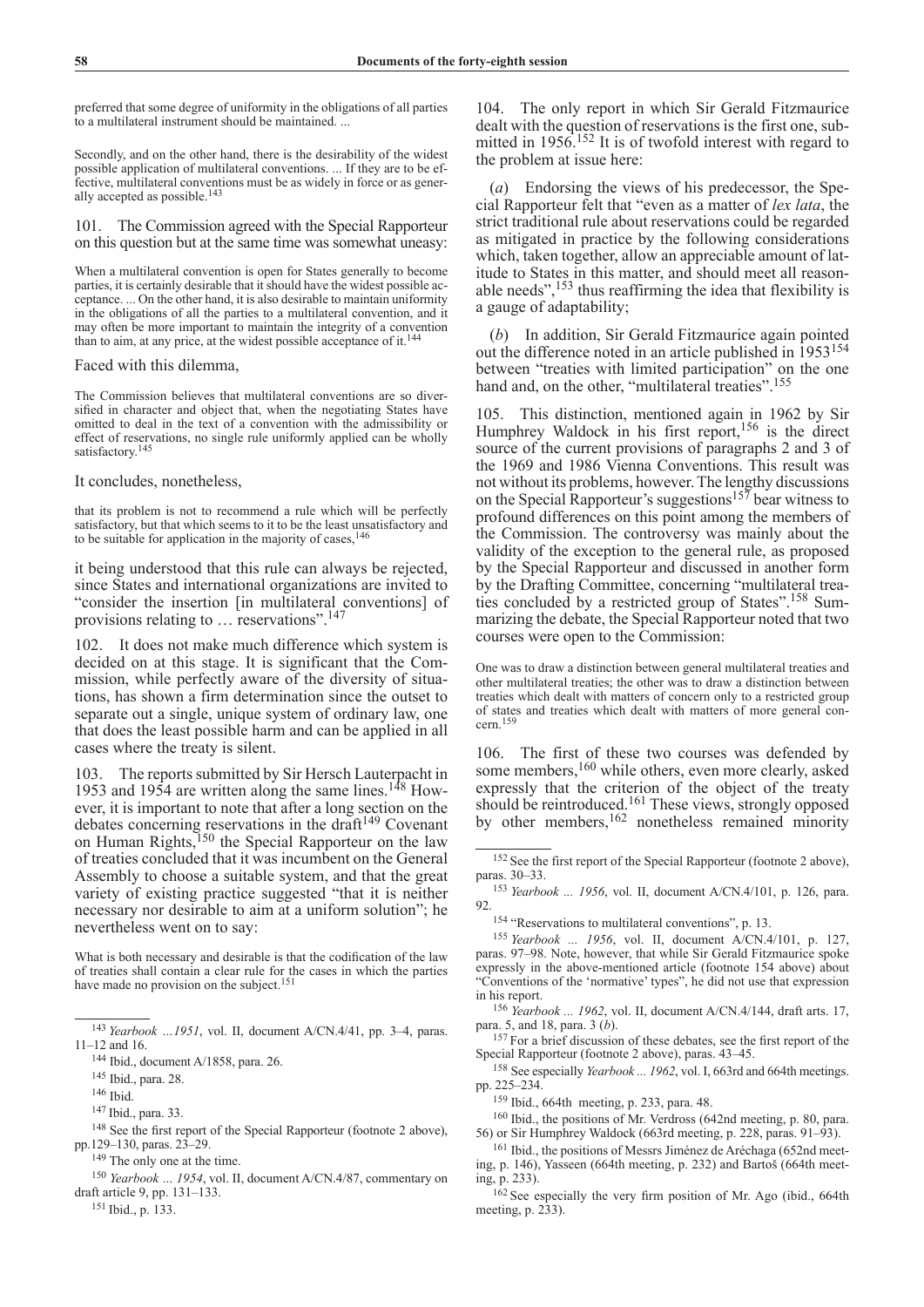views and, after referral to the Drafting Committee, they were ultimately rejected. In its report, the Commission merely stated the following:

... the Commission also decided that there were insufficient reasons for making a distinction between multilateral treaties not of a general character between a considerable number of States and general multilateral treaties. The rules proposed by the Commission therefore cover all multilateral treaties, except those concluded between a small number of States, for which the unanimity rule is retained.<sup>163</sup>

107. Neither the States in their commentaries on the draft articles nor the Commission itself ever returned to this point,<sup>164</sup> and in 1966, in its final report on the law of treaties, the Commission used the same formula—almost word-for-word—as in 1962:

... the Commission also decided that there were insufficient reasons for making a distinction between different kinds of multilateral treaties other than to exempt from the general rule those concluded between a small number of States for which the unanimity rule is retained.<sup>16</sup>

108. The problem resurfaced briefly during the United Nations Conference on the Law of Treaties after the United States proposed an amendment which sought to introduce the nature of the treaty as one of the criteria to be taken into consideration in determining whether a reservation was permissible.<sup>166</sup> Supported by some States<sup>167</sup> and opposed by others,  $168$  the proposal was sent to the Drafting Committee,<sup>169</sup> which rejected it.<sup>170</sup> The Conference does not seem to have discussed the view expressed by WHO that draft article 19<sup>171</sup> "should be interpreted as authorizing reciprocity only to the extent to which it is compatible with the nature of the treaty and of the reservation".<sup>172</sup>

<sup>166</sup> *Official Records of the United Nations Conference on the Law of Treaties, First and Second Sessions, Vienna, 26 March–24 May 1968 and 9 April–22 May 1969* (United Nations publication, Sales No. E.70. V.5), Reports of the Committee of the Whole (A/CONF.39/14), p. 134.

<sup>167</sup> Ibid., *First Session, Vienna, 26 March–24 May 1968, Summary records of the plenary meetings and of the meetings of the Committee of the Whole* (United Nations publication, Sales No. E.68.V.7): United States, 21st meeting, p. 108, and 24th meeting, p. 130; Spain, 21st meeting, p. 109; and China, 23rd meeting, p. 121.

<sup>168</sup> Ibid., Ukrainian SSR, 22nd meeting, p. 115; Poland, p. 118; Ghana, p. 119; Italy, p. 120; Hungary, 23rd meeting, p. 122; Argentina, 24th meeting, p. 130; and USSR, 25th meeting, p. 134.

<sup>169</sup> Ibid., 25th meeting, p. 135.

<sup>170</sup> Ibid., *Second Session, Vienna, 9 April–22 May 1969, Summary records of the plenary meetings and of the meetings of the Committee of the Whole* (United Nations publication, Sales No. E.70.V.6), 11th plenary meeting, reaction of the United States, p. 35.

<sup>171</sup> Became article 21.

<sup>172</sup> Analytical compilation of comments and observations made in 1966 and 1967 with respect to the final draft articles on the law of treaties (A/CONF.39/5 (vol. I)), p. 166.

109. The *travaux préparatoires* for the 1986 Vienna Convention do not reflect the substantive debate on this question. At the most, one can observe that, after some discussion,<sup>173</sup> the Commission disregarded the wishes of certain members to have a special regime for reservations by international organizations; in its 1982 report it stated:

After a thorough review of the problem, a consensus was reached in the Commission, which, choosing a simpler solution than the one it had adopted in first reading, assimilated international organizations to States for the purposes of the formulation of reservations.174

110. Bringing the regime of reservations to treaties to which international organizations are parties into line with the regime applicable to treaties involving only States was highlighted once again at the 1986 United Nations Conference on the Law of Treaties between States and International Organizations or between International Organizations.175 Here the fundamental unity of the reservation regime laid out in the 1969 and 1986 Vienna Conventions was made complete and confirmed, the sole exceptions being certain treaties concluded between a limited number of States and constituent instruments of international organizations.176

111. The documents tracing the drafting of the 1969 and 1986 Vienna Conventions leave no doubt whatsoever: the Commission and, later, the codification conferences, deliberately, and after a thorough debate, sought to establish a single regime applicable to reservations to treaties regardless of their nature or their object. The Commission did not set out with any preconceived ideas to this end; as it clearly stated in  $1962$  and in  $1966$ , <sup>177</sup> it had observed that there were no specific reasons for proceeding differently—and it is interesting to note, first, that the Commission adopted this reasoned position by looking specifically at the regime governing reservations to human rights treaties<sup>178</sup> and, secondly, that in the two cases in which it felt special rules were needed on certain points, it did not hesitate to derogate from the general regime.<sup>179</sup>

## 3. The legal regime of reservations is generally applicable

112. This argument is a familiar one. Whatever manifestation it takes, it holds that, given the importance of normative treaties for the international community as a whole, reservations to such instruments must be excluded, or at least discouraged, whereas the "flexible system" of the 1969 and 1986 Vienna Conventions unduly facilitates their formulation and amplifies their effects.

<sup>174</sup> *Yearbook ... 1982*, vol. II (Part Two), p. 34, para. (13) of the general commentary to section 2.

<sup>175</sup> See the first report of the Special Rapporteur (footnote 2), pp. 139–140, paras. 87–88.

<sup>176</sup> See paragraph 72 above.

<sup>177</sup> See paragraphs 106–107 above.

<sup>178</sup> Particularly with regard to the International Covenants on Human Rights; see paragraph 103 and footnote 149 above.

<sup>179</sup> See article 20, paras. 2–3, of the 1969 and 1986 Vienna Conventions.

<sup>163</sup> *Yearbook ... 1962*, vol. II, p. 180, document A/5209, para. 23, Draft articles on the law of treaties, arts. 18–20, Commentary, para. (14). See also pages 178 and 181.

<sup>164</sup> Except in passing; see the statement by Mr. Briggs during the 1965 debates, *Yearbook ... 1965*, vol. I, 798th meeting, p. 163.

<sup>165</sup> *Yearbook ... 1966*, vol. II, document A/6309/Rev.1, p. 206, para (14). At the forty-seventh session, Mr. de Saram drew attention to this sentence (*Yearbook … 1995*, vol. I, 2404th meeting, p. 166); see also the position of Mr. Srineevasa Rao (ibid., pp. 171–172) and that of the United States during the Sixth Committee debate (*Official Records of the General Assembly, Fiftieth Session, Sixth Committee*, 13th meeting (A/C.6/50/SR.13), para. 50).

<sup>&</sup>lt;sup>173</sup> See the first report of the Special Rapporteur (footnote  $\angle$  above), pp. 137–139, paras. 72–85.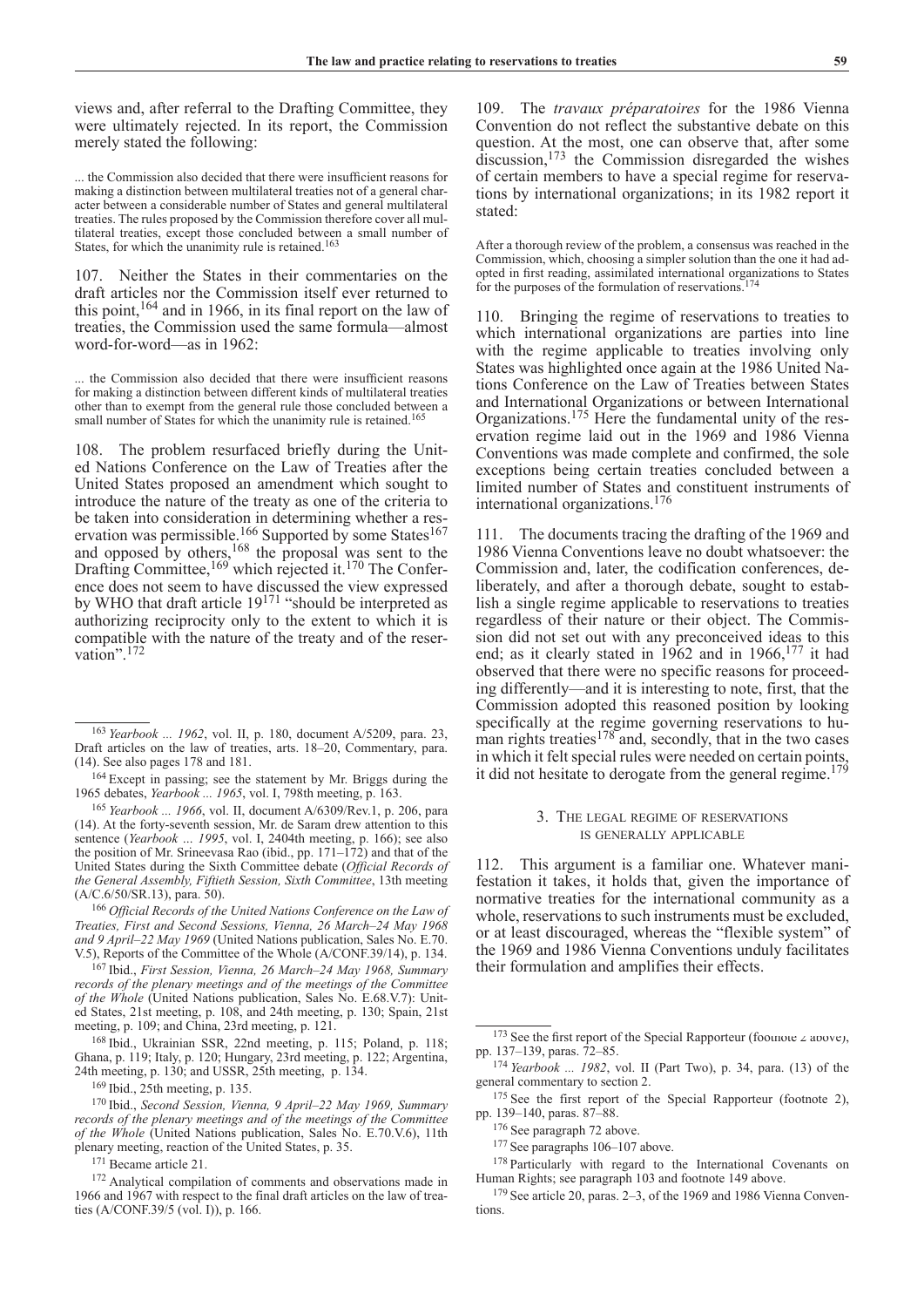113. However, it is doubtless a matter of good doctrine to draw a distinction between two separate problems even if they are related: the very general problem of whether or not reservations to such instruments are appropriate and the more technical question of determining whether the "Vienna regime" addresses the various concerns expressed. But if the answer to the first question cannot be objective and depends far more on political—indeed, ideological—preferences than on legal technicalities, the latter considerations in turn make it possible to take a firm position with regard to the second question. And the two can in fact be considered separately.

# (a) *A debate with no possible conclusion: the appropriateness of reservations to normative treaties*

114. The terms of the debate are clearly evident in the opposition between the majority and the dissenting judges in the *Reservations to the Convention on the Prevention and Punishment of the Crime of Genocide* case. The former held that:

The object and purpose of the Genocide Convention imply that it was the intention of the General Assembly and of the States which adopted it that as many States as possible should participate. The complete exclusion from the Convention of one or more States would not only restrict the scope of its application, but would detract from the authority of the moral and humanitarian principles which are its basis.<sup>180</sup>

For the minority judges, on the other hand,

It is ... not universality at any price that forms the first consideration. It is rather the acceptance of common obligations—keeping step with like-minded States—in order to attain a high objective for all humanity, that is of paramount importance. ... In the interests of the international community, it would be better to lose as a party to the Convention a State which insists in face of objections on a modification of the terms of the Convention, than to permit it to become a party against the wish of a State or States which have irrevocably and unconditionally accepted all the obligations of the Convention.<sup>181</sup>

These ["multilateral conventions of a special character"<sup>182</sup>], by reason of their nature and of the manner in which they have been formulated, constitute an indivisible whole. Therefore, they must not be made the subject of reservations, for that would be contrary to the purposes at which they are aimed, namely, the general interest and also the social interest.<sup>183</sup>

115. This marked opposition of points of view elicits three observations:

(*a*) It arises at the outset of the controversy in connection with a human rights treaty par excellence, which as such falls in the subcategory of normative treaties, the category around which the debate has recently resurfaced:<sup>184</sup>

(*b*) The two "camps" start from exactly the same premises (the aims of the Convention, which are pursued in the interest of all mankind) to reach radically opposing conclusions (reservations to the Convention must/must not be permitted);

(*c*) Everything was said in 1951; the ensuing dialogue of the deaf has gone on unabated for 45 years without either side displaying any fundamental change in its position.

116. As there is no possible way of ending the debate, let us content ourselves with setting out the undisputed facts.185

117. Reservations to "normative" treaties are deleterious because:

(*a*) Permitting them is tantamount to encouraging partial acceptance of the treaty;186 and

(*b*) Less careful drafting, since the parties can in fact modify their obligations later;<sup>187</sup>

(*c*) The accumulation of reservations ultimately voids these treaties of any substance where the reserving State is concerned;188 and

(*d*) In any event, compromises their quasi-legislative functioning and the uniformity of their implementation.<sup>189</sup>

118. More specifically, as regards human rights treaties,

(*a*) The terms "reservations" and "human rights" seem at first to contradict each other. It is hard to see how a State can agree to be bound by a treaty on human rights if it is not in a position to honour its obligations in full, and needs a "reserved domain";<sup>190</sup>

(*b*) It is desirable in principle that States accept the full range of obligations, because the human rights norms are the legal expression of the essential rights that every person is entitled to as a human being;191

(*c*) Accompanying ratification with a series of reservations could give the reserving State an opportunity to enhance its international "image" at little cost without having really to accept any restrictive commitments.<sup>192</sup>

<sup>190</sup> Imbert, "Reservations and human rights conventions", p. 28; see also Coccia, loc. cit., p. 16; both authors endorse this opinion but do not claim it as their own. See also the position of Mr. Robinson during the debate on the first report of the Special Rapporteur (*Yearbook … 1995*, vol. I, 2402nd meeting, pp. 157–159).

<sup>191</sup> A/50/40 (footnote 87 above), vol. I, annex V, para. 4.

<sup>192</sup> See Anand, "Reservations to multilateral conventions"; Imbert, op. cit., p. 249; and Schabas, "Reservations to human rights treaties …", p. 41.

<sup>180</sup> Advisory Opinion, *I.C.J. Reports 1951,* p. 24.

<sup>181</sup> Ibid., Joint dissenting opinion of Judges Guerrero, Sir Arnold McNair, Read and Hsu Mo, p. 47.

<sup>182</sup> Ibid., Dissenting opinion of Judge Alvarez, p. 51.

<sup>183</sup> Ibid., p. 53.

<sup>184</sup> See paragraphs 56–62 above.

<sup>185</sup> Subject to the more technical aspects of the debate, see paragraphs 126–162 below.

<sup>186</sup> Fitzmaurice, "Reservations to multilateral conventions", pp. 17 and 19–20.

<sup>187</sup> Ibid., p. 19.

<sup>188</sup> See Schabas, "Reservations to human rights treaties …", p. 41.

<sup>189</sup> See, in the area of environmental protection, Stewart, "Enforcement problems in the Endangered Species Convention: reservations regarding the reservation clauses", p. 438 and, albeit indirectly, in the field of disarmament, Boniface, *Les sources du désarmement*, p. 68.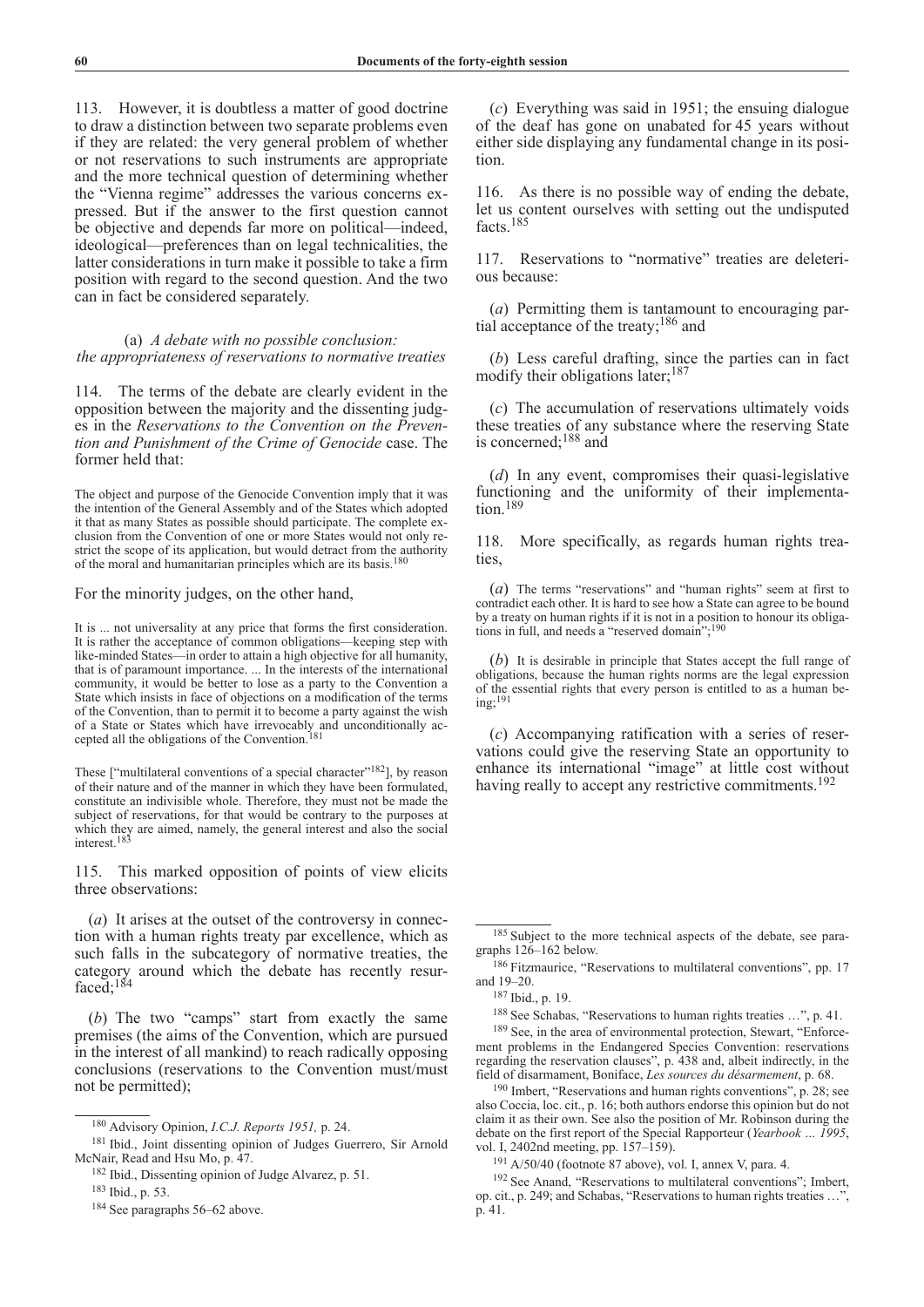119. Conversely, it is argued that:

(*a*) Reservations are a "necessary evil<sup>"193</sup> resulting from the current state of international society; they

cannot be qualified at the ethical level; they reflect a fact, namely that there are minorities whose interests are as respectable as those of majorities;<sup>194</sup>

(*b*) More positively, they are an "essential condition of life, of the dynamics" of treaties<sup>195</sup> that promotes the development of international law in the process;<sup>196</sup>

(*c*) By "facilitating the conclusion of multilateral conventions";<sup>197</sup> and

(*d*) By allowing a greater number of States to become parties;198

(*e*) Since, ultimately, partial participation is better than no participation at all.<sup>199</sup>

120. These considerations carry even more weight in the area of human rights:

(*a*) The possibility of entering reservations may encourage States which consider that they have difficulties in guaranteeing all the rights in [such treaties] nonetheless to accept the generality of obligations in that instrument;<sup>200</sup>

(*b*) Indeed, it could be argued that there is a particular need for a margin of flexibility in respect of human rights treaties which tend to touch on matters of particular sensitivity to States ...<sup>201</sup>

<sup>194</sup> *Yearbook ... 1975*, vol. II, document A/CN.4.285, fourth report on the question of treaties concluded between States and international organizations or between two or more international organizations by Mr. Paul Reuter, Special Rapporteur, p. 36, para. (3) of the general commentary on section 2.

<sup>195</sup> Imbert, op. cit., p. 463.

<sup>196</sup> Ibid., p. 464.

<sup>197</sup> *I.C.J. Reports 1951* (footnote 47 above), p. 22. See also the position of Mr. Sreenivasa Rao during the debate on the first report of the Special Rapporteur (*Yearbook … 1995*, vol. I, 2404th meeting, pp. 171–172, paras. 42–50).

<sup>198</sup> See, for example, Lachs, "Le développement et les fonctions des traités multilatéraux", *Recueil des cours*… 1957–II, p. 311. See also the views expressed during the debate on the first report of the Special Rapporteur by Mr. Villagrán Kramer (*Yearbook … 1995*, vol. I, 2403rd meeting, pp. 163–164) and Mr. Elaraby ("In a sense, reservations were the price paid for broader participation", ibid., 2404th meeting, p. 170, para. 35) and, in the area of the environment, Stewart, loc. cit., p. 436.

<sup>199</sup> This is what Sir Gerald Fitzmaurice called, speaking in highly critical terms, "the half-a-loaf doctrine" ("Reservations to multilateral conventions", p. 17): "... that in any case half a loaf is better than no bread—that it is better (especially as regards the law-making, social and humanitarian type of Convention) that States should become parties even if they cannot (or will not) carry out certain of the obligations involved, and that they should be bound by at least some of the obligations of the Convention, even if they disengage themselves from the rest" (ibid., p. 11). For examples in a similar vein, see De Visscher, *Théories et réalités en droit international public*, pp. 292–293, and Imbert, op. cit., pp. 372 and 438.

<sup>200</sup> See footnote 191 above.

<sup>201</sup> Redgwell, loc. cit., p. 279; see also Imbert, "Reservations and human rights conventions", p. 30. Giegerich shows how *kultureller Relativismus* (cultural relativism) is often invoked in the area of human rights ("Reservations to human rights agreements: admissibility, validity, and review powers of treaty bodies—a constitutional approach"). See also the position of Mr. Sreenivasa Rao during the debate on the first report of the Special Rapporteur (footnote 197 above).

(*c*) Particularly when the terms of the convention are backed up by a monitoring mechanism which ensures a dynamic interpretation of the instrument;202

(*d*) The formulation of reservations would seem to constitute proof that States take their treaty obligations seriously; and

(*e*) Gives them an opportunity to harmonize their domestic law with the requirements of the convention while obligating them to abide by the most important provisions;

(*f*) Especially since the implementation of human rights treaties takes time;203 and

(*g*) Takes more resources, particularly financial resources, than it would appear at first.<sup>204</sup>

121. Similarly, it is argued that the usefulness of reservations in the area of human rights is borne out concretely by the fact that very few conventions concluded in this area exclude reservations<sup>205</sup> and that this option is available even when a treaty is concluded among a small number of States.<sup>206</sup> It is also obvious that the periodic calls for withdrawal of reservations to human rights treaties elicit only a faint response,  $207$  which would seem to point out the usefulness of such reservations.

122. The same authors maintain that in reality, the scope of reservations to law-making treaties, including those in the field of human rights, is limited,  $208$  a view contested by the doctrine opposing the use of reservations.<sup>209</sup> Again, the question is one of appreciation, and this serves merely to confirm that there can be no objective answer to the question of whether the drawbacks of reservations to these instruments outweigh their advantages or vice versa.

123. The "truth" probably lies somewhere in between; everything depends on the circumstances and the purpose of the provisions in question. However, leaving the question unanswered presents few drawbacks: it is true that article 19 of the 1969 and 1986 Vienna Conventions sets out the principle of the right to formulate reservations;

<sup>203</sup> See McBride, loc. cit. See also the position of Mr. Sreenivasa Rao during the debate on the first report of the Special Rapporteur (footnote 197 above).

<sup>208</sup> See Coccia, loc. cit., p. 34; Gamble Jr., loc. cit., passim; Imbert, op. cit*.*, pp. 347 et seq., and "Reservations to human rights conventions", p. 31; Shelton, "State practice on reservations to human rights treaties" pp. 225–227; Schmidt, "Reservations to United Nations human rights treaties: the case of the two Covenants"; and Sinclair, *The Vienna Convention on the Law of Treaties*, p. 77.

<sup>209</sup> See Schabas, "Reservations to human rights treaties …", pp. 42 and 64; see also the concerns expressed by the Human Rights Committee, the Committee on the Elimination of Discrimination against Women and the chairpersons of human rights treaty bodies (paragraph 59 above).

<sup>193</sup> *Yearbook ... 1965*, vol. I, 797th meeting, statement by Mr. Ago, p. 151.

<sup>202</sup> Imbert, "Reservations and human rights conventions".

<sup>204</sup> See McBride, loc. cit.

<sup>205</sup> See paragraph 124 below.

<sup>206</sup> As in the case of the Council of Europe; see article 64 of the European Convention on Human Rights (Imbert, "Reservations and human rights conventions", p. 38).

<sup>207</sup> See Parliamentary Assembly of the Council of Europe, "Reply to recommendation 1223 (1993) on reservations made by member states to Council of Europe conventions" (Doc. 7031, 21 February 1994); see also Clark, "The Vienna Convention reservations regime and the Convention on Discrimination against Women", p. 288.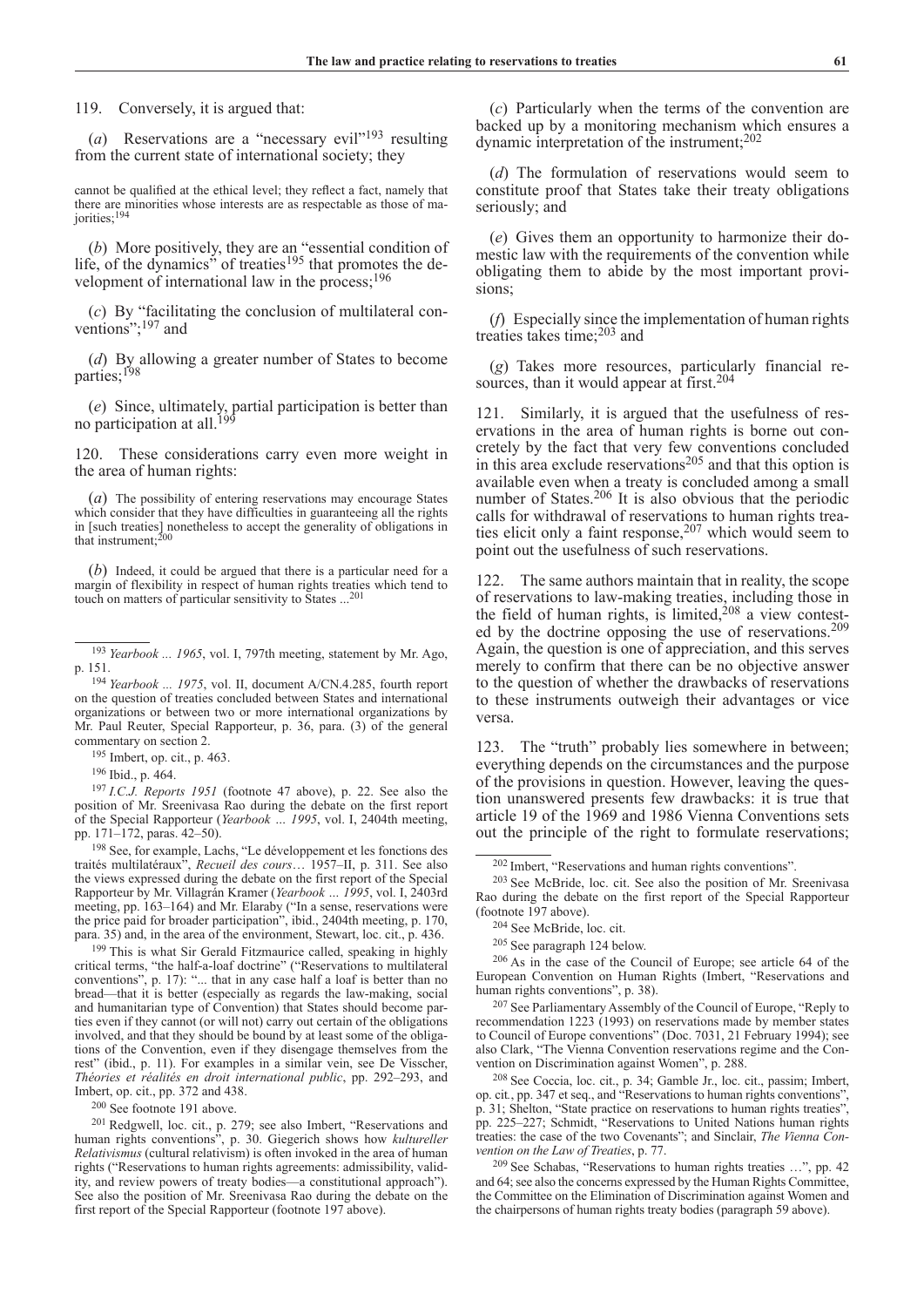however, like all rules governing reservations (and like the vast majority of other rules) set out in these Conventions, this is an optional residual rule which negotiators can reject if they find it useful to do so. If they feel that the treaty does not lend itself to the formulation of reservations, they need only insert a clause expressly excluding them, which is precisely the case contemplated in article 19 (*a*).

124. It is remarkable, however, that such provisions should be so rare in normative human rights treaties; $210$ they seem to be equally rare in disarmament treaties.<sup>211</sup>

125. This infrequency of clauses prohibiting reservations would seem to be explained by the ordinary-law regime laid down in the 1969 and 1986 Vienna Conventions which is applied owing to the frequent silence $2^{12}$  of these treaties on the matter of reservations. Another striking phenomenon seems prima facie to lead to this conclusion: this is the wide range of reservation clauses found in normative treaties. While these treaties might seem by their very nature to warrant a different reservation regime than that applicable to other types of treaties, one might also expect to see parties use this system, if not regularly, then at least frequently. This is not the case, however. Where reservation clauses do exist in such treaties, including human rights treaties, they are notable for their great diversity.<sup>213</sup> These hints at the "acceptability" of the "Vienna" regime" are confirmed when one looks at the special treatment given to this regime in human rights treaties.

# (b) *Adapting the "Vienna regime" to the particular characteristics of multilateral normative treaties*

126. In the Special Rapporteur's view, the real legal question here is not whether or not it is appropriate to authorize reservations to multilateral normative treaties, but whether, when contracting parties remain silent on the legal regime of reservations, the rules set out in the 1969 and 1986 Vienna Conventions can be adapted to any type of treaty, including "normative" treaties, and those in the field of human rights.

127. In truth, it would seem hard to argue that the answer to this question must be in the affirmative. Should one do so, however, it is not because reservations are a "good" thing or a "bad" thing in general either for nor-

<sup>212</sup> See paragraph 134 below.

mative treaties or for human rights, but because the rules which are applicable to them under the 1969 and 1986 Vienna Conventions strike a good balance between the concerns raised by the "advocates" of reservations and those raised by their opponents, and provide a reasonable answer to their respective arguments on which a position need no longer be taken.

128. The general and uniform applicability of the legal regime of reservations set out in the 1969 and 1986 Vienna Conventions is related to the particular characteristics of this regime, which its architects sought to make flexible and adaptable precisely so that it could be applied in all situations. In fact, the system is adapted to the special features of general multilateral law-making treaties, including the requirements of human rights conventions.

# (i) *Flexibility and adaptability of the "Vienna regime"*

The unique nature of the regime of reservations to treaties is due to the regime's fundamental features, which enable it to meet the specific needs of all types of treaties and related instruments. Its flexibility guarantees its adaptability.

130. The system of unanimity which was the rule, at least at the universal level, until the ICJ advisory opinion on *Reservations to the Convention on the Prevention and Punishment of the Crime of Genocide*, 214 was cumbersome and rigid. It was this rigidity that led to a preference for the pan-American system, which became widespread after 1951. As the Court noted with regard to the abovementioned Convention:

Extensive participation in conventions of this type has already given rise to greater *flexibility* in the international practice concerning multilateral conventions. More general resort to reservations, very great allowance made for tacit assent to reservations, the existence of practices which go so far as to admit that the author of reservations which have been rejected by certain contracting parties is nevertheless to be regarded as a party to the convention in relation to those contracting parties that have accepted the reservations—all these factors are manifestations of a new need for *flexibility* in the operation of multilateral conventions.\*<sup>215</sup>

131. "Flexibility"—this is the keyword of the new legal regime of reservations which is gradually replacing the old regime and becoming enshrined in the Vienna Conventions.

132. The first report of Sir Humphrey Waldock in 1962, which marks a departure by the Commission from the old reservation regime, contains a lengthy appeal, which is particularly eloquent and complete, in favour of a socalled "flexible system" under which, "as under the unanimity system, the essential interests of each individual State are to a very great extent safeguarded ...".216 The Special Rapporteur wishes to stress that the rules he is proposing—which have their origin largely in the rules set out in the 1969 and 1986 Vienna Conventions—are most likely to promote the universality of treaties yet will

<sup>210</sup> See, however, examples in the Supplementary Convention on the Abolition of Slavery, the Slave Trade, and Institutions and Practices Similar to Slavery (art. 9), the Convention against discrimination in education (art. 9), Protocol No. 6 to the Convention for the Protection of Human Rights and Fundamental Freedoms concerning the Abolition of the Death Penalty (art. 4) or the European Convention for the Prevention of Torture and Inhuman or Degrading Treatment or Punishment (art. 21), all of which prohibit any reservations to their provisions.

<sup>211</sup> See, however, article XXII of the Convention on the Prohibition of the Development, Production, Stockpiling and Use of Chemical Weapons and on Their Destruction. The clauses prohibiting reservations seem to be more common in the field of environmental protection; see the Protocol to the Antarctic Treaty on Environmental Protection (art. 24), the United Nations Framework Convention on Climate Change (art. 24), and the Convention on Biological Diversity (art. 37), all of which exclude reservations.

<sup>213</sup> On this question see Imbert, op. cit., pp. 193–196, and Schabas, "Invalid reservations to the International Covenant on Civil and Political Rights: is the United States still a party?", p. 286.

<sup>214</sup> *I.C.J. Reports 1951,* p. 15.

<sup>215</sup> Ibid., pp. 21–22.

<sup>216</sup> *Yearbook … 1962*, vol. II (document A/CN.4/144), p. 64. See also the first report of the Special Rapporteur (footnote 2 above), pp. 130–131, para. 36.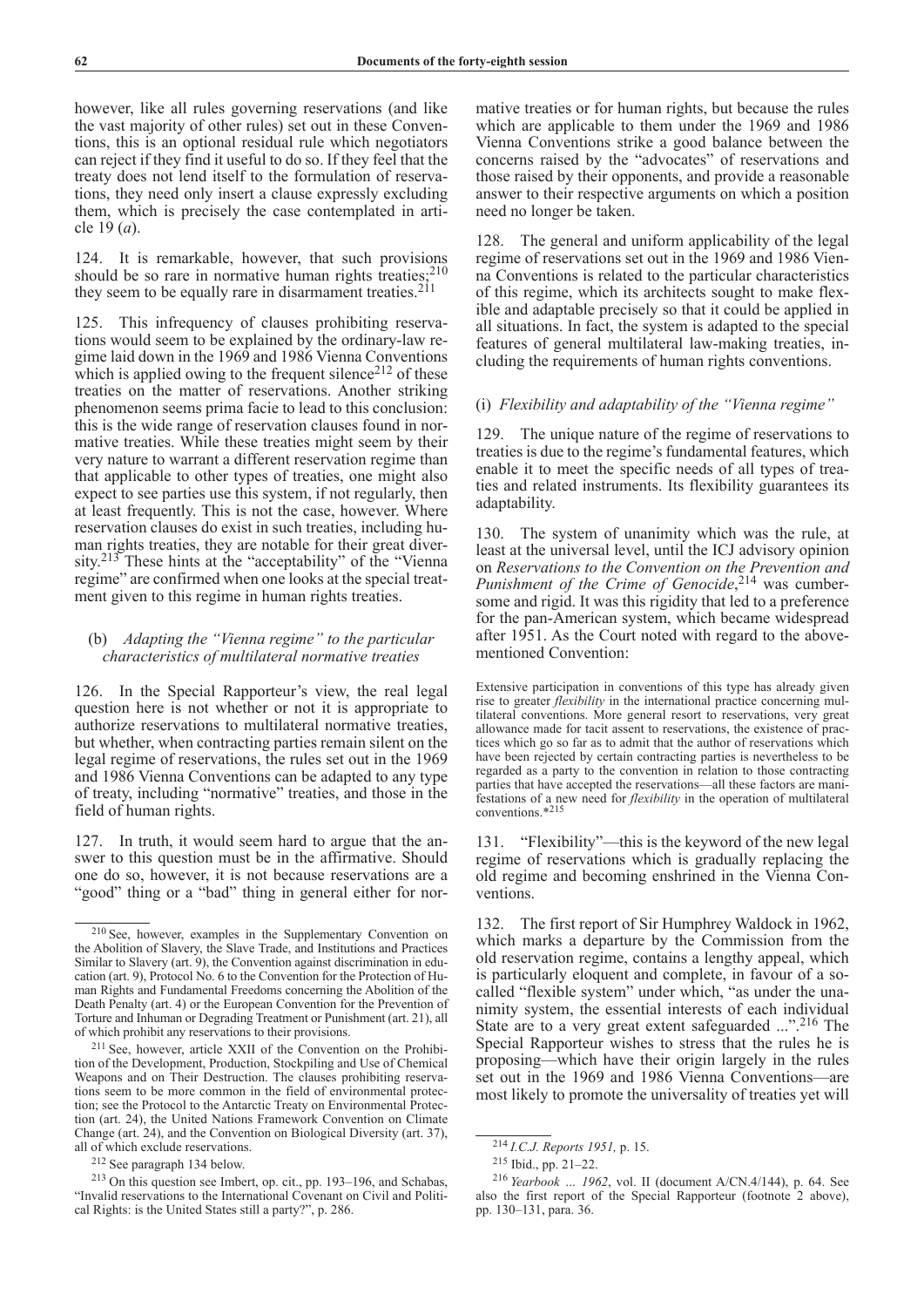have only a minimal effect on both the integrity of the text of the treaty and the principle of agreement.<sup>217</sup>

133. The principal elements that make this possible are the following:

(*a*) The permissibility of reservations must be considered in the light of the object and purpose of the treaty;<sup>218</sup> this fundamental rule in itself makes it pointless to modify a reservation regime in terms of the object of the treaty, for the object is taken into account in the very wording of the basic rule;

(*b*) The freedom of the other contracting parties to agree is entirely preserved, since they can change the scope of the reservations as they choose practically without restriction, through the mechanism of acceptances and objections;219

(*c*) "The right to make reservations as recognized by the Vienna Conventions has a residual character: any treaty may restrict it, in particular by prohibiting reservations or certain types of reservations"; $^{220}$  it can also institute its own regime for admissibility and monitoring reservations. Accordingly, the Vienna rules are simply a safety net which negotiators are free to reject or modify, particularly if they find it useful to do so because of the nature or the object of the treaty.

134. Moreover, it is not immaterial that, notwithstanding this possibility, many treaties do not contain reservation clauses, but simply refer implicitly to the regime set out in the 1969 and 1986 Vienna Conventions.

This silence no longer means what it once did: it is not solely a consequence of the need to avoid questioning an agreement of the inability for States to agree on a joint text; it corresponds largely to the desire of most States to submit reservations to the "flexible" system developed by the United Nations. The treaty's silence then becomes the result of a positive choice, $2^{21}$  and the residual rules thus become the ordinary law deliberately chosen by the parties.<sup>222</sup>

135. It is likewise not immaterial that this solution of implicit—and, occasionally, explicit<sup> $223$ </sup>—reference was used in a number of general multilateral normative treaties, in fields including human rights. This would seem to establish that the Vienna regime is suited to the particular characteristics generally attributed to treaties of this type.

# (ii) *The "Vienna regime" is suited to the particular characteristics of normative treaties*

136. The objections made to the "flexible" regime of pan-American origin224 used in the 1969 and 1986 Vienna Conventions were synthesized forcefully and with skill by Sir Gerald Fitzmaurice in an important article published

in 1953. In it he stressed in particular the drawbacks the regime would present in the case of reservations to "normative" treaties.225 These arguments have been repeated numerous times since and revolve principally around three ideas: the pan-American or "Vienna" regime<sup>226</sup> is ostensibly unsuitable to this type of treaty and especially to human rights treaties because:

(*a*) It would undermine the integrity of the rules set out therein, and uniform implementation of these rules is essential for the community of contracting States;

(*b*) It would be incompatible with the absence of reciprocity in commitments undertaken by the parties under such instruments; and

(*c*) It would fail to preserve equality between the parties.

# a. *Problems related to the "integrity" of normative treaties*

137. It is undeniable that the "Vienna regime" does not guarantee the absolute integrity of treaties. Furthermore, the very concept of reservations is incompatible with this notion of integrity;227 by definition, a reservation "purports to exclude or to modify the legal effect of certain provisions of the treaty". $228$  Thus far the only way to preserve this integrity completely has been to prohibit any reservations whatsoever; this, it cannot be repeated too often, is perfectly consistent with the 1969 and 1986 Vienna Conventions.229

138. The fact remains that, where a treaty is silent, the rules set out in the 1969 and 1986 Vienna Conventions, by not fully addressing the concerns of those who would defend the absolute integrity of normative treaties, guarantee, to all intents and purposes, that the essence of the treaty is preserved.

139. Article 19 (*c*) in fact prohibits the formulation of reservations that are incompatible "with the object and purpose of the treaty", which means that in no case can the treaty be weakened by a reservation, contrary to the fears occasionally expressed by the proponents of the restrictive school.<sup>230</sup> And this can lead to the prohibition of *any* reservations, because it is perfectly conceivable that a treaty on a very specific topic may have a small number of provisions that form an indissoluble whole. This situation, however, is probably the exception, if only because "purely normative" treaties are themselves rare.<sup>231</sup>

140. This, however, is the rationale given by the ILO representative, Mr. C. W. Jenks, in his statement on 1 April 1968 to the United Nations Conference on the Law

<sup>230</sup> See paragraph 117 above.

<sup>217</sup> Ibid., pp. 64–65.

<sup>218</sup> See article 19 (*c*), of the 1969 and 1986 Vienna Conventions.

<sup>219</sup> See articles 20, paras. 3–5, and 21–22. See also the first report of the Special Rapporteur (footnote 2 above), p. 136, para. 61.

 $220$  Reuter, op. cit.; see also paragraph 26 and the other references cited in footnote 44 above.

<sup>221</sup> Imbert, op. cit., pp. 226–227.

<sup>222</sup> Ibid., p. 226.

<sup>223</sup> See footnotes 18 and 19 above.

<sup>224</sup> This origin was rightly emphasized by Mr. Barboza during the debate on the first report of the Special Rapporteur (*Yearbook … 1995*, vol. I, 2404th meeting, p. 169).

<sup>225</sup> Fitzmaurice, "Reservations …", pp. 15–22 in particular.

<sup>226</sup> In reality, the two regimes differ somewhat in the way they are implemented, but they are identical in spirit, and have thus received similar criticism.

<sup>227</sup> As ICJ noted: "It does not appear, moreover, that the conception of the absolute integrity of a convention has been transformed into a rule of international law." (See advisory opinion, *I.C.J. Reports 1951,* p. 24.)

<sup>228</sup> Art. 2, para. 1 (*d*), of the 1969 and 1986 Vienna Conventions.

<sup>229</sup> See paragraph 133 above.

<sup>231</sup> See paragraph 85 above.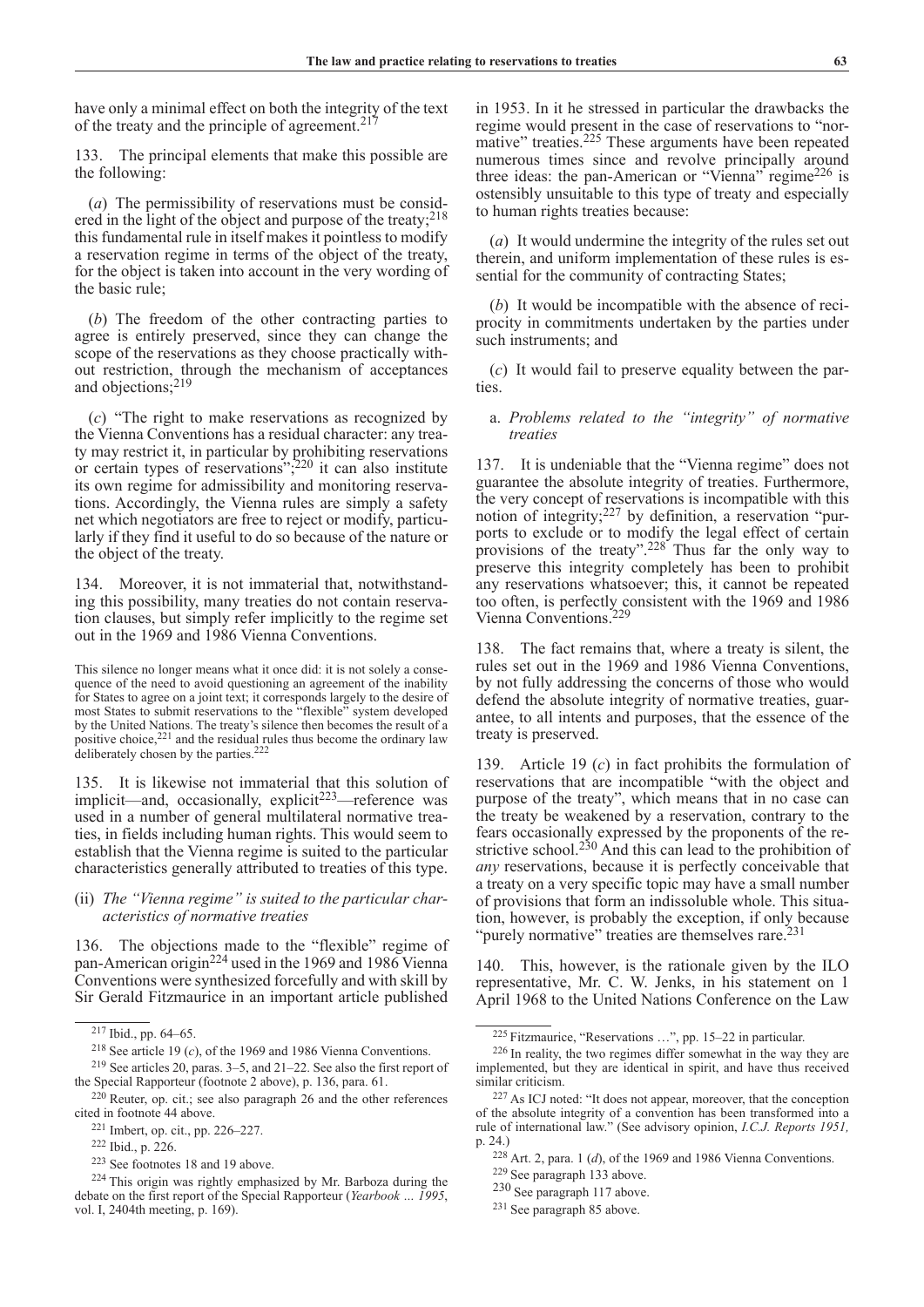of Treaties in support of the traditional prohibition of any reservation to international labour conventions.232 According to him, ILO practice concerning reservations was based on the principle recognized in article  $16^{233}$  that reservations incompatible with the object and purpose of the treaty were inadmissible. Reservations to international labour conventions were incompatible with the object and purpose of those conventions.234 Actually, this explanation seems somewhat artificial, and it is probably better to assume that in this specific case the prohibition of reservations is based on a practice which, most likely, assumed a customary value owing more to do with the tripartite structure of ILO than with the object and purpose of the treaty.<sup>235</sup>

141. The reserving State's obligation to respect them is not the only legal guarantee against the weakening of a treaty, normative or not, by means of reservations. Indeed, there can be no doubt that the provisions concerning peremptory norms of general international law (*jus cogens*) cannot be the subject of reservations. General comment No. 24 of the Human Rights Committee links this prohibition with the prohibition against any action contrary to the object and purpose of the treaty: "Reservations that offend peremptory norms would not be compatible with the object and purpose of the Covenant."236 This wording is open to discussion<sup>237</sup> and cannot, in any event, be generalized: one can well imagine a treaty referring, very indirectly, to a norm of *jus cogens* without that norm having anything to do with the object and purpose of the treaty. A reservation to such a provision would still be impermissible, for one cannot imagine a State using a reservation to a treaty provision, to avoid having to respect a rule which it was in any case obliged to respect as "a norm from which no derogation is permitted".238

142. Whatever its basis, the rule is no less definite and can have concrete effects in the area of human rights. There is no question that certain rules which seek to protect human rights are of a peremptory character; the Commission in fact provided two such examples in the commentary to draft article 50 (which became article 53 of the 1969 Vienna Convention) in its 1966 report: the prohibition of genocide and of slavery.<sup>239</sup> However, this

is not the case with all rules that seek to protect rights, $240$ and the identification of these norms is not easy; this is in fact the main flaw in the notion of *jus cogens*. Yet the principle is not really debatable: peremptory provisions in treaties cannot be the subject of reservations, and this, taken together with respect for the object and purpose of the treaty, provides a further guarantee for the integrity of normative conventions, particularly in the field of human rights.

143. Should one go further and consider that reservations to treaties which reflect the rules of customary international law are always impermissible? The Human Rights Committee affirmed this, basing itself on the special characteristics of human rights treaties:

Although treaties that are mere exchanges of obligations between States allow them to reserve inter se application of rules of general international law, it is otherwise in human rights treaties, which are for the benefit of persons within their jurisdiction.

144. This would seem to be debatable prima facie.

145. One might, after further study,  $242$  agree with the Human Rights Committee that reservations to customary norms are not excluded a priori—such norms are binding on States independently of whether they have expressed their acceptance of the treaty norm; however, unlike the case of peremptory norms, States can derogate from customary norms by agreement inter se. And one should not overlook the phenomenon of the "persistent objector", the party who can indeed refuse to apply a rule which it cannot oppose under general international law. As the United Kingdom pointed out in its observations on general comment No. 24, "there is a clear distinction between choosing not to enter into treaty obligations and trying to opt out of customary international law."243 But if this reasoning is correct, it is hard to see why it would not also apply to reservations to human rights treaties.

146. By way of justification, the Human Rights Committee limits itself to noting that these instruments are designed to protect the rights of individuals. What is involved is a simple matter of principle: implicitly, the Committee starts from the assumption that human rights treaties are legislative, not only in the material sense which, with some reservations, is acceptable<sup>244</sup>—but also in the formal sense, which is not acceptable and is the product of a highly questionable amalgam.

147. In making this assumption, the Human Rights Committee is forgetting that these instruments, even though they are "designed to protect individuals", are still

 $232$  To which Mr. Razafindralambo drew attention during the debate on the first report of the Special Rapporteur (*Yearbook … 1995*, vol. I, 2402th meeting, pp. 156–157).

<sup>233</sup> Became article 19 of the Convention.

<sup>&</sup>lt;sup>234</sup> The text of this statement was transmitted to the Special Rapporteur by the ILO Legal Counsel. It was summarized in *Official Records of the United Nations Conference on the Law of Treaties* … (footnote 167 above), 7th meeting, p. 37, para. 11.

<sup>235</sup> In the same statement, the ILO representative added that the procedural arrangements concerning reservations embodied in the draft articles were entirely inapplicable to ILO by reason of its tripartite character as an organization in which, in the language of its Constitution, "representatives of employers and workers" enjoyed "equal status with those of governments". See also League of Nations, International Labour Conference—third session (Geneva, 1921), vol. II, third part (Appendices and Index), Appendix XVIII—Report of the Director presented to the Conference, p. 1046, and the Memorandum by the ILO Director dated 15 June 1927 (footnote 126 above).

<sup>236</sup> A/50/40 (footnote 87 above), vol. I, annex V, para. 8.

<sup>237</sup> See the doubts expressed in this connection by the United States in its observations (footnote 88 above) on general comment No. 24 (52)  $(A/50/40)$ 

<sup>238</sup> Art. 53 of the 1969 and 1986 Vienna Conventions.

<sup>239</sup> *Yearbook ... 1966*, vol. II, p. 248.

<sup>240</sup> See, for example, Coccia, loc. cit., p. 17; McBride, loc. cit.; Schabas, "Reservations to human rights treaties …", pp. 49–50; however, see also the doubts raised by Suy, "Droits des traités et droits de l'homme", pp. 935–939.

 $241$  A/50/40 (footnote 87 above), annex V, para. 8. France, in its remarks (see footnote 88 above), rightly pointed out that "[p]aragraph 8 of general comment No. 24  $(52)$  is drafted in such a way as to link the two distinct legal concepts of 'peremptory norms' and rules of 'customary' international law".

<sup>242</sup> See paragraph 74 above.

<sup>243</sup> A/50/40 (footnote 88 above), annex VI, p. 132, para. 7. (However, one may well question what real motives a State might have for doing so.)<br><sup>244</sup> See paragraph 85 above.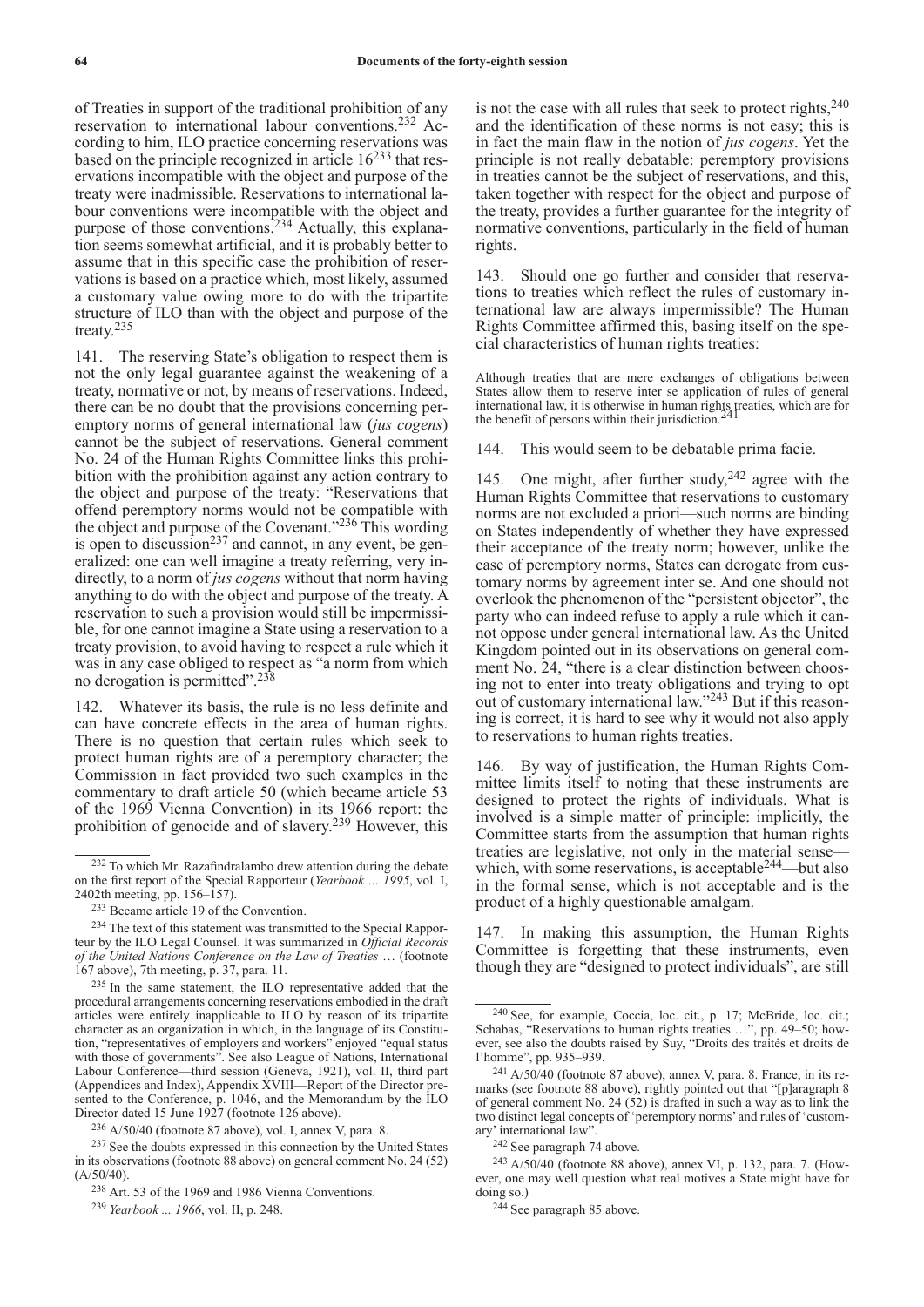treaties: it is true that they benefit individuals directly, but only because—and after—States have expressed their willingness to be bound by them. The rights of the individual derive from the State's consent to be bound by such instruments. Reservations are inseparable from such consent, and the Special Rapporteur believes that the order of factors cannot be reversed by stating—as the Committee does—that the rule exists as a matter of principle and is binding on the State, at least by virtue of the treaty, if the State has not consented to it. If, as the Committee maintains, States can "reserve *inter se* application of rules of general international law", there is no legal reason why the same should not be true of human rights treaties; in any event, the Committee does not give any such reason.

# b. *Problems with regard to the "non-reciprocity" of undertakings*

148. In fact, this somewhat marginal issue of whether reservations can be made to treaty provisions reproducing rules of customary law ties in with another, broader issue, that of whether the Vienna regime is not incompatible with the non-reciprocity that is one of the essential characteristics of human rights treaties and, more generally, normative treaties.

# 149. According to a recent article,

In contrast to most other multilateral treaties, human rights agreements do not establish a network of bilateral legal relationships among the states parties, but rather an objective regime for the protection of values accepted by all of them. A reservation entered by one state therefore cannot have the reciprocal effect of releasing one or all the other states parties from its or their treaty obligations.<sup>24</sup>

150. These arguments are largely correct, but while they may perhaps lead one to think that reservations to human rights treaties should be prohibited or permitted restrictively246—a decision that is solely up to the contracting parties—they do not in any way allow one to conclude that the common regime of reservations is inapplicable to such instruments.

151. These statements should first of all be qualified:

(*a*) If they are valid, they are not valid only for human rights, and while a rigorous quantitative analysis is not possible here, one might ask whether normative treaties are not the largest category of multilateral treaties so far concluded;

(*b*) While it is true that human rights treaties assume that the parties accept certain common values, it is still an open question whether they must necessarily accept *all* the values conveyed by a complex human rights treaty;

(*c*) It must also be admitted that the concept of reciprocity is not totally absent from normative treaties, including those in the area of human rights.<sup>247</sup>

152. It is nevertheless true that reciprocity is certainly less omnipresent in human rights treaties than in other treaties and that, as the European Commission of Human Rights has noted, the obligations resulting from such treaties

are essentially of an objective character, being designed rather to protect the fundamental rights of individual human beings from infringement by any of the High Contracting Parties than to create subjective and reciprocal rights for the High Contracting Parties.<sup>248</sup>

Or, in the words of the Inter-American Court of Human Rights:

In concluding these human rights treaties, the States can be deemed to submit themselves to a legal order within which they, for the common good, assume various obligations, not in relation to other States, but towards all individuals within their jurisdiction.<sup>249</sup>

153. Secondly, however, it is highly doubtful that this specific feature of human rights treaties would make the reservations regime inapplicable as a matter of principle.

154. Of course, force of circumstance and the actual nature of the "non-reciprocal" clauses to which the reservations apply result in a situation where "[t]he reciprocal sanction of the reservation mechanism is almost meaningless".250

It would be simply absurd to conclude that the objections by the various European states to the United States reservations on the death penalty discharge them from their obligations under Articles 6 and 7 [of the International Covenant on Civil and Political Rights] as concerns the United States, and this is surely not their intention in making the objection.<sup>251</sup>

155. But all that the Special Rapporteur can deduce from this is that when a State enters a reservation to a treaty provision that must apply without reciprocity, the provisions of article 21, paragraph 3, of the 1969 and 1986 Vienna Conventions do not apply; that is all. Moreover, the same is true when it is not the provision to which the reservation applies but the reservation itself that, by its nature, does not lend itself to reciprocity.<sup>252</sup> This is the case with reservations that are territorial in scope: it is hardly conceivable, for instance, that France might respond to a reservation by which Denmark reserved the right not to apply a treaty to Greenland, by deciding not to apply that treaty to its own overseas departments. Besides, very generally speaking, the principle of reciprocity assumes "a certain equality in the positions of the parties in order for a State to be able to 'respond' to a reservation".253

<sup>245</sup> Giegerich, loc. cit., English summary, p. 780; see also, *inter alia*, Cassese, "A new reservations clause (article 20 of the United Nations Convention on the Elimination of All Forms of Racial Discrimination)", p. 268; Clark, loc. cit., p. 296; and Cook, loc. cit., p. 646.

<sup>246</sup> See paragraphs 97–105 above.

<sup>247</sup> See paragraph 85 above.

<sup>248</sup> Council of Europe, Decision of the Commission as to the admissibility of application No. 788/60 lodged by the Government of the Federal Republic of Austria against the Government of the Republic of Italy (11 January 1961), *Yearbook of the European Convention on Human Rights*, 1961, vol. 4 (The Hague, Martinus Nijhoff, 1962), pp. 116–183, at p. 140, para. 30.

<sup>249</sup> Advisory Opinion OC–2/82 (footnote 82 above), para. 29.

<sup>250</sup> Higgins, "Human rights: some questions of integrity", p. 12; see also "Introduction", p. xv.

<sup>251</sup> Schabas, "Reservations to human rights treaties …", p. 65. In the same vein, see Fitzmaurice, "Reservations to multilateral conventions", pp. 15–16, and Higgins, "Introduction".

<sup>252</sup> See to this effect Imbert, op. cit., p. 258, and the somewhat diverse examples given by that author, pp. 258–260.

<sup>253</sup> Ibid.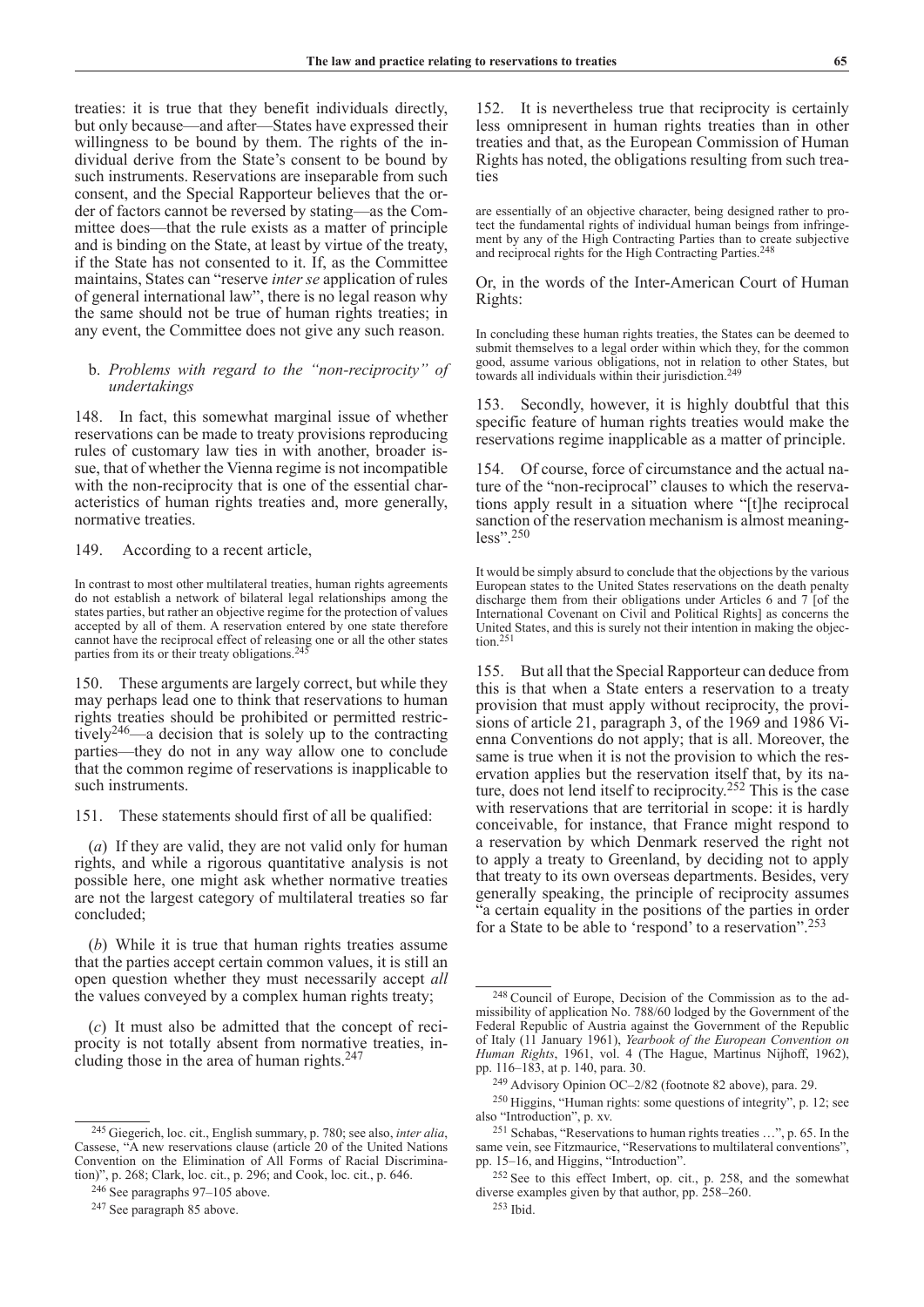156. But, unless it is by "doctrinal decree", reciprocity is not a function inherent in a reservations regime and is not in any way the object of such a regime.254 Integrity and universality are reconciled in a treaty by preserving its object and its purpose, independently of any consideration having to do with the reciprocity of the parties' undertakings, and it is hard to see why a reciprocity that the convention rules out would be reintroduced by means of reservations.

157. In fact, there are two choices:

(*a*) Either the provision to which the reservation applies imposes reciprocal obligations, in which case the exact balance of rights and obligations of each party is guaranteed by means of reservations, acceptances and objections, and article 21, paragraph 3, can and must be applied in full;

(*b*) Or the provision is "normative" or "objective", and States do not expect reciprocity for the undertakings they have given; there is no point then in speculating about possible violations of a reciprocity which is not a precondition for the parties' undertakings, and the provisions of article 21, paragraph 3, are not relevant. One simply cannot say here that the reservation is "established *with regard to another party*".\*

158. This does not mean that the reservations regime instituted by the 1969 and 1986 Vienna Conventions does not apply in this second case:

(*a*) The limitations imposed by article 19 on the freedom to formulate reservations remain entirely valid;

(*b*) Under article 20, paragraph 4 (*b*), an objecting State is always free to refuse to allow the treaty to enter into force as between itself and the reserving State;

(*c*) Even if this is not the case, objections are not without effect. In particular, they can play a major role in the interpretation of a treaty either by any bodies which the treaty may set  $up^{255}$  or by external mechanisms for the settlement of disputes, $256$  or even by national jurisdictions.

# c. *Problems of equality between the parties*

159. Many authors link so-called problems of reciprocity to the fact that the reservations regime instituted by the 1969 and 1986 Vienna Conventions allegedly violates the principle of equality between the parties to normative treaties. Imbert sums up this argument<sup>257</sup> as follows:

This lack of reciprocity meant that these reservations may strike a blow at another fundamental principle: that of equality between the Contracting Parties. States that do not formulate reservations are obliged to apply the treaty in full, including those provisions which the reserving State has declared it will not apply. The latter State will thus be in a privileged situation. …

Nor can this inequality be alleviated by objections to reservations, as the objecting State will in any case be obliged to honour all its obligations even if it refuses to be bound with the reserving State.

160. In his first report, Sir Humphrey Waldock countered this argument, noting that:

Too much weight ought not, however, to be given to this point. For normally the State wishing to make a reservation would equally have the assurance that the non-reserving State would be obliged to comply with the provisions of the treaty by reason of its obligations to other States,<sup>259</sup> even if the reserving State remained completely outside the treaty. By entering into the treaty subject to its reservation, the reserving State at least submits itself in some measure to the régime of the treaty. The position of the non-reserving State is not made in any respect more onerous if the reserving State becomes a party to the treaty on a limited basis by reason of its reservation.260

The reservation does not create inequality, but attenuates it by enabling the author of the reservation, who without it would have remained outside the circle of contracting parties, to be partially bound by the treaty.<sup>261</sup>

161. Once the reservation<sup>262</sup> has been made, article 19 and subsequent articles of the 1969 and 1986 Vienna Conventions guarantee the equality of the contracting parties in that:

(*a*) "The reservation does not modify the provisions of the treaty for the other parties to the treaty inter se" (art. 21, para. 2); and

(*b*) These other parties may formulate an objection and draw whatever inferences they see fit.

However, by virtue of article 20, paragraph 4, the objecting State may restore the equality which it considers threatened by the reservation by preventing the entry into force of the treaty as between itself and the reserving State. This puts the two States in the same position as if the reserving State had not expressed its consent to be bound by the treaty.

<sup>254</sup> See paragraph 1 above.

<sup>255</sup> See Imbert, "Reservations and human rights conventions" and the examples cited on pages 37–38; see also Clark, loc. cit., p. 318; and Schabas, "Invalid reservations …", pp. 313–314.

<sup>256</sup> In the *Loizidou* v. *Turkey* case (footnote 81 above), the European Court of Human Rights based itself on the "subsequent reaction of various Contracting Parties to the Turkish declarations", in view of "Turkey's awareness of the legal position" created by declarations which the

<sup>&</sup>lt;sup>257</sup> Of which Sir Gerald Fitzmaurice was an ardent proponent (see "Reservations to multilateral conventions", p. 16, and "The law and procedure of the International Court of Justice, 1951–4: treaty interpretation and other treaty points", pp. 278, 282 and 287).

<sup>258</sup> Imbert, "Reservations and human rights conventions", p. 34. The Commission showed itself sympathetic to this argument in *Yearbook … 1951*, vol. II (footnote 48 above), in which it noted that, in treaties of a "law-making type": "[e]ach State accepts limitations on its own freedom of action on the understanding that the other participating States will accept the same limitations on a basis of equality" (pp. 127–128, para. 22).

<sup>259</sup> And, the Special Rapporteur might add, by reason of the very nature of the treaty.

<sup>260</sup> *Yearbook ... 1962*, vol. II, p. 64. The Commission endorsed this reasoning (see its reports to the General Assembly in 1962, ibid., p. 179, and 1966, *Yearbook ... 1966*, vol. II, p. 205).

<sup>261</sup> Cassese rightly emphasizes that equality could be adversely affected by the implementation of certain "collegiate" mechanisms for monitoring the permissibility of reservations (loc. cit., pp. 301–302). However, this is a very different problem, involving the possible breakdown of equality *between reserving States,* and is in any case caused not by the "Vienna regime" (which is not collegiate) but by the waiving of that regime.

<sup>262</sup> Which, it will be recalled, is a unilateral statement (art. 2, para. 1 (d), of the 1969 Vienna Convention).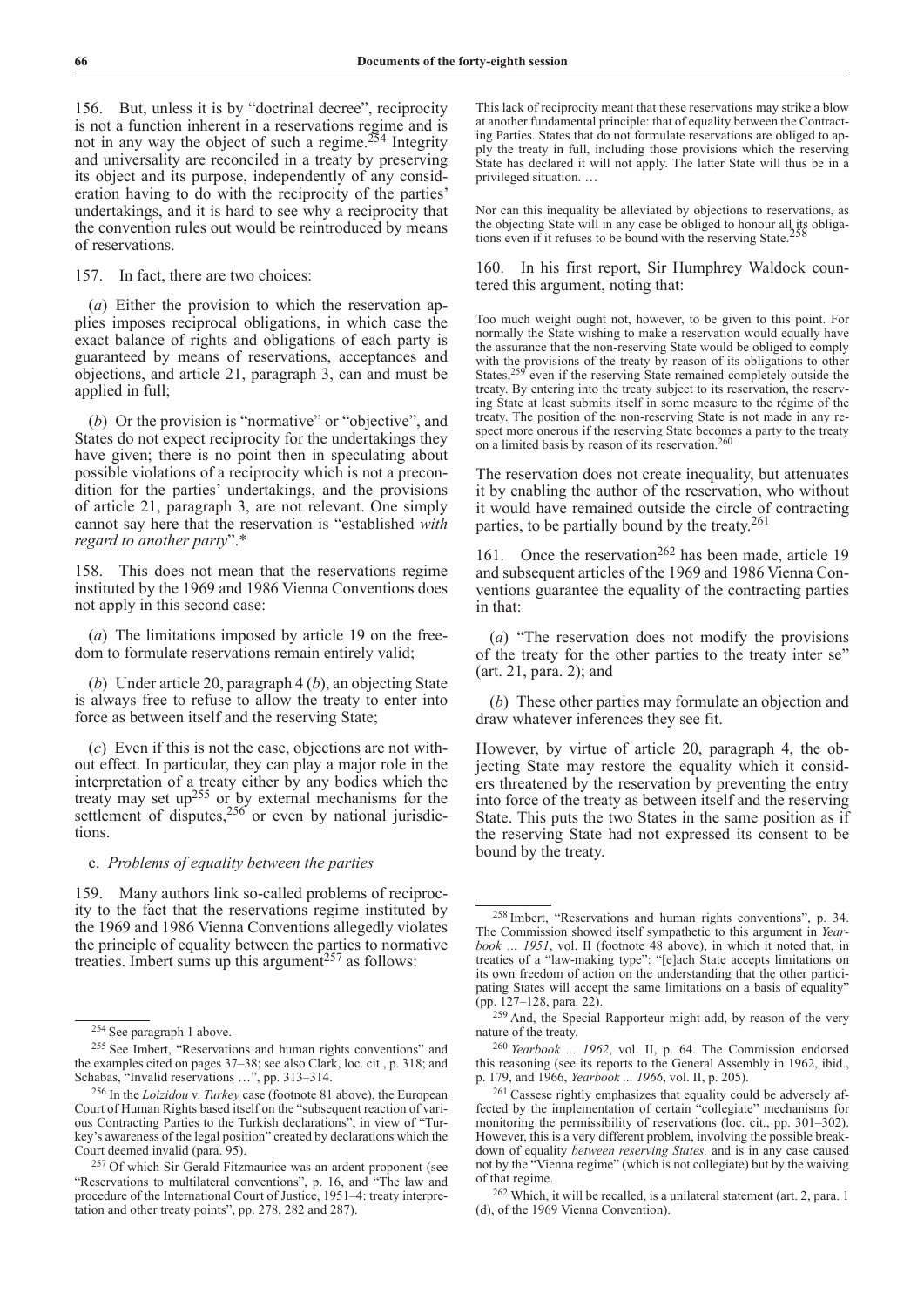162. Furthermore, both the argument based on the loss of equality between the parties and that based on nonreciprocity are difficult to comprehend in that it is hard to see why and how they could apply in the case of treaties which are specifically not based on reciprocity of obligations between the parties but rather constitute clusters of unilateral undertakings pursuing the same ends. It is illogical to suggest that each contracting party should consent to be bound only "because the others will do likewise, since its obligations are not the counterpart of those assumed by the others".<sup>263</sup> And it is not a little ironic that it is precisely the authors who insist most on the non-reciprocal nature of normative treaties, beginning with human rights instruments, who also invoke the adverse effects which the formulation of reservations has on reciprocity and equality: how could reservations affect the reciprocity ... of non-reciprocal undertakings?

# **Conclusion: the "Vienna regime" is generally applicable**

163. In concluding this analysis, it appears that:

(*a*) The reservations regime embodied in the 1969 and 1986 Vienna Conventions was conceived by its authors as being able to be, and being required to be, applied to all multilateral treaties, whatever their object.<sup>264</sup> with the exception of certain treaties concluded among a limited number of parties and constituent instruments of an international organization, for which some limited exceptions were made;

(*b*) Because of its flexibility, this regime is suited to the particular characteristics of normative treaties, including human rights instruments;265

(*c*) While not ensuring their absolute integrity, which would scarcely be compatible with the actual definition of reservations, it preserves their essential content and guarantees that this is not distorted;

(*d*) This conclusion is not contradicted by the arguments alleging violation of the principles of reciprocity and equality among the parties; if such a violation occurred, it would be caused by the reservations themselves and not by the rules applicable to them; moreover, these objections are hardly compatible with the actual nature of normative treaties, which are not based on reciprocity of the undertakings given by the parties;

(*e*) There is no need to take a position on the advisability of authorizing reservations to normative provisions, including those relating to human rights: if it is felt that they must be prohibited, the parties are entirely free to exclude them or to limit them as necessary by including an express clause to this effect in the treaty, a procedure which is perfectly compatible with the purely residual rules embodied in the 1969 and 1986 Vienna Conventions.

# **C. Implementation of the general reservations regime (application of the "Vienna regime" to human rights treaties)**

164. The current controversy regarding the reservations regime applicable to human rights treaties<sup>266</sup> is probably based, in part at least, on a misunderstanding. Despite what may have been understood from certain ambiguous or clumsy formulas, the monitoring bodies established by the human rights instruments do not challenge the principle of the applicability to these treaties of the rules relating to reservations contained in the 1969 and 1986 Vienna Conventions and, in particular, they do not deny that the permissibility of reservations must be determined, where the treaty is silent on the matter, on the basis of the fundamental criterion of the object and purpose of the treaty. The real problems lie elsewhere and relate to the existence and extent of the determining powers of these bodies in this matter.

## 1. The fundamental criterion of the object and purpose of the treaty

165. An examination of the practice of States and international organizations and of the bodies established to monitor the implementation of treaties, including human rights treaties, confirms that the regime for reservations established by the 1969 and 1986 Vienna Conventions is not only generally applicable, but is also very widely applied. This examination shows in particular that the criterion of the object and purpose of the treaty, referred to in article 19 (*c*), is used principally in the case where the treaty is silent, although it is also used in those cases where there are reservation clauses.

166. Although it marked the starting point of the worldwide radical transformation of the reservation regime, 267 the ICJ advisory opinion of 1951 was given on *Reservations to the Convention on the Prevention and Punishment of the Crime of Genocide* of 1948. It was, moreover, the special nature of this treaty which led the Court to distance itself from what was undeniably the dominant system at the time, $268$  namely unanimous acceptance of reservations, and to favour the more flexible system of the Pan American Union:

<sup>267</sup> See Zemanek, "Some unresolved questions concerning reservations in the Vienna Convention on the Law of Treaties", pp. 323–336.

<sup>263</sup> Imbert, op. cit., p. 372.

<sup>264</sup> To use the formula adopted by Mr. Sreenivasa Rao in discussing the first report of the Special Rapporteur, it achieves "a certain diversity in unity" (*Yearbook … 1995*, vol. I, 2404th meeting, p. 171, para. 45).

<sup>265</sup> This was, moreover, the position taken by most States whose representatives spoke on this point in the Sixth Committee at the fiftieth session of the General Assembly; see, inter alia, the statements on behalf of Algeria (Official Records of the General Assembly, Fiftieth Session, Sixth Committee, 23rd meeting (A/C.6/50/SR.23), para. 65), India (ibid., 24th meeting (A/C.6/50/SR.24), para. 43) and Sri Lanka (ibid., para. 82) emphasizing the desirable unity of the reservations regime; and the United States (ibid., 13th meeting (A/C.6/50/SR.13), paras. 50–53), Pakistan (ibid., 18th meeting (A/C.6/50/SR.18), para. 62), Spain (ibid., 22nd meeting (A/C.6/50/SR.22), para. 44), France (ibid., para. 54), Israel (23rd meeting (A/C.6/50/SR.23), para. 15), the Czech Republic (ibid., para. 46) or Lebanon (ibid., 25th meeting (A/ C.6/50/SR.25), para. 20) rejecting the idea of a special regime for human rights treaties; see also the more tentative statements by Australia (ibid., 24th meeting (A/C.6/50/SR.24), para. 10) and Jamaica (ibid., paras. 19 and 21).

<sup>266</sup> See paragraphs 56–60 above.

<sup>268</sup> As is convincingly shown by the joint dissenting opinion quoted above (footnote 137), *I.C.J. Reports 1951,* pp. 32–42.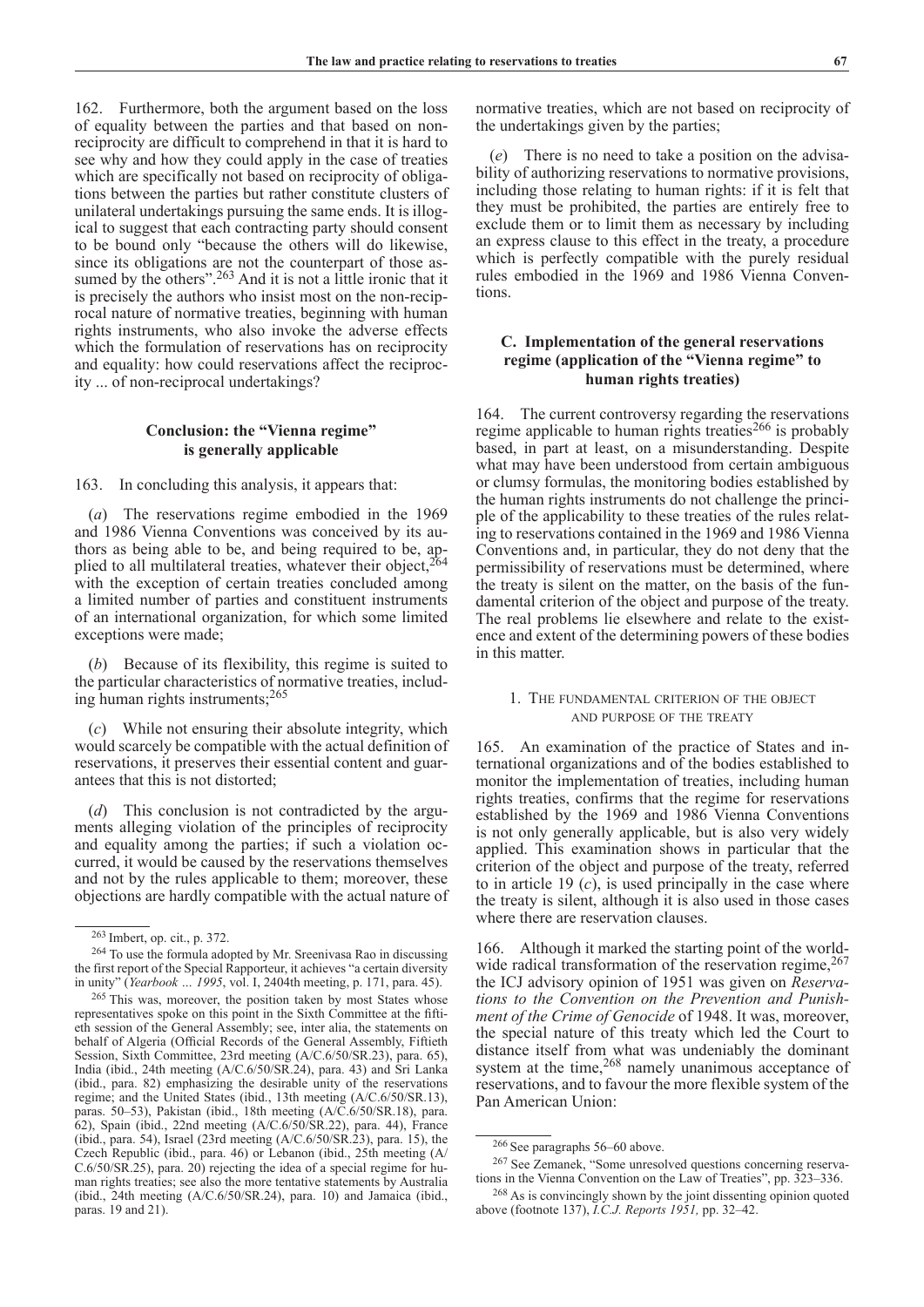(*a*) The Court confined its answers strictly to the questions put to it, which related exclusively to the 1948 Genocide Convention: "The questions [asked by the General Assembly] ... having a clearly defined object, the replies which the Court is called upon to give to them are necessarily and strictly limited to that Convention";<sup>269</sup>

(*b*) It referred expressly to the special character of this Convention: "The character of a multilateral convention, its purpose, provisions, mode of preparation and adoption, are factors which must be considered in determining, in the absence of any express provision on the subject, the possibility of making reservations, as well as their validity and effect"; $^{270}$  and

(*c*) It stressed the "purely humanitarian and civilizing purpose" of the contracting States and the fact that they did "not have any interests of their own";271

(*d*) The Court concluded by stating: "The complete exclusion from the Convention of one or more States would not only restrict the scope of its application, but would detract from the authority of the moral and humanitarian principles which are its basis."272

167. It was therefore difficulties connected with reservations to a highly "normative" human rights treaty that gave rise to the definition of the present regime. As the United Kingdom pointed out in its observations on general comment No. 24 of the Human Rights Committee: "It was in the light precisely of those characteristics of the Genocide Convention, and in the light of the desirability of widespread adherence to it, that the Court set out its approach towards reservations."273

168. In this regard, Judge Higgins observed that:

Although the Genocide Convention was indeed a "human rights treaty", the Court was in 1951 concerned with the broad distinction between "contract treaties" and "normative treaties". And the issue it was addressing was whether the old unanimity rule on reservations would prevail, and whether the contract/normative distinction was relevant to this answer. *The only questions* put to the Court related to the legal consequences, between ratifying States, of reservations made that had been objected to (and sometimes objected to by some States but not by others).

The Court favoured a "flexible" answer, rather than the unanimity rule, in respect of the precise questions asked of it; and it found no difference in that regard between contract and normative treaties.

### She added, however:

But that cannot be said to determine the very different question: in a human rights treaty, in respect of which a monitoring body has been given certain functions, is it implicit in its functions and in the operation of the principles of Article 19(3) of the Vienna Convention, that the treaty body rather than Contracting States should decide whether a reservation is or is not compatible with the objects and purpose of the treaty?<sup>274</sup>

169. This is, indeed, a different question, which will be examined in detail further on.<sup>275</sup> With regard to the question considered here, however, it will be noted that Mrs. Higgins recognized that it could be inferred from the 1951 opinion that ICJ rejected the distinction between "contract treaties" and "normative treaties" as regards the implementation of the reservations regime and that, in its view, general comment No. 24, in the preparation of which she played a determining role,<sup>276</sup> did not reject this conclusion.

170. Quite surprisingly, moreover, the Human Rights Committee itself, in this general comment, considers that, in the absence of any express provision on the subject in the International Covenant on Civil and Political Rights, "[t]he matter of reservations ... is governed by international law"<sup>277</sup> and goes on to make express reference to article 19, paragraph 3, of the 1969 Vienna Convention. Admittedly, it considers this as providing only "relevant guidance", $278$ but the Committee immediately adds, in a footnote:

Although the Vienna Convention on the Law of Treaties was concluded in 1969 and entered into force in 1980—i.e., after the entry into force of the Covenant—its terms reflect the general international law on this matter as had already been affirmed by the International Court of Justice in *The Reservations to the Genocide Convention Case* of 1951.<sup>279</sup>

and makes use of this provision to give its view on the admissibility of reservations to the Covenant<sup>280</sup> by adding:

Even though, unlike some other human rights treaties, the Covenant does not incorporate a specific reference to the object and purpose test, that test governs the matter of interpretation and acceptability of reservations.<sup>2</sup>

The Committee again applied this criterion in 1995, during the consideration of the first report of the United States. Applying the principles enunciated in general comment No. 24, it noted that it believed certain reservations to the Covenant by the United States<sup>282</sup> "to be incompatible with the object and purpose of the Covenant".<sup>283</sup>

171. This position seems to apply to all cases, including those where there are no reservation clauses. Thus, although the ILO practice, which results in a prohibition of reservations to the international labour conventions, is due, in fact, to other factors, that organization nevertheless justifies it on grounds based on respect for the object and purpose of those instruments.284 Similarly, in 1992 the persons chairing the human rights treaty bodies noted that some of the reservations lodged "would appear to

<sup>269</sup> Ibid. p. 20; see also the operative part, pp. 29–30. Several statements made to the Court emphasized this point; one of these was the written statement of the United States (*I.C.J. Pleadings, Reservations*  to the Convention on the Prevention and Punishment of the Crime of *Genocide,* pp. 33 and 42–47); this is particularly noteworthy as that country then applied the rule of unanimous consent in the exercise of its functions as depositary State (see Imbert, op. cit., p. 61, footnote 98).

<sup>270</sup> *I.C.J. Reports 1951* (footnote 47 above), p. 22–23.

<sup>271</sup> Ibid., p. 23; see also paragraph 114 above.

<sup>272</sup> Ibid., p. 24.

<sup>273</sup> A/50/40 (footnote 88 above), p. 130, para. 4.

<sup>274</sup> Higgins, "Introduction", p. xix.

<sup>275</sup> See paragraph 2 above and, in particular, paragraph 178 below.

<sup>276</sup> See CCPR/C/SR.1366, para. 54, CCPR/C/SR.1380, para. 2 and CCPR/C/SR.1382, para. 11.

<sup>277</sup> A/50/40 (footnote 87 above), para. 6.

<sup>278</sup> Ibid.

<sup>279</sup> Ibid., footnote e.

<sup>280</sup> The question of the validity of this position cannot be dealt with in the present report.

<sup>281</sup> A/50/40 (footnote 87 above), para. 6.

<sup>282</sup> *Multilateral treaties deposited with the Secretary-General* (United Nations publication, Sales No. E.96.V.5, document ST/LEG/SER. E/14), chap. IV.4, p. 130.

 $283$  A/50/40, para. 279, and annex VI (see footnotes 87–88 above); see also the observations made by the Chairman of the Committee, Mr. Aguilar, during the consideration of the report (CCPR/C/SR.1406, paras. 2–5).

<sup>284</sup> See paragraph 140 above.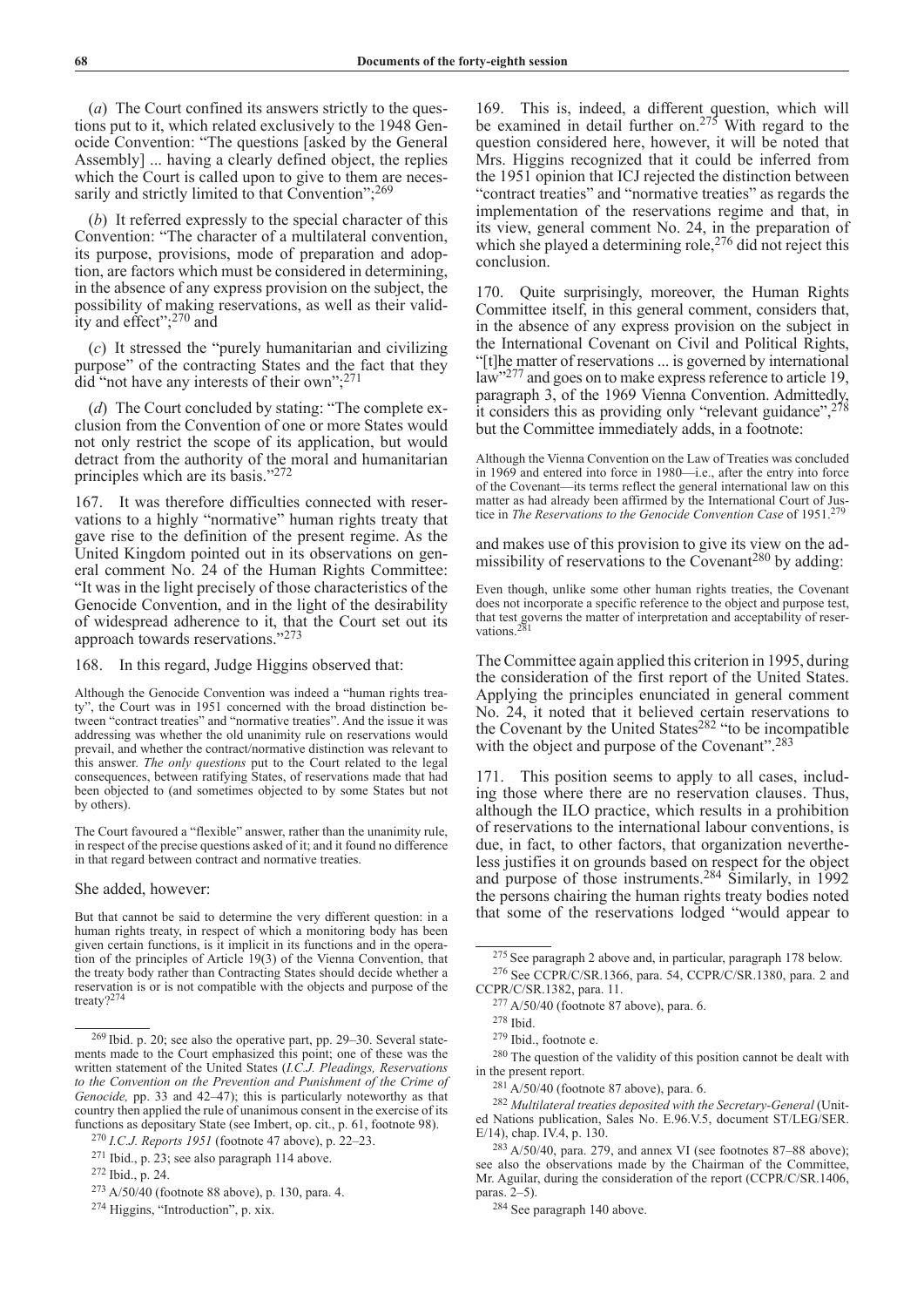give rise to serious questions as to their compatibility with the object and purpose of the treaties in question"<sup>285</sup> and, even more characteristically, they recommended in 1984 that treaty bodies "state clearly that certain reservations to international human rights instruments are contrary to the object and purpose of those instruments and consequently incompatible with treaty law". <sup>286</sup> It should be noted that, in doing so, they addressed bodies charged with monitoring treaties that contained or did not contain reservation clauses, thus showing their belief that this criterion constitutes a principle applying generally.

172. This same position is shown by the actual wording of the reservation clauses contained in international instruments, the variety of which has already been pointed out.287 However, despite this diversity, the constant desire of the drafters of the treaties to promote a reservations regime based on that of article 19 of the 1969 and 1986 Vienna Conventions<sup>288</sup> is striking:

(*a*) As far as the Special Rapporteur is aware, it is the area of human rights in which the only treaty clause that expressly refers to the provisions of the 1969 Vienna Convention relating to reservations is to be found;289

(*b*) Many human rights treaties make express reference to the object and purpose as a criterion for determining the permissibility of reservations;290 and

(*c*) It is clear from the *travaux préparatoires* of treaties which do not contain reservations clauses that this silence must be interpreted as an implicit but deliberate reference to the ordinary-law regime established by the 1969 Vienna Convention.

173. Here too, the example of the International Covenant on Civil and Political Rights is significant. After much tergiversation,<sup>291</sup> it was decided not to include any reservations clause in this treaty, but the treaty silence on this matter must be interpreted, not as a rejection of reservations, but as reflecting the intention of the negotiators to rely on the "accepted principle of international law" that any State had the right "to make reservations to a multilateral treaty ... subject to the proviso that such reservations were not incompatible with the object and purposes of the treaty".292

174. The European Convention on Human Rights, for its part, includes a reservations clause, but the clause

 $291$  See Imbert, op. cit., pp. 223–224, and Higgins, "Derogations under human rights treaties", pp. 317–318.

<sup>292</sup> *Official Records of the General Assembly, Twenty-first Session*, document A/6546, para. 142; see also the statements by the representatives of several States quoted by Imbert, op. cit*.*, pp. 224 and 411–412.

makes no reference to this criterion.<sup>293</sup> The view that reservations to this instrument must not only fulfil the requirements of article 64, but must also be consistent with the purpose and object of the treaty seems difficult to support, according to some commentators.<sup>294</sup> Nevertheless, the European Commission of Human Rights—quite clearly—and the European Court of Human Rights—less clearly—consider reservations whose permissibility is challenged before them in the light of the fundamental criterion of the object and purpose of the treaty.295 This approach, which seems quite a logical one—provided it is recognized that a reservation may distort the meaning of a treaty—confirms the universality of the object and purpose criterion and would seem to imply that every treaty includes an implicit clause limiting in this way the possibility of making reservations.

175. The objections of States to reservations to human rights treaties are also frequently expressly motivated by the incompatibility of the reservations with the object and purpose of these instruments. This is all the more true as States generally seem disinclined to express objections<sup>296</sup> and, when they do so, they rarely give the reasons for their actions.297 It is therefore highly symptomatic that, for example, nine States parties to the Convention on the Elimination of All Forms of Discrimination against Women<sup>298</sup> gave this as the reason for their objections to certain reservations, $299$  one of them<sup>300</sup> referring expressly to article 19 (*c*) of the 1969 Vienna Convention.301 Similarly, several

"(2) Any reservation made under this Article shall contain a brief statement of the law concerned."

<sup>294</sup> Schabas, "Article 64", p. 938; versus: Velu and Ergec, *La Convention européenne des droits de l'homme: extrait du* Répertoire pratique du droit belge, pp. 159–160.

<sup>295</sup> See footnote 81 above: the Commission's decision in the *Chrysostomos et al*. v. *Turkey* case, p. 277, para. 19; the Court's judgement in the case of *Loizidou* v. *Turkey* (paras. 73 and 75), in which the Court bases its decision on the object and purpose of articles 25 and 46 of the Convention but appears to refer more to the rules concerning the interpretation of treaties than to those concerning reservations; and in the *Temeltasch* v. *Switzerland* case, the Commission considered that the provisions of the 1969 Vienna Convention enunciated essentially customary rules relating to reservations (para. 68) and based itself on the definition in article 2, paragraph 1 (*d*), of the Convention in determining the true nature of an interpretative declaration by the defending State (paras. 69 et seq.). See, on this point, Coccia, loc. cit., pp. 14–15.

<sup>296</sup> See Coccia, loc. cit., pp. 34–35, and appendix, pp. 50–51; Imbert, op. cit., pp. 419–434; and Shelton, loc. cit., pp. 227–228.

<sup>297</sup> See Bowett, "Reservations to non-restricted multilateral treaties", p. 75; Redgwell, loc. cit., p. 276; and Zemanek, loc. cit., p. 334. See also the views expressed by the Human Rights Committee in general comment No. 24 (A/50/40 (footnote 87 above), annex V, para. 17).

<sup>298</sup> Austria, Canada, Finland, Germany, Mexico, Netherlands, Norway, Portugal and Sweden.

<sup>299</sup> Including those of Bangladesh, Brazil, Egypt, India, Iraq, Jamaica, Jordan, Libyan Arab Jamahiriya, Malawi, Maldives, Mauritius, Morocco, New Zealand, Republic of Korea, Thailand and Tunisia.

<sup>300</sup> Portugal.

<sup>301</sup> Concerning these objections (and, more generally, concerning the reservations to the Convention on the Elimination of All Forms of Discrimination against Women), see Clark, loc. cit., pp. 299–302, and Cook, loc. cit., pp. 687–707; see also Jenefsky, "Permissibility of Egypt's reservations to the Convention on the Elimination of All Forms of Discrimination against Women", pp. 199–233.

 $\frac{285 \text{ A}}{47}$ /628 (footnote 84 above), annex, para. 60; and also para. 36.

<sup>&</sup>lt;sup>286</sup> A/49/537 (footnote 84 above), annex, para. 30.

<sup>287</sup> See paragraph 125 above.

 $^{288}$  Or, in the case of earlier treaties, on the pan-American "flexible regime" adopted in the 1951 ICJ opinion (footnote 47 above).

 $289$  American Convention on Human Rights, art. 75 (footnote 49) above). In its 1983 advisory opinion on restrictions to the death penalty (footnote 82 above), the Inter-American Court of Human Rights considered that the reservations of Guatemala to article 4, paragraphs 2 and 4, of the Convention were permissible in view of their compatibility with the object and purpose of the Convention.

<sup>290</sup> See the examples given in footnote 50 above.

<sup>293</sup>Article 64:

<sup>&</sup>quot;(1) Any State may, when signing this Convention or when depositing its instrument of ratification, make a reservation in respect of any particular provision of the Convention to the extent that any law then in force in its territory is not in conformity with the provision. Reservations of a general character shall not be permitted under this Article.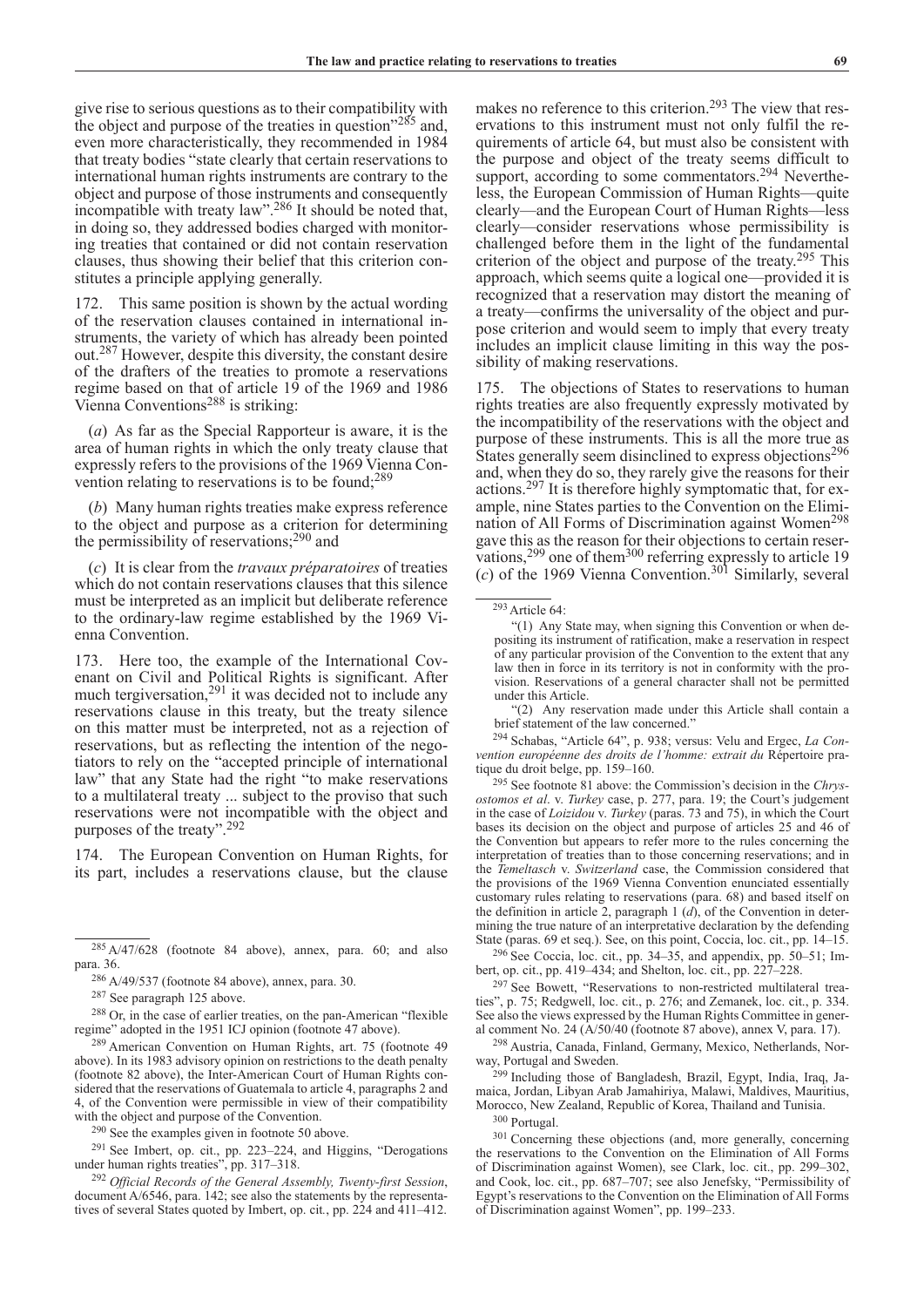objections to reservations to the International Covenant on Civil and Political Rights advanced as their justification, the incompatibility of the reservations with the object and purpose of the treaty. Thus, the 11 European States which

filed objections to the reservations of the United States<sup>302</sup> gave as justification for their position the incompatibility of some of these reservations with the object and purpose, either of the Covenant as a whole, or of some of its provisions.<sup>303</sup>

176. It is therefore undeniable that "there is a general agreement that the Vienna principle of 'object and purpose' is the test".<sup>304</sup> With regard to this fundamental point, the central element of the "flexible system" adopted by ICJ in 1951 and enshrined in the 1969 and 1986 Vienna Conventions, namely the special nature of human rights treaties or, more generally, of normative treaties, therefore does not affect the reservations regime.

# 2. The machinery for monitoring implementation of the reservations regime

177. One of the main "mysteries" of the reservations regime established by the 1969 and 1986 Vienna Conventions is clearly that of the relations which exist, might exist, or should exist, between article 19, on the one hand, and the following articles, on the other. There can be no question of attempting, within the framework of the present report, to dispel this mystery, as this would be tantamount to taking sides, prematurely, in the quarrel concerning "opposability" and "admissibility".<sup>305</sup>

178. It is perhaps sufficient to note that "[i]n general, most of the problems posed by article 19 (*c*) disappear in practice"306 and that the modalities and effects of monitoring the permissibility of reservations are problems that are, primarily, of a practical nature. It would not be correct, however, to say that these problems "disappear" when a treaty establishes machinery for monitoring its implementation. In addition to the uncertainties inherent in the "Vienna regime", there are other ones of which the drafters of the 1969 and 1986 Vienna Conventions do not seem to have thought $307$  and which are due to the concurrence of systems for verifying the permissibility of reservations

that may be envisaged: in accordance with the—more "imprecise" than "flexible"—rules on this point, deriving from these conventions, on the one hand, or by the monitoring mechanisms themselves, on the other? And if the answer to this question leads to these mechanisms being taken into account, a second question has immediately to be answered: what is or what should be the effect of the verification they perform?

# (a) *Determination by the monitoring bodies of the permissibility of reservations*

179. As was seen earlier,<sup>308</sup> the "Vienna regime", intended to be of general application, is substantively adapted to the particular requirements of the human rights treaties and the general mechanisms for determining the permissibility of reservations can also apply to reservations made in this area. However, the last 15 years have seen the development of additional forms of control carried out directly by the human rights treaty monitoring bodies, the existence, if not the permissibility, of which can scarcely be questioned. This raises the problem of the coexistence and combination of these two types of control.

### (i) *Role of the traditional mechanisms*

180. Apart from any uncertainties which may exist regarding the link between articles 19 and 20 of the 1969 and 1986 Vienna Conventions, there is general agreement that the reservations regime which they establish "is based on the consensual character of treaties".<sup>309</sup> This view constitutes the fundamental "creed" of the "opposability" school, which is based on the idea that "the validity of a reservation depends solely on the acceptance of the reservation by another contracting State".<sup>310</sup> It is not rejected, however, by the supporters of "admissibility". Thus, for example, Bowett points out that where a treaty contains no provisions concerning the settlement of disputes, "there is at present no alternative to the system in which each Party decides for itself whether another Party's reservations are permissible".<sup>311</sup>

181. This conventional—and imperfect—mechanism for verifying the permissibility of reservations is employed in the case of the human rights treaties:

(*a*) Certain reservations clauses included in these treaties "are definitely subject to the 'play of acceptance and objection'";312

(*b*) States do not hesitate to object to reservations to such treaties made by other parties, even in the absence of any express provision in the treaties;<sup>313</sup> and

<sup>302</sup> See paragraph 170 above. These States are Belgium, Denmark, Finland, France, Germany, Italy, Netherlands, Norway, Portugal, Spain and Sweden.

<sup>303</sup> See Schabas, "Invalid reservations …", pp. 310–314; and p. 289 for other examples.

<sup>304</sup> Higgins, "Introduction", p. xxi.

<sup>305</sup> See paragraphs 42–45 above and the first report of the Special Rapporteur (footnote 2 above), pp. 142 et seq., paras. 97–108 and 115–123.

<sup>306</sup> Imbert, op. cit., p. 138.

<sup>307</sup> As Mrs. Higgins wrote: "This question was simply never before the International Court in the *Reservations* case—nor at issue in the preparation of the Vienna Convention. Indeed, it could not have been. Neither in 1951 nor in 1969 did there yet exist the web of multilateral human rights treaties with their own treaty bodies. That phenomenon was to come later" ("Introduction", p. xix); see also paragraph 168 above and, similarly: Shelton, loc. cit., p. 229. Some commentators soon revealed their perplexity on this point. See, for example, Maresca: "There may be some perplexity and questions may need to be answered, particularly regarding *three aspects of the codified norm:* (a) what subject, what body and what entities have the power of determining whether the reservation made is *compatible* or not with the object and purpose of the treaty?" (op. cit., p. 304).

<sup>308</sup> Paras. 70–88 above.

<sup>309</sup> Elias, *The Modern Law of Treaties,* p. 34. See also Bishop Jr., loc. cit., p. 337; Redgwell, loc. cit., p. 268; and Tomuschat, loc. cit., p. 466.

<sup>310</sup> Ruda, loc. cit., p. 190. See also the first report of the Special Rapporteur (footnote 2 above), pp. 142–143, para. 102.

<sup>311</sup> Bowett, loc. cit., p. 81.

<sup>312</sup> Imbert, "Reservations and human rights conventions", p. 40; see, for example, article 8 of the Convention on the nationality of married women and article 75 of the American Convention on Human Rights (footnote 49 above), which makes reference to the 1969 Vienna Convention.

<sup>313</sup> See paragraph 175 above.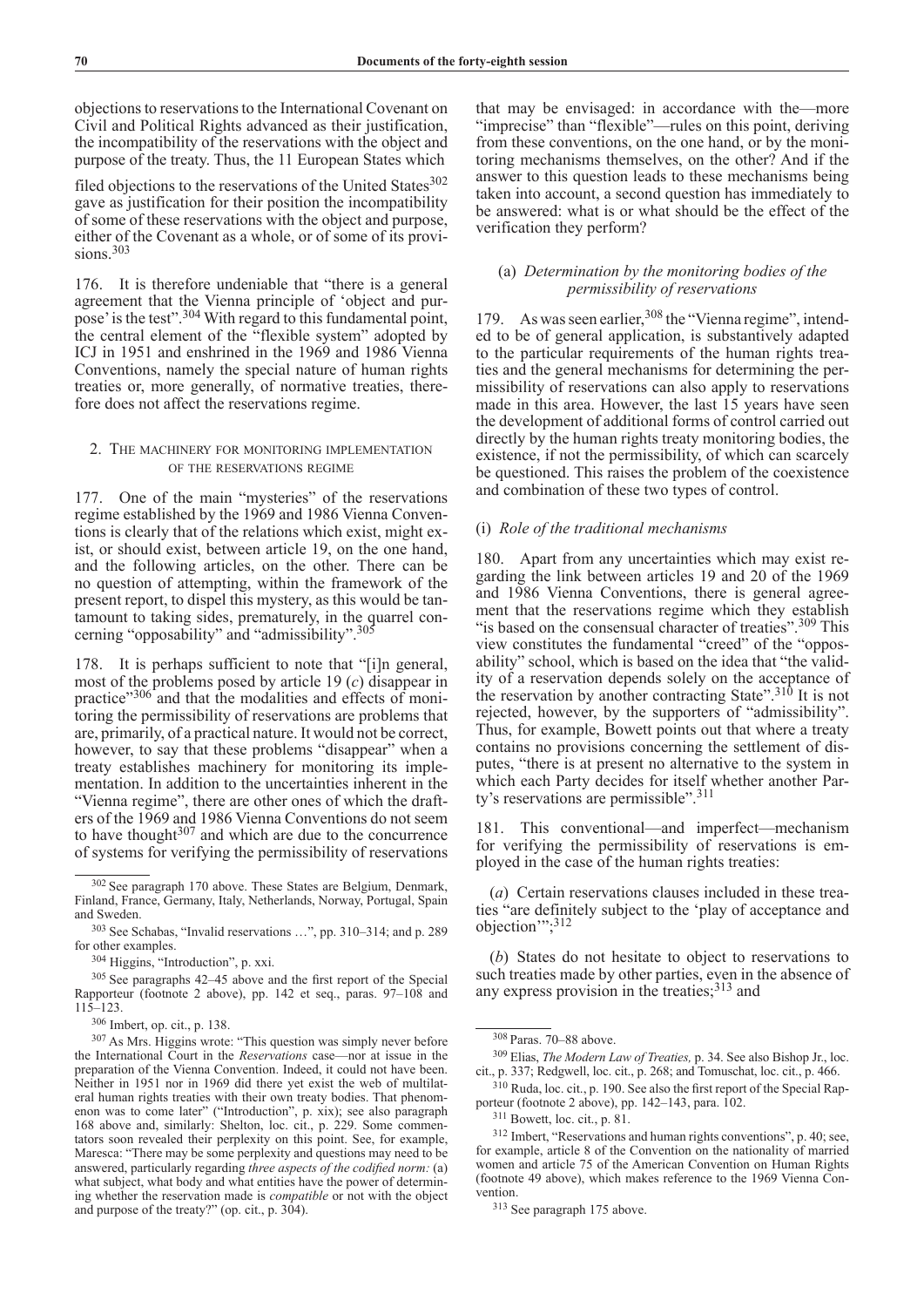(*c*) The other parties may induce the State making the reservation to withdraw the latter;<sup>314</sup>

(*d*) While the treaty monitoring bodies may take account of this in interpreting the treaty or determining the fate of the reservation;<sup>315</sup> and

(*e*) The persons chairing the human rights treaty bodies believe: "[I]t is essential, if the present system relating to reservations is to function adequately, that States that are already parties to a particular treaty should give full consideration to lodging an objection on each occasion when that may be appropriate."316

182. There is nothing, of course, to prevent the parties from adopting a different system—either collegial or jurisdictional—for determining the validity of reservations. Both of these possibilities were envisaged on various occasions during the *travaux préparatoires* for the 1969 Vienna Convention, but were eventually rejected. Thus, the first two of the four "alternative drafts" proposed *de lege ferenda* by Sir Hersch Lauterpacht in his first report on the law of treaties in 1953 was based on a collegial control of the validity of reservations by two thirds of the States concerned,317 while under the two other drafts this control was entrusted to a committee appointed by the parties, 318 or to an ICJ chamber of summary procedure.<sup>319, 320</sup>

183. Although these proposals were not incorporated in the 1969 and 1986 Vienna Conventions, they were included in some of the reservations clauses inserted in multilateral treaties. Thus, in the area of human rights, article 20, paragraph 2, of the International Convention on the Elimination of All Forms of Racial Discrimination provides as follows:

A reservation incompatible with the object and purpose of this Convention shall not be permitted, nor shall a reservation the effect of which would inhibit the operation of any of the bodies established by this Convention be allowed. A reservation shall be considered incompatible

or inhibitive if at least two thirds of the States Parties to this Convention object to it.<sup>321</sup>

184. In cases such as these, determination of the admissibility of a reservation is entrusted, not to each State acting for itself, but to the totality of the parties as a collective body. This does not, however, modify the essence of the system: the consent of the parties is expressed (*a*) by adoption of the reservations clause itself; (*b*) collectively by the traditional system of acceptance (which may be tacit) or objection.

185. This second element of the consensual principle disappears if control of the admissibility of the reservation is entrusted to a jurisdictional or quasi-jurisdictional type of body.

186. As far as the Special Rapporteur is aware, there is no express reservations clause providing for this last arrangement. The Special Rapporteur may, however, consider that the mere fact that a treaty provides for the settlement of disputes connected with its implementation through a jurisdictional or arbitral body automatically empowers the latter to determine the admissibility of reservations or the validity of objections.

Here too, we remain in the context of mechanisms that are well established in general international law.

187. There does exist, moreover, an arbitral and judicial practice of this nature, although it is admittedly limited.

188. In the *English Channel* case, for example, the United Kingdom of Great Britain and Northern Ireland maintained before the arbitral tribunal to which the dispute was submitted, that the three French reservations to article 6 of the Convention on the Continental Shelf "should be left out of consideration altogether as being either inadmissible or not true reservations".<sup>323</sup> In its decision of 30 June 1977, the tribunal implicitly recognized itself competent to rule on these matters and considered "that the three reservations to Article 6 are true reservations and admissible".324

189. Similarly, in the case concerning *Right of Passage over Indian Territory*, ICJ examined, and rejected, India's

<sup>322</sup> Bowett, loc. cit., p. 81. Likewise: Coccia, loc. cit., p. 26. The latter considers, however, that a State which accepts a reservation is no longer entitled to take advantage of its inadmissibility.

<sup>314</sup>Australia and the Republic of Korea withdrew some of their reservations to the International Covenant on Civil and Political Rights following objections lodged by other States parties (see *Multilateral treaties deposited with the Secretary-General* (footnote 282 above), pp. 122, 127 and 131–134).

<sup>315</sup> See paragraph 158 above.

<sup>316</sup> A/47/628, annex (footnote 84 above), para. 64; see also paragraph 36, and the Report of the Committee on the Elimination of Discrimination against Women (A/48/38(footnote 86 above)), p. 2, para. 4 (*d*).

<sup>317</sup> *Yearbook ... 1953*, vol. II, document A/CN.4/63, pp. 124–133.

<sup>318</sup> Ibid., pp. 133–134.

<sup>319</sup> Ibid., pp. 134–135.

<sup>320</sup> See also the position taken by Sir Hersch Lauterpacht, "Some possible solutions of the problem of reservations to treaties", pp. 108 et seq. Surprisingly, Sir Gerald Fitzmaurice, who considered a collegial system to be "an ideal system" ("Reservations to multilateral conventions", pp. 23–26), did not take up this idea in his first report (*Yearbook ... 1956*, vol. II, document A/CN.4/101, pp. 126–128). During the deliberations in 1962 several members of the Commission supported the adoption of such a system, while others successfully opposed the idea (see Cassese, loc. cit., p. 272); some States also submitted amendments to this effect at the United Nations Conference on the Law of Treaties: see, for example, the proposals of Japan (*Official Records of the United Nations Conference on the Law of Treaties* ..., document A/CONF.39/C.1/L.133/Rev.1, p. 133, and ibid., First Session (footnote 167 above), 21st meeting, pp. 109–110) and of the United Kingdom (ibid., pp. 113–114).

The question of permissibility, since it is governed by the treaty itself, is eminently a legal question and entirely suitable for judicial determination and, so far as the treaty itself or some other general treaty requiring legal settlement of disputes requires the Parties to submit this type of legal question to adjudication, this would be the appropriate means of resolving the question.322

<sup>321</sup> For a detailed commentary on this provision, see Cassese, loc. cit., pp. 266–304. Comparable clauses exist in other areas; see, for example, article 39 of the Customs Convention on the Temporary Importation of Private Road Vehicles, article 20 of the Convention concerning Customs Facilities for Touring (and article 14 of the Additional Protocol thereto, relating to the importation of tourist publicity documents and material) and article 50 of the Single Convention on Narcotic Drugs, 1961, as amended by the Protocol amending the Single Convention on Narcotic Drugs, 1961. Other treaties, including treaties concluded under the auspices of FAO, incorporate the principle of the unanimous consent of the parties (see Imbert, op. cit., pp. 174–175).

<sup>323</sup> See decision of 30 June 1977 (footnote 138 above), para. 49.

<sup>324</sup> Ibid., para. 56; see also paragraphs 50–55.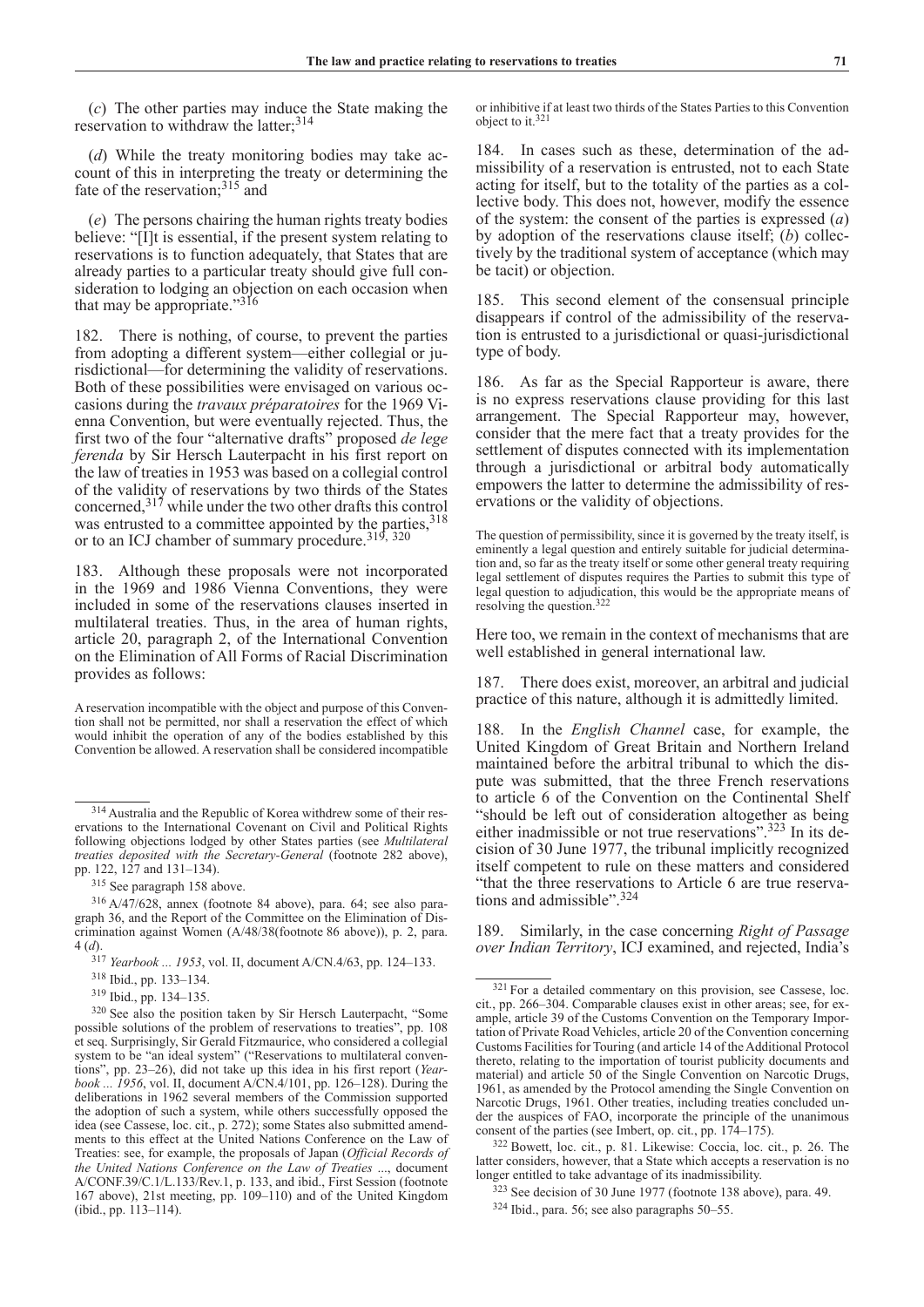first preliminary objection that "the Portuguese Declaration of Acceptance of the jurisdiction of the Court of December 19th, 1955, is invalid for the reason that the Third Condition of the Declaration is incompatible with the object and purpose of the Optional Clause".<sup>325</sup> Although the Court itself never declared impermissible a reservation to an optional declaration of acceptance of its compulsory jurisdiction, Sir Hersch Lauterpacht twice held in well-supported opinions, that the Court should have done  $\,$  so.<sup>326, 32</sup>

190. What the Court can do in litigious cases, it can obviously also do in consultative matters. As the Court observed, the questions submitted to it in 1951 were

purely abstract in character. They refer neither to the reservations which have, in fact, been made to the Convention by certain States, nor to the objections which have been made to such reservations by other States. They do not even refer to the reservations which may in future be made in respect of any particular article; nor do they refer to the objections to which these reservations might give rise.<sup>328</sup>

However, there is nothing to prevent this being the case and the human rights treaty monitoring bodies would be perfectly entitled to seek an advisory opinion regarding the permissibility of reservations to these instruments, as some have, moreover, contemplated doing,<sup>329</sup> and, juridically, there is nothing to prevent such a body requesting the Economic and Social Council or the General Assembly, as appropriate, "to request an advisory opinion on the issue from the International Court of Justice" in relation to reservations with the object and purpose of the treaty, nor, from a legal standpoint, is there anything to prevent the inclusion in a future human rights treaty of "a provision permitting the relevant treaty body to request an advisory opinion from the International Court of Justice in relation to any reservation that it considers might be incompatible with the object and purpose of the treaty", as was suggested by the chairpersons of the human rights treaty bodies in 1992.<sup>330</sup>

191. The Inter-American Court of Human Rights could also exercise its consultative competence in this area, including the matter of problems that might arise in the interpretation or implementation of treaties other than the American Convention on Human Rights<sup>331</sup> and the same

applies to the European Court of Human Rights,  $332$  to which it was proposed to submit, preventively, the question of the conformity of future reservations with article 64 of the European Convention on Human Rights.<sup>333</sup>

192. From all these standpoints, the mechanisms for verifying the permissibility of reservations to human rights treaties are entirely conventional:

(*a*) The ordinary-law mechanism is the ordinary-law inter-State system, as reflected in article 20 of the 1969 and 1986 Vienna Conventions;

(*b*) It is sometimes modified or corrected by specific reservation clauses calling for majority or unanimous determination of permissibility;

(*c*) The jurisdictional or arbitral organs having competence to settle disputes connected with the implementation of treaties have never hesitated to give their opinion, where necessary, regarding the permissibility of reservations made by the parties;

(*d*) A fortiori, these organs have the competence to give advisory opinions on this matter.

### (ii) *Role of the human rights treaty monitoring bodies*

193. To these traditional mechanisms for determining the permissibility of reservations have been added, since the early 1980s, other such mechanisms in the area of human rights, because the bodies for monitoring the implementation of treaties concluded in this area have deemed themselves to have in this regard a right and a duty of control which do not, in principle, seem likely to be challenged.

# a. *Development of the practice of the monitoring bodies*

194. Initially, it is true these bodies showed themselves to be very hesitant and reserved on this point:

(*a*) In 1978, in accordance with a very firm legal opinion given to the Director of the Division of Human Rights by the Office of Legal Affairs,<sup>334</sup> the Committee on the Elimination of Racial Discrimination decided: "The Committee must take the reservations made by States parties at the time of ratification or accession into account: it has no authority to do otherwise. A decision—even a unanimous decision—by the Committee that a reservation is unacceptable could not have any legal effect";<sup>335</sup>

<sup>325</sup> *Right of Passage over Indian Territory, Preliminary Objections, Judgment, I.C.J. Reports 1958*, p. 141; see the Court's response, pp. 141–144.

<sup>326</sup> Case of *Certain Norwegian Loans, Judgment, I.C.J. Reports 1957*, separate opinion of Sir Hersch Lauterpacht, pp. 34–66; and case of *Interhandel, Preliminary Objections, Judgment, I.C.J. Reports 1959*, dissenting opinion of Sir Hersch Lauterpacht, pp. 95–122; see also pp. 75–82 and 85–94, dissenting opinions of President Klaestad and of Judge Armand-Ugon, respectively.

<sup>327</sup> In its judgement in the *Loizidou* v. *Turkey* case, the European Court of Human Rights considered that reservations concerning its competence could not be judged according to the same criteria as those applicable to determination of the permissibility of reservations to declarations made under Article 36, paragraph 2, of the ICJ Statute (footnote 81 above), paras. 83–85. While there may be doubts regarding this distinction, it relates to the substance of the applicable law and not to the modalities of control.

<sup>328</sup> *I.C.J. Reports 1951* (footnote 47 above), p. 21.

<sup>329</sup> See A/48/38 (footnote 86 above).

<sup>330</sup> A/47/628 (footnote 84 above), paras. 61 and 65.

<sup>331</sup> See article 64, para. 1, of the Convention and *"Other Treaties" Subject to the Advisory Jurisdiction of the Court (Art. 64 American Convention on Human Rights)*, Advisory Opinion OC–1/82 of 24 September 1982, Series A, No. 1; see also Cook, loc. cit., p. 711.

<sup>332</sup> See Protocol No. 2 to the Convention for the Protection of Human Rights and Fundamental Freedoms, conferring upon the European Court of Human Rights competence to give advisory opinions.

<sup>333</sup> See *Chorherr* v*. Austria*, European Court of Human Rights, *Series A: Judgments and Decisions*, vol. 266–B, *judgment of 25 August 1993*, partly dissenting opinion of Judge Valticos (Council of Europe, Strasbourg, 1993), p. 42.

<sup>334</sup> Memorandum of 5 April 1976 (see in particular paragraph 8, whose wording was almost fully repeated by the Committee), United Nations, *Juridical Yearbook 1976* (Sales No. E.78.V.5), pp. 219–221. See also Note by the Secretary-General (CERD/C/R.93).

<sup>335</sup> *Official Records of the General Assembly, Thirty-third Session, Supplement No. 18* (A/33/18), para. 374 (*a*). See in this connection the observations of Imbert, "Reservations and human rights conventions", pp. 41–42, and Shelton, loc. cit., pp. 229–230.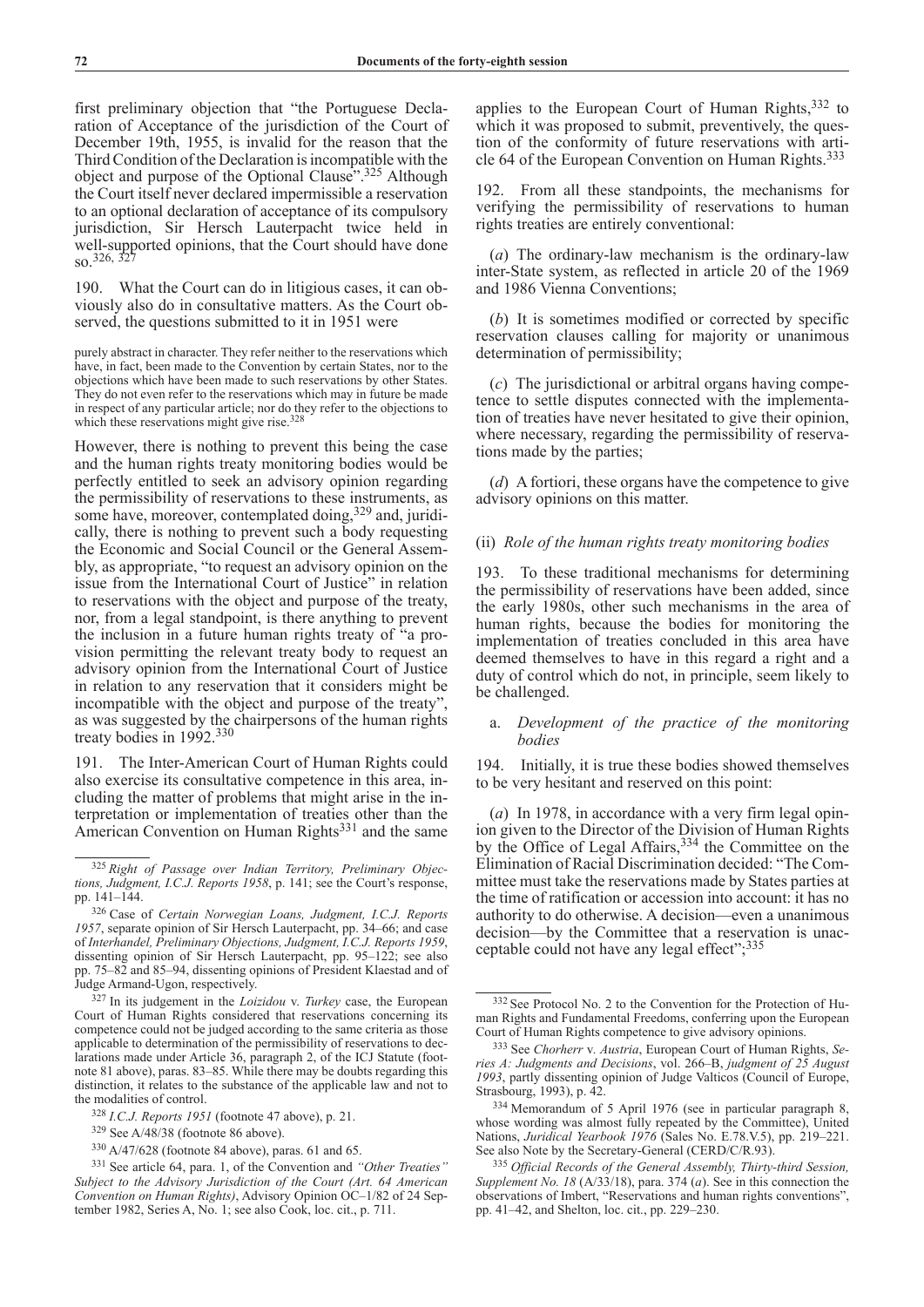(*b*) The Legal Counsel of the United Nations took the same position regarding the powers of the Committee on the Elimination of Discrimination against Women,<sup>336</sup> and, although some members of the Committee questioned the government representatives during the consideration of the country reports, regarding the scope of the reservations made,337 the Committee itself refrained from taking a position on the matter until  $1987$ ;  $338$ 

(*c*) The Human Rights Committee, for its part, has long maintained a prudent waiting policy in this regard. During the examination of country reports some of its members expressed themselves in favour of consideration of the validity of reservations to the International Covenant on Civil and Political Rights, while others opposed the idea.339 However, it is felt that the Committee, although prepared to "reclassify" an interpretative declaration as a reservation, if necessary, seemed not inclined to determine the permissibility of reservations. $340$ 

195. At the regional level, the bodies established under the European Convention on Human Rights also adopted a waiting attitude, for a long time, and avoided taking sides in the debate between the experts on the question of whether those bodies were entitled to give an opinion on the question of the permissibility of reservations to the Convention.341 From the outset, the European Commission of Human Rights and the European Court considered that they should interpret these reservations and give them practical meaning,342 but the bodies themselves refrained from going any further or even implying that they might undertake a verification of permissibility.

<sup>339</sup> See the examples of this given by Imbert, "Reservations and human rights conventions", pp. 42–43 and Shelton, loc. cit., pp. 230–231.

231.340 See *M. K.* v. *France* and *T. K.* v. *France* (communication Nos. 220/1987 and 222/1987), decisions on admissibility of 8 November 1989, *Official Records of the General Assembly, Forty-fifth Session, Supplement No. 40* (A/45/40), vol. II, annex X, pp. 118–123 and 127–131, respectively, in which the Committee declares the complaints inadmissible on the ground that the French "declaration" relating to article 27 of the Covenant constitutes a genuine reservation; versus: the opinion of Mrs. Higgins (ibid., appendix II, pp. 125–126 and 133–134) who considers that the declaration is one that is not binding on the Committee, which, *a contrario*, seemed to indicate, in both cases, that the Committee lacked the competence to determine the permissibility of reservations formulated by the States parties. See, on this point: Schmidt, loc. cit., pp. 20–34.

<sup>341</sup> See, in particular, the controversy between Golsong (*Actes du quatrième colloque international sur la Convention européenne des droits de l'homme* (Council of Europe, Strasbourg, 1976), meeting of 7 November 1975, pp. 269–270, and "Les réserves aux instruments internationaux pour la protection des droits de l'homme", pp. 23–42) and Imbert ("Reservations and human rights conventions", pp. 35–36).

<sup>342</sup> See, for example, Council of Europe, *Application No. 473/59*, decision of the Commission of 29 August 1959, *Yearbook of the European Convention on Human Rights*, 1958–1959, vol. 2 (The Hague, Martinus Nijhoff, 1960), pp. 400–406, at p. 405, and *Application No. 1008/61*, decision of the Commission of 5 March 1962, ibid., 1962, vol. 5, pp. 82–86, at p. 86; and, in particular, the extracts referred to by Imbert, op. cit., pp. 176–277.

196. The report adopted by the European Commission on 5 May 1982 in the *Temeltasch* v. *Switzerland* case, <sup>343</sup> constitutes a turning point in this regard. The Commission points out that,

even assuming that some legal effect were to be attributed to an acceptance or an objection made in respect of a reservation to the Convention, this could not rule out the Commission's competence to express an opinion on the compliance of a given reservation or an interpretative declaration with the Convention,<sup>344</sup>

and, basing itself on the "specific nature" of the European Convention on Human Rights, it "considers that the very system of the Convention confers on it the competence to consider whether, in a specific case, a reservation or an interpretative declaration has or has not been made in accordance with the Convention."345 Consequently, the Commission finds that the Swiss interpretative declaration concerning article 6, paragraph 3 (*e*), of the Convention constitutes a reservation  $346$  and it finds, also, that the declaration is not in conformity with the provisions of article 64 of the Convention.<sup>347</sup>

197. As the European Commission of Human Rights, surprisingly, did not refer this matter to the European Court of Human Rights, it was the Committee of Ministers that, pursuant to article 32 of the European Convention, approved the Commission's report on this case  $348$  and it was only six years later, by its judgement in the *Belilos* case, that the Court adopted the Commission's position of principle.349 In its turn, it proceeded to "reclassify" as a reservation an "interpretative declaration" of Switzerland (concerning article  $\overline{6}$ , paragraph 1, of the Convention)<sup>350</sup> and held that "the declaration in question does not satisfy two of the requirements of Article 64 of the Convention, with the result that it must be held to be invalid",  $351$  after having noted that

[t]he Court's competence to determine the validity under Article 64 of the Convention of a reservation or, where appropriate, of an interpretative declaration has not given rise to dispute in the instant case. That the Court has jurisdiction is apparent from Articles 45 and 49 of the Convention ... and from Article 19 and the Court's case-law (see, as the most recent authority, the Ettl and Others judgment of 23 April 1987, Series A no. 117, p. 19, § 42).<sup>352</sup>

<sup>346</sup> Ibid., paras. 68–82.

<sup>348</sup> Ibid., resolution DH (83) 6 of 24 March 1983, p. 153.

<sup>349</sup> *Judgment of 29 April 1988* (footnote 81 above); see Bourguignon, "The Belilos case: new light on reservations to multilateral treaties"; Cameron and Horn, "Reservations to the European Convention on Human Rights: the Belilos case"; Cohen-Jonathan, "Les réserves à la Convention européenne des droits de l'homme (à propos de l'arrêt Belilos du 29 avril 1988)"; Macdonald, "Reservations under the European Convention on Human Rights"; and Marks, "Reservations unhinged: the Belilos case before the European Court of Human Rights".

<sup>350</sup> *Judgment of 29 April 1988* (footnote 81 above), paras. 40–49.

<sup>351</sup> Ibid., para. 60; see also paragraphs 51–59.

<sup>352</sup> Ibid., para. 50; in paragraph 42 of the case of *Ettl and Others* (European Court of Human Rights, *Series A: Judgments and Decisions*, vol. 117, *judgment of 23 April 1987* (Council of Europe, Strasbourg, 1987), the Court made use of the reservation of Austria to article 6, paragraph 1, of the Convention and referred to its judgement in the *Ringeisen* case (ibid., *judgment of 16 July 1971*, pp. 40–41, para. 98), which merely draws the consequences of this reservation, which is interpreted in a very liberal manner (in favour of the State).

<sup>336</sup> See the Report of the Committee on the Elimination of Discrimination against Women, *Official Records of the General Assembly, Thirty-ninth Session, Supplement No. 45* (A/39/45), vol. II, annex III.

<sup>337</sup> See the examples given in this connection by Cook, loc. cit., p. 708, footnote 303.

<sup>338</sup> See Clark, loc. cit., pp. 283–289.

<sup>343</sup>Application No. 9116/30 (footnote 81 above); see Cohen-Jona- than, *La Convention européenne des droits de l'homme*, pp. 86–93; Imbert, "Reservations to the European Convention on Human Rights" before the Strasbourg Commission: the *Temeltasch* case".

<sup>344</sup> Application No. 9116/30 (footnote 81 above), para. 61.

<sup>345</sup> Ibid., para. 65.

<sup>347</sup> Ibid., paras. 83–92.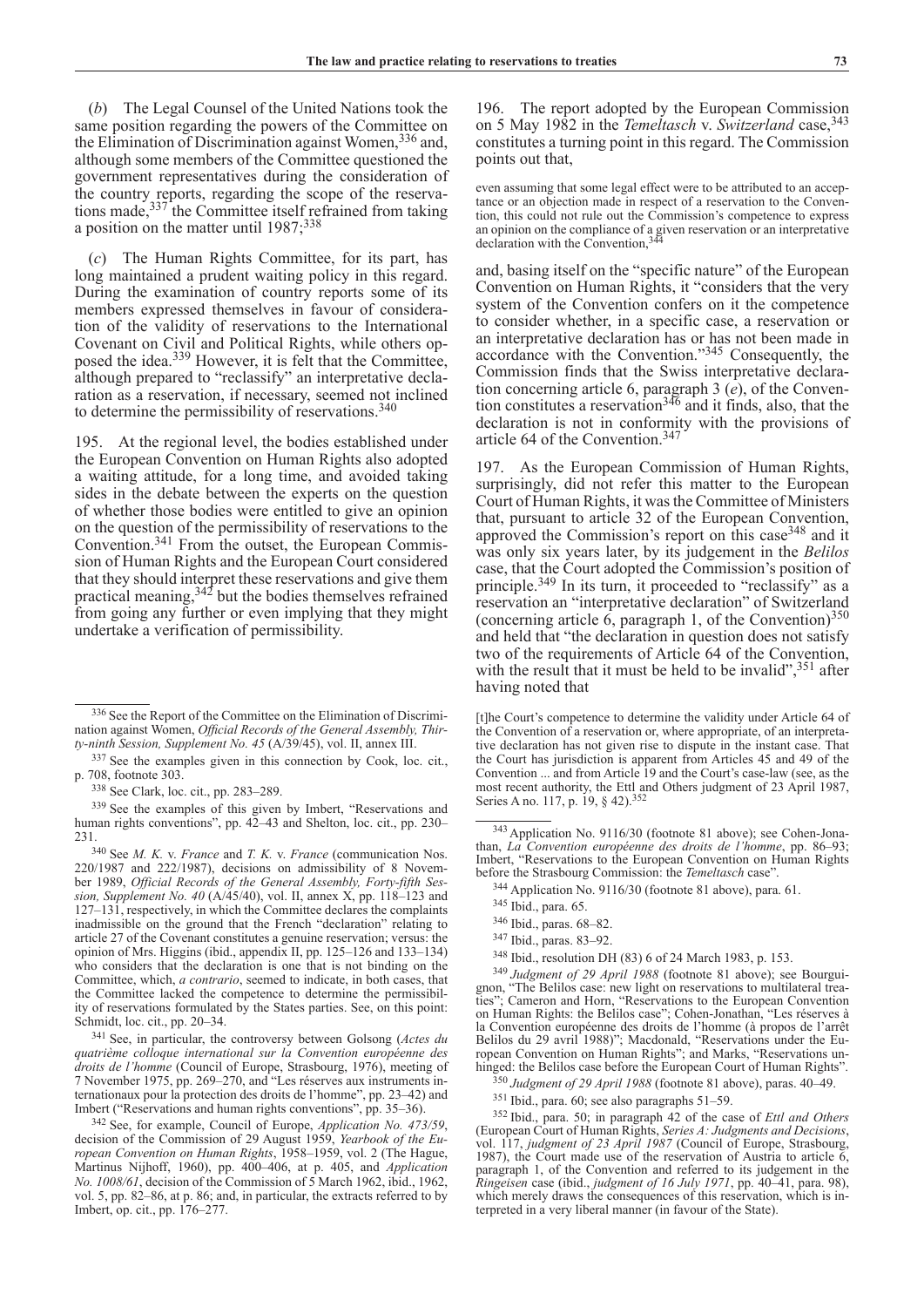198. Since that time, the European Commission and the European Court of Human Rights have made use of this jurisprudence on a virtually routine basis<sup>353</sup>and have extended it to reservations formulated by States in respect of their own competence. Thus, in its decision of 4 March 1991 concerning the admissibility of three applications made against Turkey,<sup>354</sup> the Commission considered that certain restrictions of its competence formulated by the respondent State in its declaration of acceptance of individual applications under article 25 were "not permitted by this Article".<sup>355</sup> More categorically, in its judgement in the *Loizidou* v. *Turkey* case,356 the Court held that "the object and the purpose of the Convention system"357 precludes States from limiting the scope of their declarations under articles 25 and 46 of the Convention by means of declarations or reservations, which confirms the practice followed by States parties:

Taking into consideration the character of the Convention, the ordinary meaning of Articles 25 and 46 in their context and in the light of their object and purpose and the practice of Contracting Parties, the Court concludes that the restrictions *ratione loci* attached to Turkey's Article 25 and Article 46 declarations are invalid.358

199. As far as the Special Rapporteur is aware, the Inter-American Court of Human Rights has not as yet had to determine, in contentious proceedings, the permissibility of reservations formulated by States parties under article 75 of the American Convention on Human Rights. It can, however, be deduced from some of its advisory opinions that, in appropriate cases, it would adopt a position similar to that of the European Court of Human Rights. Thus, in its Advisory Opinion OC-2/82, *The effect of reservaations on the entry into force of the American Convention (arts. 74 and 75)*, 359 it considered that the parties have a legitimate interest in opposing reservations incompatible with the purpose and object of the Convention and "are free to assert that interest through the adjudicatory and advisory machinery established by the Convention".360 In particular, in its Advisory Opinion OC-3/83 of 8 September 1983 in the *Restrictions to the death penalty* case,<sup>361</sup> the Inter-American Court held that certain reservations by Guatemala were inadmissible.362

200. It is in this context that the monitoring bodies established under the universal human rights instruments adopted a much more critical attitude regarding the validity of reservations, compared with the very prudent attitude they had traditionally maintained.<sup>363</sup> This is particularly noteworthy in the case of the Committee on the Elimination of Discrimination against Women<sup>364</sup> and, especially, the Human Rights Committee.

<sup>363</sup> See paragraph 194 above.

201. In general comment No. 24,365 the Committee states:

It necessarily falls to the Committee to determine whether a specific reservation is compatible with the object and purpose of the Covenant. This is in part because ... it is an inappropriate task for States parties in relation to human rights treaties, and in part because it is a task that the Committee cannot avoid in the performance of its functions. In order to know the scope of its duty to examine a State's compliance under article 40 or a communication under the first Optional Protocol, the Committee has necessarily to take a view on the compatibility of a reservation with the object and purpose of the Covenant and with general international law. Because of the special character of a human rights treaty, the compatibility of a reservation with the object and purpose of the Covenant must be established objectively, by reference to legal principles.366

# b. *Basis of the control exercised by the monitoring bodies*

202. This ground, which is similar to that invoked by the European and inter-American regional organs,  $367$  is also the one invoked by some of those writers who believe the human rights treaty monitoring bodies have competence to verify the permissibility of reservations. For example, it has been asserted that:

(*a*) The special character of these treaties excludes

the possibilities of objection or acceptance by the other contracting States which customary international law has developed since the advisory opinion of the International Court of Justice in the case of the Convention on the Prevention and Punishment of the Crime of Genocide, traces of which are to be found in articles 19 to 23 of the Vienna Convention on the Law of Treaties;<sup>368</sup>

(*b*) Their objective character would seem to call for an objective control;369

(*c*) It would be impossible for the bodies they establish to perform their general monitoring functions "without establishing which obligations bind the party concerned";370

(*d*) In practice, the objections system would not really function.<sup>371</sup>

203. These arguments have been challenged and are certainly not all of equal validity.

204. In the first place, as has been made clear above,  $372$ neither the allegedly "objective" character of human rights treaties, nor the absence of reciprocity characterizing most of their substantive provisions, constitutes convincing reasons for a regime departing from ordinary law. This might at most be a ground for saying that it might be *desirable* for the permissibility of reservations to those instruments to be determined by an independent and technically qualified body, but that would not result in the ex-

<sup>372</sup> See, in particular, paragraphs 136–162.

<sup>353</sup> See the examples quoted in footnote 81 above.

<sup>354</sup> *Chrysostomos et al.* v*. Turkey* (see footnote 81 above).

<sup>355</sup> Ibid., para. 42.

<sup>356</sup> See footnote 81 above.

<sup>357</sup> *Judgment of 23 March 1995* (footnote 81 above), para. 75.

<sup>358</sup> Ibid., para. 89; see also paragraphs 65–89.

<sup>359</sup> See footnote 82 above.

<sup>360</sup> Advisory Opinion OC–2/82 (see footnote 82 above), para. 38.

<sup>361</sup> See footnote 82 above.

<sup>362</sup> See footnote 289 above.

<sup>364</sup> See paragraph 59 above.

<sup>365</sup>A/50/40 (footnote 87 above).

<sup>366</sup> Ibid., para. 18.

<sup>367</sup> See paragraphs 196–199 above.

<sup>368</sup> Golsong, *Actes du quatrième colloque* … (footnote 341 above), p. 269; see also the partly dissenting opinion of Judge Valticos in the *Chorherr* v. *Austria* case (footnote 333 above), p. 41.

<sup>369</sup> See Giegerich, loc. cit., pp. 780–781, and Higgins, "Introduction", p. xxii.

<sup>370</sup> Schabas, "Reservations to human rights treaties …", p. 68.

<sup>371</sup> See McBride, loc. cit., and Higgins, "Introduction", p. xxiv.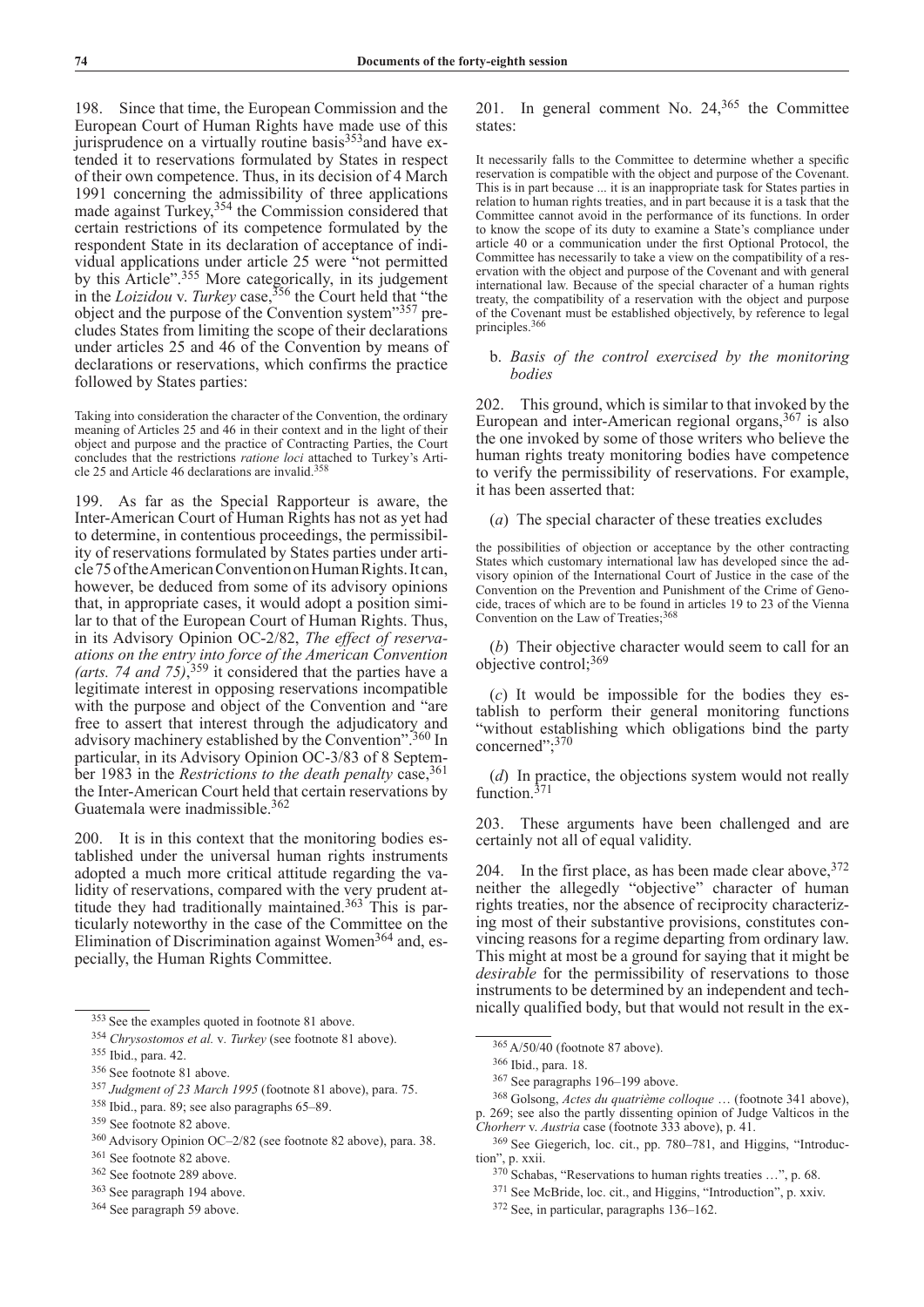isting machinery being vested with such competence if it was not provided for in the treaties by which the bodies were established.373

205. As for the claim that the acceptance and objection mechanism does not function satisfactorily, that is a matter of judgement, which, in any event, does not constitute an argument either; the fact that the existing mechanism may be questionable does not mean that the alternative system would be legally acceptable. In particular, the criticisms of the effectiveness of the "Vienna regime" are, in fact, tantamount to a challenging of the very bases of contemporary international law. As was noted by Sir Humphrey Waldock, speaking as expert-consultant at the United Nations Conference on the Law of Treaties:

It was true that, although the International Law Commission had intended to state an objective criterion, the method of application proposed in the draft articles was subjective, in that it depended on the judgement of States. *But that situation was characteristic of many spheres of international law in the absence of a judicial decision, which in any case would bind only the State concerned and that only with respect to the case decided.\**<sup>374</sup>

This may be seen as an unfortunate situation, but it is a fundamental characteristic of international law as a whole and, as such, affects the implementation of any treaty, irrespective of its object.

206. In fact, from the standpoint of the reservations regime, the truly special nature of the International Covenant on Civil and Political Rights and the European and American conventions on human rights, as well as many instruments of more limited scope, is not that they are human rights treaties, but that they establish bodies for monitoring their implementation. Once such bodies are established, they have, in accordance with a general legal principle that is well established and recognized in general international law, the competence that is vested in them by their own powers. This is the only genuinely convincing argument in favour of determination of the permissibility of reservations: these bodies could not perform the functions vested in them if they could not determine the exact extent of their competence vis-à-vis the States concerned, whether in examining applications by States or by individuals or periodic reports or in exercising a consultative competence.

207. The point has been made, in this connection, that these bodies function in a context that is "quite distinct" from that of ICJ, which "is called on *inter alia* to examine any legal dispute between States that might occur in any part of the globe" and "any area of international law", whereas the role of the monitoring bodies is "exclusively limited to direct supervisory functions in respect of a lawmaking treaty", and that, consequently, there can be no possible analogy between the competencies of these bodies and those of the Court.<sup>375</sup> This is a very debatable and even harmful argument.

208. The first ground justifying the exercise by human rights treaty monitoring bodies of the power to determine the permissibility of reservations lies in the need for these bodies to check their own competence, and therefore to determine the exact extent of the commitments entered into by the State involved; and this is possible only on the basis of any reservations which that State has attached to its undertaking. As the possibility of formulating reservations is not unlimited, this necessarily implies that the reservations must be permissible. This reasoning applies to these bodies as it does to  $ICJ<sup>376</sup>$  or any other jurisdictional or quasi-jurisdictional organ which has to apply any treaty, and is based on the "principle of mutuality of consent"<sup>377</sup> which must be respected, in particular, in the case of a dispute between States. It is pointed out in this connection that the functions of human rights treaty monitoring bodies are never limited exclusively to the consideration of applications from individuals; these bodies are also all vested with certain powers to hear complaints from other States parties $378$  and, in the circumstances, they have, undeniably, to determine the extent of their competence.

209. It is therefore not because of their undeniably special nature that human rights treaties require determination of the permissibility of reservations formulated in respect of them, by monitoring bodies, but rather because of the "ordinariness" of these bodies. Being established by treaties, they derive their competence from those instruments and must verify the extent of that competence on the basis of the consent of the States parties and of the general rules of the law of treaties.

210. To this it may be added that, even if the validity of this conclusion were to be challenged, the now many concurring positions taken by the human rights treaty monitoring bodies have probably created a situation which it would probably be difficult to alter. Particularly since, regarding the very principle of control, the attitude of the States concerned is not such as would establish the existence of a contrary *opinio juris*:

(*a*) Switzerland, although it contemplated doing so, <sup>379</sup> did not denounce the European Convention on Human Rights following the judgements of the European Court of Human Rights in the *Belilos* and *Weber* cases;

(*b*) Nor did Turkey do so following the *Loizidou* judgement;

(*c*) The Committee of Ministers of the Council of Europe approved the solution adopted by the European Commission of Human Rights in the *Temeltasch* v. *Switzerland* case;380

(*d*) The Parliamentary Assembly of the Council of Europe wishes to develop the jurisprudence of the organs of the Convention in this area;381

<sup>373</sup> See the statement by Jamaica (*Official Records of the General Assembly, Fiftieth Session, Sixth Committee*, 24th meeting (A/C.6/50/ SR.24), para. 20).

<sup>374</sup> *Official Records of the United Nations Conference on the Law of Treaties* … (footnote 167 above), p. 126, para. 10.

<sup>375</sup> *Loizidou* v*. Turkey* case (footnote 81 above), paras. 84–85.

<sup>376</sup> See paragraph 189 above.

<sup>377</sup> See paragraph 96 above.

<sup>378</sup> See article 41 of the International Covenant on Civil and Political Rights, article 24 of the European Convention on Human Rights and article 45 of the American Convention on Human Rights; see the observations of the United Kingdom on general comment No. 24 (footnote 88 above), para. 5.

<sup>379</sup> See Cameron and Horn, loc. cit., p. 117.

<sup>380</sup>See paragraph 197 above.

<sup>381</sup> See recommendation 1223 (1993) (footnote 89 above), para. 7.A.ii.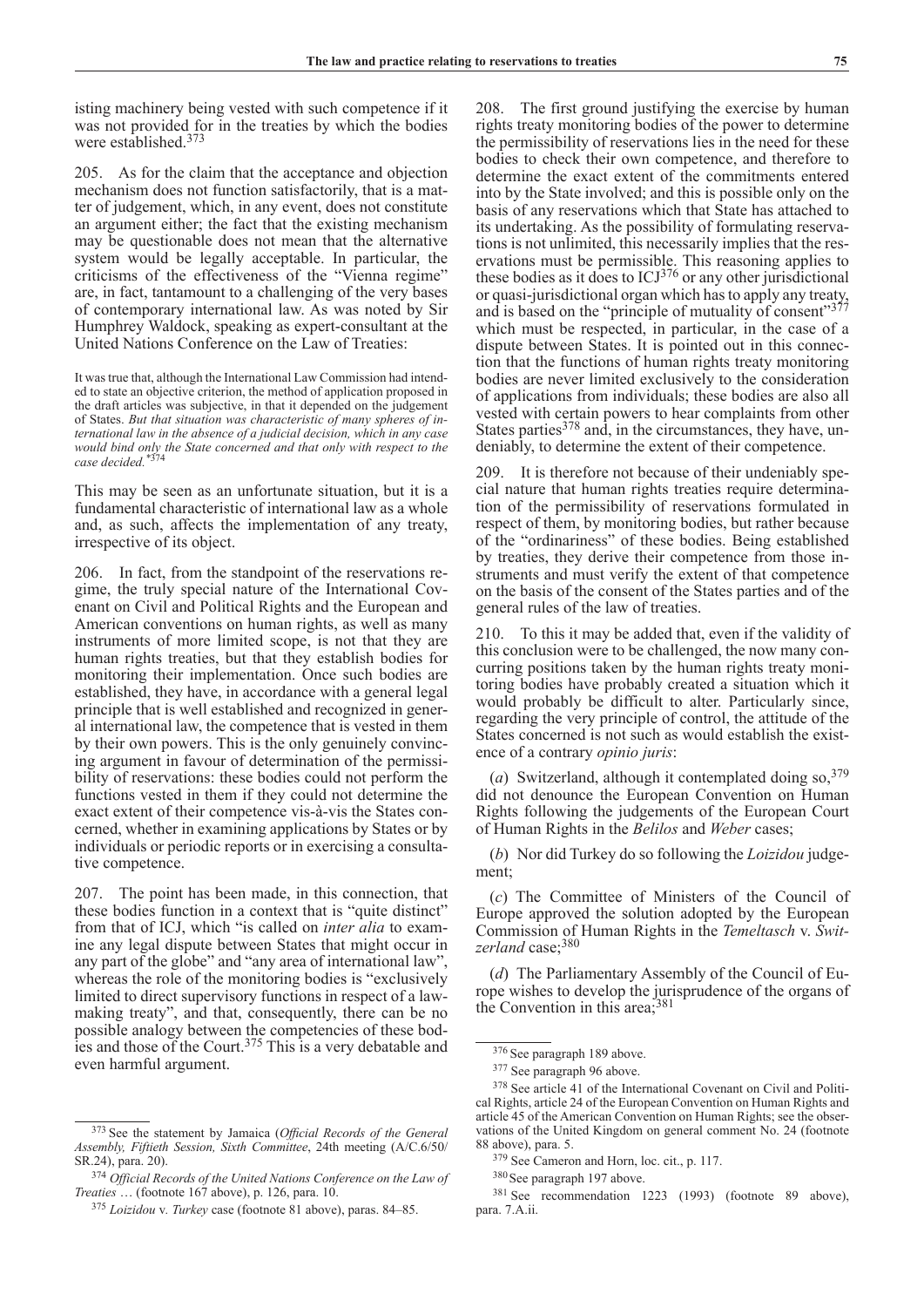(*e*) Guatemala appears to have taken the desired action following the advisory opinion given by the Inter-American Court of Human Rights in the matter of *Restrictions to the Death Penalty*; 382 and

(*f*) Although some States reacted negatively to the Human Rights Committee's general comment No. 24,383 their criticisms related more to the Committee's consequential action following its verification of the permissibility of reservations than to the actual principle of such verification.384

# (iii) *Combination of different methods of determining the permissibility of reservations*

211. The present situation regarding verification of the permissibility of reservations to human rights treaties is therefore one in which there is concurrence, or at least coexistence, of several mechanisms for determining the permissibility of these reservations:

(*a*) One of these—which constitutes the ordinary law is the purely inter-State one provided for in the 1969 and 1986 Vienna Conventions. This can be adapted by special reservation clauses contained in the treaties concerned;

(*b*) Where the treaty establishes a body to monitor its implementation, it is now accepted—for reasons which are not all improper—that that body can also give its view on the permissibility of reservations;

(*c*) But this still leaves the possibility for the States parties to have recourse, where appropriate, to the customary methods of peaceful settlements of disputes, including jurisdictional or arbitral methods, in the event of a dispute arising among them concerning the permissibility of a reservation;385

(*d*) It may well be, moreover, that national courts, like those in Switzerland,<sup>386</sup> also consider themselves entitled to determine the validity of a reservation in the light of international law.

212. The number of these various possibilities of verifying permissibility presents certain disadvantages, not least of which is the risk of conflict between the positions different parties might take on the same reservation (or on two identical reservations of different States).387

<sup>385</sup> Subject, however, to the existence of "self-contained regimes". These certainly include those established by the European and American conventions on human rights (see Simma, "Self-contained regimes", pp. 130 et seq., and Meron, *Human Rights and Humanitarian* 

*Norms as Customary Law*, pp. 230 et seq.). 386 See *Elisabeth F.* v. *Council of State of the Canton of Thurgau*, decision of the Federal Tribunal of 17 December 1992, *Europäische Grundrechte Zeitschrift*, vol. 20, No. 31 (March 1993), p. 72; see, more generally, the very well-informed article by Flauss, "Le contentieux de la validité des réserves à la CEDH devant le Tribunal fédéral suisse: requiem pour la déclaration interprétative relative à l'article 6 § 1".

387 See, in particular, Imbert, "Reservations to the European Convention …", pp. 590–591; the writer draws attention to the risks of However, this risk is in fact inherent in any verification system—over time, any given body may take conflicting decisions—and it is perhaps better to have too much verification than no verification at all.

213. A more serious danger is that constituted by the succession of verifications over time, in the absence of any limitation of the duration of the period during which the verifications may be carried out. The problem does not arise in the case of the "Vienna regime" because article 20, paragraph 5, of the 1969 and 1986 Vienna Conventions sets a time limit of 12 months following the date of receipt of notification of the reservation (or expression by the objecting State of its consent to be bound by the Treaty),388 on the period during which a State may formulate an objection. A real problem arises, however, in all cases of jurisdictional or quasi-jurisdictional control, which must be assumed to be aleatory and to depend on reference of the question to the monitoring or settlement body. In order to overcome this problem, it has been proposed that the right of the monitoring bodies to give their opinion should also be limited to a 12-month period.389 Apart from the fact that none of the relevant texts currently in force provide for such a limitation, the limitation seems scarcely compatible with the very basis for action by monitoring bodies, which is designed to ensure respect for the general principles of international law (preservation of the purpose and object of the treaty). Furthermore, as has been pointed out, one of the reasons why States lodge few objections is precisely that the 12-month rule often allows them insufficient time;390 the same problem is liable to arise a fortiori in the case of the monitoring bodies, as a result of which the latter may find themselves paralysed.

214. It seems, moreover, that the possibilities of crossverifications in fact strengthen the opportunity for the reservations regime to play its real role. The problem is not one of setting one up against the other or, in the case of a single system, of seeking to affirm its monopoly over the others,<sup>391</sup> but of combining them so as to strengthen their overall effectiveness, for while their modalities differ, their end purpose is the same: the aim is always to reconcile the two conflicting but fundamental requirements of integrity of the treaty and universality of participation.<sup>392</sup> It is only natural that the States which wished to conclude the treaty should be able to express their point of view; it is also natural that the monitoring bodies should play

<sup>390</sup> See Clark, loc. cit., pp. 312–314.

<sup>391</sup> This is in fact their natural tendency; see the conflict between the points of view of the Human Rights Committee: "it is an inappropriate task for States parties in relation to human rights treaties" (A/50/40 (footnote 87 above), para. 18) (see paragraph 201 above), and France: "it is therefore for the [States parties], and for them alone, unless the treaty states otherwise, to decide whether a reservation is incompatible with the object and purpose of the treaty" (see A/51/40 (footnote 88 above), p. 106, para. 14).

<sup>392</sup> See paragraphs 90–98 above.

<sup>382</sup> See Cerna, "La Cour interaméricaine des droits de l'homme: ses premières affaires", p. 312.

<sup>383</sup> See paragraph 60 above.

<sup>384</sup> Thus: "The United Kingdom shares the analysis that the Committee must necessarily be able to take a view of the status and effect of a reservation where this is required in order to permit the Committee to carry out its substantive functions under the Covenant" (A/50/40 (footnote 88 above), p. 132, para. 11).

incompatibility within the European Convention system, in particular between the position of the Court and that of the Committee of Ministers.

<sup>388</sup> It should be noted, however, that a problem nevertheless arises owing to the spreading over time of ratifications and accessions.

<sup>389</sup> See Imbert, op. cit., p. 146, footnote 25, and "Reservations and human rights conventions", pp. 36 and 44; versus: Golsong, "Les réserves aux instruments …", p. 34, and Edwards Jr., "Reservations to treaties", pp. 387–388.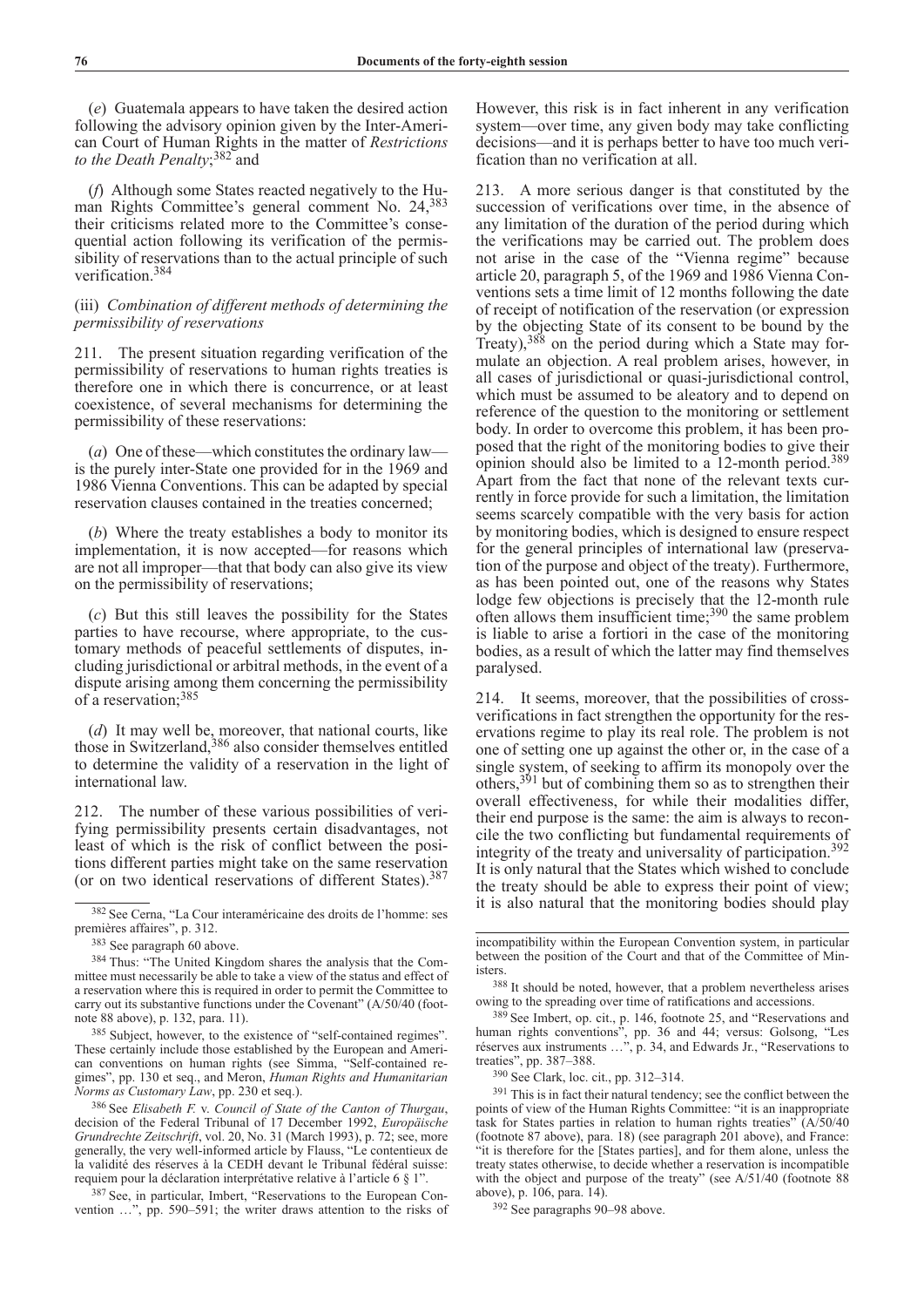…

fully the role of guardians of the treaty entrusted to them by the parties.

215. This does not exclude—in fact it implies—a degree of complementarity among the different control methods, as well as cooperation among the bodies responsible for control. In particular, it is essential that, in determining the permissibility of a reservation, the monitoring bodies (as well as the organs for the settlement of disputes) should take fully into account the positions taken by contracting parties through acceptances and objections. Conversely, the States, which are required to abide by the decisions taken by the monitoring bodies, when they have given those bodies a power of decision, should pay serious attention to the well-thought-out and reasoned positions of those bodies, even though they may not be able to take legally binding decisions.393

# (b) *Consequences of the findings of monitoring bodies*

216. This raises, very directly, the question of the consequences of a finding of impermissibility of a reservation by a human rights treaty monitoring body.

217. Once it is recognized that such a body can determine whether a reservation meets the permissibility requirements of ordinary law (compatibility with the object and purpose of the treaty) or of a special reservations clause, "it remains to be determined what the [Human Rights] Committee is empowered to do should it consider that a particular reservation does not meet this requirement", a "particularly important and delicate" question, as Mrs. Higgins pointed out during the preparation of general comment No. 24,<sup>394</sup> and one which in fact gave rise to a very lively debate. To this question must be added another, which is closely linked to it, but which it seems preferable to deal with separately for reasons of clarity. This is the question of the obligations (and the rights) of the State whose reservation has been considered inadmissible.

### (i) *Rights and duties of the monitoring body*

218. The problem of the action to be taken by the monitoring body if it finds that a reservation is impermissible is generally stated in terms of "severability",  $3^{95}$  in the sense that commentators and the monitoring bodies themselves wonder whether the reservation can be separated from the consent to be bound and whether the State making the reservation can and should be regarded as being bound by the treaty as a whole despite the impermissibility of the reservation it has formulated.

219. All the monitoring bodies which have asked themselves this question have so far answered in the affirmative:

(*a*) In the *Belilos* case, the European Court of Human Rights, indicating the grounds for its judgement, stated, laconically: "… it is beyond doubt that Switzerland is, and regards itself as, bound by the Convention irrespective of the validity of the declaration";<sup>396</sup>

(*b*) The Court was more explicit in the case of *Loizidou* v*. Turkey*, in which, after recalling its judgement of 1988,397 it dismisses the statements made by Turkey during the course of the proceedings but

observes that the respondent Government must have been aware, in view of the consistent practice of Contracting Parties under Articles 25 and 46 to accept unconditionally the competence of the Commission and Court, that the impugned restrictive clauses were of questionable validity under the Convention system and that might be deemed impermissible by the Convention organs.

The subsequent reaction of various Contracting Parties to the Turkish declarations ... lends convincing support to the above observation concerning Turkey's awareness of the legal position. ... Seen in this light, the *ex post facto* statements by Turkish representatives cannot be relied upon to detract from the respondent Government's basic—albeit qualified—intention to accept the competence of the Commission and Court.

It thus falls to the Court, in the exercise of its responsibilities under Article 19, to decide this issue with reference to the texts of the respective declarations and the special character of the Convention regime. The latter, it must be said, militates in favour of the severance of the impugned clauses since it is by this technique that the rights and freedoms set out in the Convention may be ensured in all areas falling within Turkey's "jurisdiction" within the meaning of Article 1 of the Convention.

The Court has examined the text of the declarations and the wording of the restrictions with a view to determining whether the impugned restrictions can be severed from the instruments of acceptance or whether they form an integral and inseparable part of them. Even considering the texts of the Article 25 and 46 declarations taken together, it considers that the impugned restrictions can be separated from the remainder of the text leaving intact the acceptance of the optional clauses;<sup>398</sup>

### (*c*) The Human Rights Committee stated that:

The normal consequence of an unacceptable reservation is not that the Covenant will not be in effect at all for a reserving party. Rather, such a reservation will generally be severable, in the sense that the Covenant will be operative for the reserving party without benefit of the reservation.<sup>399</sup>

<sup>&</sup>lt;sup>393</sup> See, however, the extremely strong reaction to general comment No. 24 reflected by the Foreign Relations Revitalization Act of 1995 (104th Congress, 1st session, S. 908 (report No. 104–95), title III, chap. 2, sect. 314.), submitted in the United States Senate by Senator Helms on 9 June 1995, which provided that "no funds authorized to be appropriated by this Act nor any other Act, or otherwise made available may be obligated or expended for the conduct of any activity which has the purpose or effect of:

<sup>&</sup>quot;(A) reporting to the Human Rights Committee in accordance with Article 40 of the International Covenant on Civil and Political Rights; or

<sup>&</sup>quot;(B) responding to any effort by the Human Rights Committee to use the procedures of Articles 41 and 42 of the International Covenant on Civil and Political Rights to resolve claims by other parties to the Covenant that the United States is not fulfilling its obligations under the Covenant, until the President has submitted to the Congress the certification described in paragraph (2).

<sup>&</sup>quot;(2) certification. The certification referred to in paragraph (1) is a certification by the President to the Congress that the Human Rights Committee established under the International Covenant on Civil and Political Rights has:

<sup>&</sup>quot;(A) revoked its General Comment No. 24 adopted on November 2, 1994; and

<sup>&</sup>quot;(B) expressly recognized the validity as a matter of international law of the reservations, understandings, and declarations contained in the United States instrument of ratification of the International Covenant on Civil and Political Rights."

<sup>394</sup> CCPR/C/SR.1366, para. 54.

<sup>395</sup> See Edwards Jr., loc. cit., p. 376.

<sup>396</sup> See footnote 81 above, *judgment of 29 April 1988*, para. 60.

<sup>397</sup> Ibid., *judgment of 23 March 1995*, para. 94.

<sup>398</sup> Ibid., paras. 95–97.

<sup>399</sup> A/50/40 (footnote 87 above), p. 124, para. 18.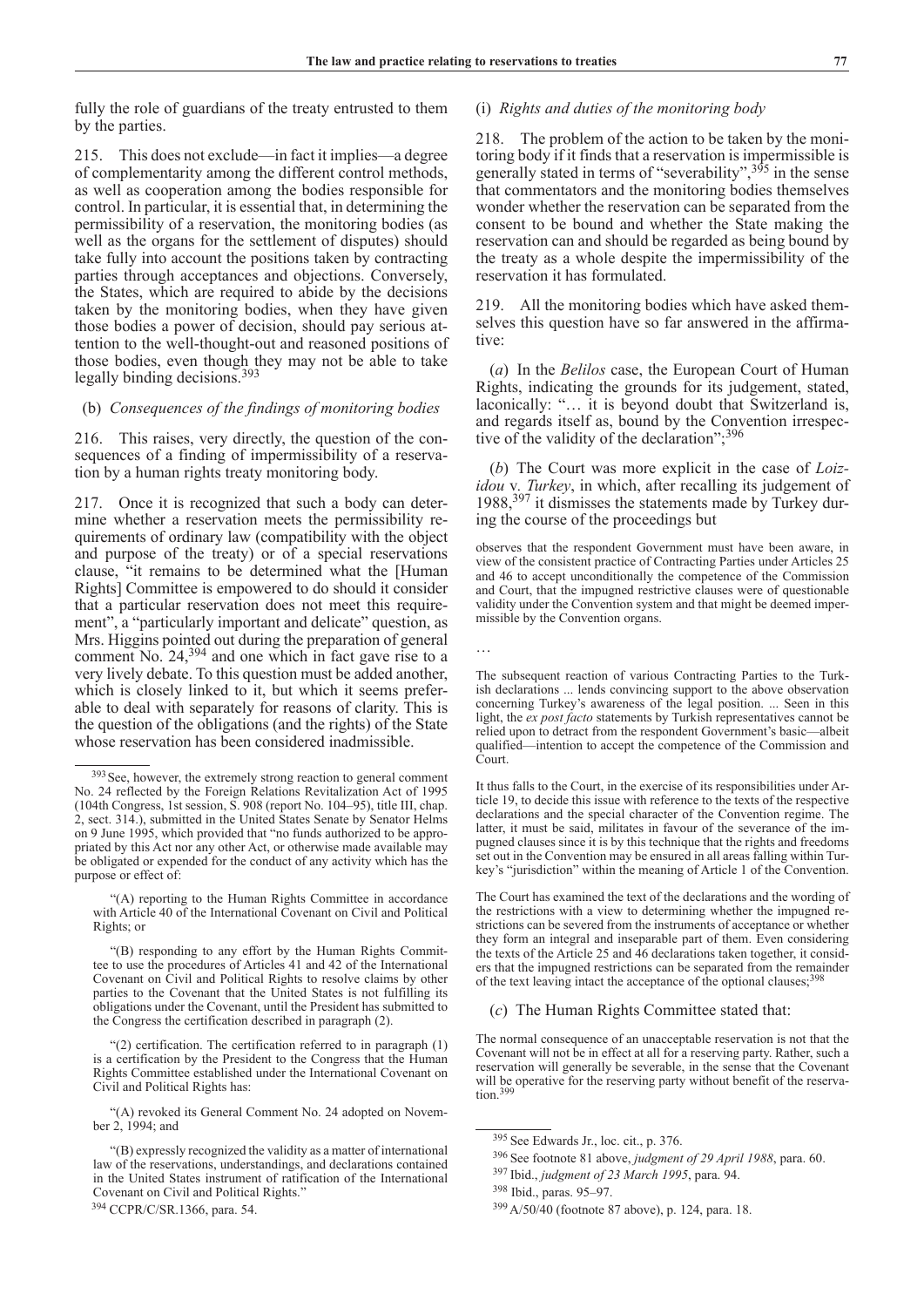220. Although the European Court of Human Rights emphasizes the differences between the context in which it operates and that in which ICJ functions, 400 the similarities between this reasoning and that of Sir Hersch Lauterpacht in his separate opinion attached to the ICJ judgment in the *Case of Certain Norwegian Loans*401 are very striking, although the European Court is more circumspect than the ICJ judge in making use of it and, above all, totally ignores the starting point of all his reasoning, which was based on a clear alternative:

If the clause of the Acceptance reserving to the declaring Government the right of unilateral determination is invalid, then there are *only two alternatives* open to the Court: it may either treat as invalid that particular part of the reservation or it may consider the entire Acceptance to be tainted with invalidity. (There is a third possibility—*which has only to be mentioned in order to be dismissed*—namely, that the clause in question invalidates not the Acceptance as a whole but the particular reservation. This would mean that the entire reservation of matters of national jurisdiction would be treated as invalid while the Declaration of Acceptance as such would be treated as fully in force.)\*402

221. It is precisely this "third possibility" (which Sir Hersch Lauterpacht mentions only immediately to reject it) that the European Court utilizes in the judgements cited above and that the Human Rights Committee contemplates in general comment No. 24.

222. These positions are perhaps due to the confusion of two very different concepts:

(*a*) First of all there is the concept of "separability" of the provisions of the treaty itself,  $403$  which, in relation to reservations, raises the question whether the provision in respect of which the reservation is made can be separated from the treaty without compromising the latter's object and purpose. This may probably be deemed a prerequisite for permissibility of the reservation, since otherwise the provisions of articles 20, paragraph 4, and 21, paragraph 1, of the 1969 and 1986 Vienna Conventions would be meaningless;404

(*b*) Then there is the concept of the "severability" of the reservation from the consent of the State making the reservation to be generally bound by the treaty, which is something quite different<sup> $405$ </sup> and raises the question whether the reservation was or was not a prerequisite for the State's commitment.

223. It is by no means impossible to foresee what might be the consequences of the "severability" of the provision in respect of which the reservation that is held to be unlawful was made. In its observations on the Human Rights Committee's general comment No. 24, the United Kingdom, supporting Sir Hersch Lauterpacht's argument,  $406$ 

<sup>406</sup> See paragraph 220 above.

agrees that severability<sup>407</sup> of a kind may well offer a solution in appropriate cases, although its contours are only beginning to be explored in State practice. However, the United Kingdom is absolutely clear that severability would entail excising both the reservation *and* the parts of the treaty to which it applies. Any other solution they would find deeply contrary to principle, notably the fundamental rule reflected in Article 38 (1) of the Statute of the International Court of Justice, that international conventions establish rules "expressly recognized by" the Contracting States.\*408

224. The "severability" practised by the European Court of Human Rights and contemplated by the Human Rights Committee leads precisely to this "other solution".409

225. During the discussion of general comment No. 24 in the Human Rights Committee, Mrs. Higgins explained that "in the case of the human rights treaties, it is undesirable to exclude States parties; it is preferable, on the contrary, to keep them; hence the formulation employed in the penultimate sentence of paragraph  $20^{\circ}$ ,  $410,411^{\circ}$  As far as the Special Rapporteur is aware, this is the only explanation of "severability" to be found in the *travaux préparatoires* for general comment No. 24, and it is also the principal justification given by the commentators who expressed support for it.<sup>412</sup>

226. This explanation presents very serious legal difficulties. In law, it is not a question of determining whether or not reserving States parties should be "kept", but whether or not they have consented to be bound and, to paraphrase the Human Rights Committee, it is the States themselves—and not external bodies, however wellintentioned and technically above criticism they may be who are "particularly well placed to perform this task";<sup>413</sup> moreover it is difficult to see how such external bodies could replace the States in carrying out the determination. The opposite solution could give rise to serious political and constitutional difficulties for the reserving State, particularly where the Parliament has attached conditions to the authorization to ratify or accede. $414$ 

227. It would seem odd, moreover, for the monitoring bodies to be able to go further than the States themselves can do in their relations inter se. Under the 1969 and 1986 Vienna Conventions and in accordance with practice, only two possibilities are open to them: exclusion of application of the provision that is the subject of the reservation (art. 21, para. 1  $(a)$ ) or of the treaty as a whole (art. 20, para.  $4(\bar{b})$ ; but the Conventions do "not even contemplate the possibility that the full treaty might come into force for the reserving State".<sup>415</sup>

<sup>400</sup> See footnote 327 above.

<sup>401</sup> *I.C.J. Reports 1957*, pp. 56–59 (see footnote 326 above).

<sup>402</sup> Ibid., pp. 55–56.

<sup>403</sup> See Reuter, op. cit., pp. 37–38.

<sup>404</sup> It is in accordance with this first meaning that the most authoritative commentators on the question of reservations refer to "separability" (see, for example, Reuter, op. cit., p. 84; Bowett, loc. cit., p. 89; and Sinclair, op. cit., p. 68).

<sup>405</sup> This appears to have been confused with the preceding concept by the European Court of Human Rights in the *Loizidou* case (see paragraph 219 and footnote 81 above).

<sup>407</sup> The United Kingdom designates here by "severability" what has been defined as "separability" (para. 222 above).

<sup>408</sup> A/50/40 (footnote 88 above), p. 133, para. 14; this possibility is likely to occur only rarely in practice.

<sup>409</sup> See paragraph 219 above.

<sup>410</sup> Later para. 18.

<sup>411</sup> CCPR/C/SR.1382, para. 11.

<sup>&</sup>lt;sup>412</sup> See Giegerich, loc. cit., p. 782 (surprisingly, however, this commentator adds that this solution "also prevents legal uncertainty as to the status of the reserving state as a contracting party").

<sup>413</sup> See A/50/40 (footnote 87 above), p. 128, para. 18.

<sup>414</sup> See, in this connection, the statement by the United States (*Official Records of the General Assembly, Fiftieth Session, Sixth Committee*, 13th meeting (A/C.6/50/SR.13), para. 53).

<sup>415</sup> A/50/40 (footnote 88 above), observations of the United States, sect. 5, p. 129.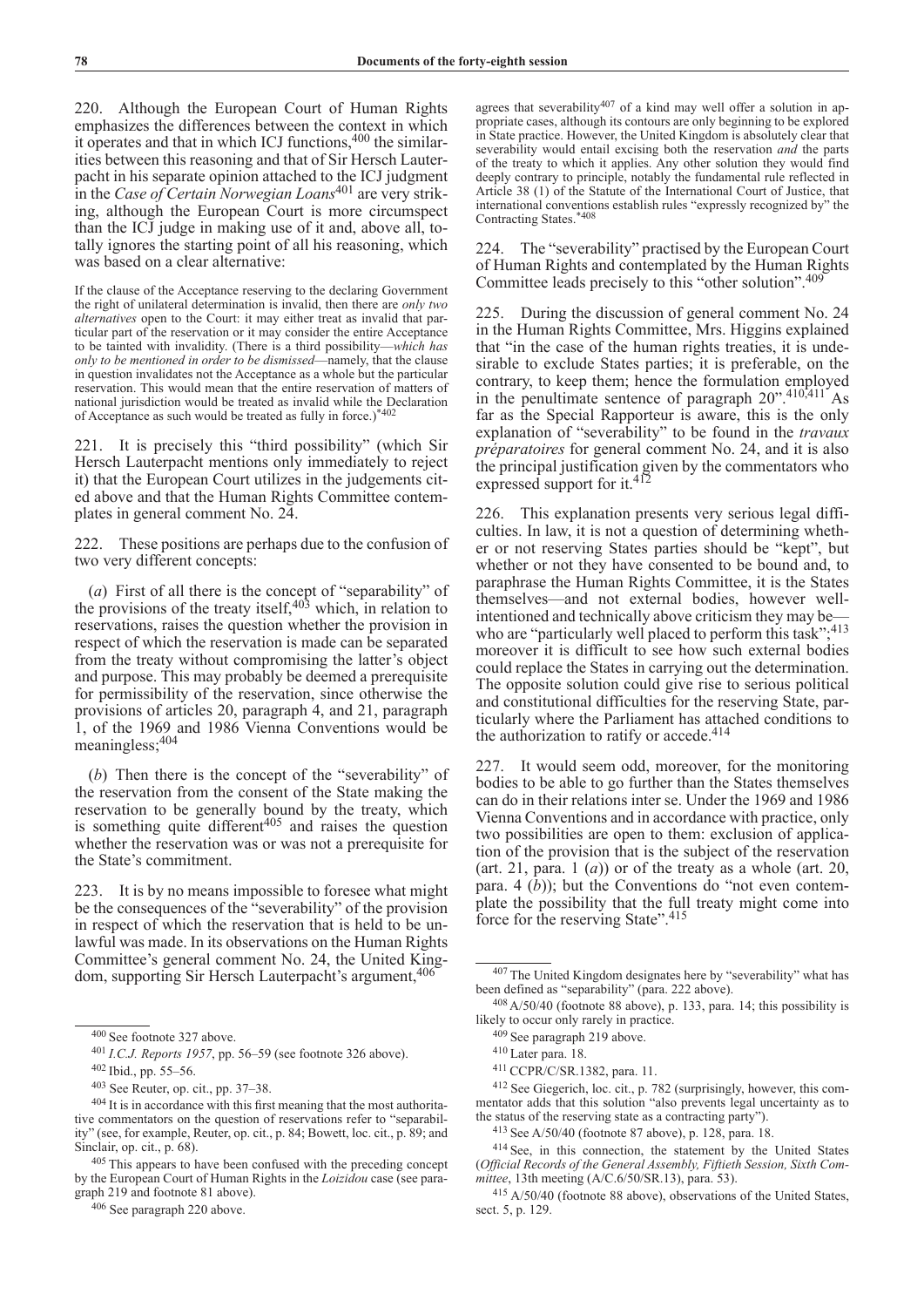228. However, the most serious criticism one might level at "severability" is that it takes no account whatsoever of the consensual character constituting the very essence of any treaty commitment. The three States which have so far reacted to general comment No. 24 are in agreement on this point. Their view was expressed particularly clearly by France, which stated that

agreements, whatever their nature, are governed by the law of treaties, that they are based on States' consent and that reservations are conditions which States attach to that consent; it necessarily follows that if these reservations are deemed incompatible with the purpose and object of the treaty, the only course open is to declare that this consent is not valid and decide that these States cannot be considered parties to the instrument in question.<sup>416</sup>

229. Subject to the possible consequences of the "severability" of the provision that is the subject of the reservation,417 this conclusion seems to be the correct one. Irrespective of its object, a treaty remains a juridical act based on the will of States, whose meaning cannot be presumed or invented. Human rights treaties do not escape the general law: their object and purpose do not effect any "transubstantiation" and do not transform them into international "legislation" which would bind States against their will.

230. This is the risk monitoring bodies take if they venture to determine what the *intention* of a State was when it bound itself by a treaty, while it was, *at the same time*, formulating a reservation. Not only may the determination of this intention prove extremely delicate, 418 and not only are the precedents constituted by the *Belilos* and *Loizidou* cases very unconvincing in this regard,<sup>419</sup> but the very principle of such determination gives rise to serious objections.

# (ii) *Rights and duties of the reserving State*

231. If the points made above are considered accepted,

(*a*) The human rights treaty monitoring bodies may determine the permissibility of reservations formulated by States in the light of the applicable reservations regime;

(*b*) If they consider the reservation to be impermissible, they can only conclude that the reserving State is not currently bound: $420$ 

(*c*) But they cannot take the place of the reserving State in order to determine whether the latter wishes or does not wish to be bound by the treaty despite the impermissibility of the reservation accompanying the expression of its consent to be bound by the treaty.

232. The attitude of the reserving State is therefore crucial and the question is whether that State is bound by legal rules or enjoys a purely discretionary competence.

233. Here again, it is convenient to divide the problem into two questions that are separate even though linked:

(*a*) Are the findings of the monitoring body binding on the reserving State?

(*b*) Irrespective of the answer to the preceding question, has the State a choice between several types of reaction?

a. *Binding force of the findings of the monitoring body*

234. Although it seems controversial, $421$  the answer to this first question does not present any problem. Indeed, it seems almost obvious that the authority of the findings made by the monitoring body on the question of reservations will depend on the powers with which the body is invested: they will have the force of *res judicata* where the body is jurisdictional in character, or is arbitral and adjudicates and will have the status of advisory opinions or recommendations in other cases.

235. Admittedly, things are somewhat more complex in practice. On the one hand, it is not always easy to determine the exact nature of the body required to make a determination, especially as one and the same body may successively exercise different competences. Furthermore, the latter do not necessarily fall into well-defined categories that are clearly identified in law. Finally, the exact scope of certain instruments is the subject of doctrinal controversy and, even where this is not the case, practical problems may also arise.<sup>422</sup> Real as they are, these problems are not specific to the area of reservations. It is therefore sufficient to rely on the very general directive set out in paragraph 234 above.

236. It should be noted, however, that, even on this point, the Human Rights Committee's general comment No. 24 has not escaped criticism. In particular, the United Kingdom criticized it for having used "the verb 'determine' in connection with the Committee's functions towards the status of reservations" and of having done so, "moreover in the context of its *dictum* that the task in question is inappropriate for the States Parties".423

237. Although the Human Rights Committee meant by this that it had to take decisions that were binding on the States parties, this objection is very probably well founded: the "comments", "reports" and "finding" adopted by the Committee under articles 40 and 41 of the International Covenant on Civil and Political Rights or article 5 of the Optional Protocol to it are certainly not legally bind-

<sup>416</sup> A/51/40 (footnote 88 above), observations of France, p. 106, para. 13; see also the observations of the United States, A/50/40, sect. 5, and of the United Kingdom, p. 122, para. 14 (footnote 88 above).

<sup>417</sup> See paragraph 223 above.

<sup>418</sup> See the opinion of Sir Hersch Lauterpacht in the *Interhandel* case (footnote 326 above), pp. 112–116; see also Edwards Jr., loc. cit., p. 375.

<sup>419</sup> In the *Belilos* case, the European Court of Human Rights very clearly underestimated the importance of the reservation in the eyes of the Swiss authorities, as is shown by Switzerland's reluctance to remain a party to the European Convention on Human Rights following the handing down of the judgement (see footnote 379 above). Furthermore, the entirely contrary grounds given by the European Court in support of its decision in the *Loizidou* case reflect an offhand attitude, to say the least, on the part of the Court, towards a sovereign State, in simply casting doubt on formal statements made before it in the written proceedings (see paragraph 219 above).

<sup>420</sup> Except in the case of "separability", which is difficult to conceive in practice (see paragraphs 220–223 above).

<sup>421</sup> See paragraphs 236 et seq.

<sup>422</sup> See, for example, paragraph 241 below.

<sup>423</sup> A/50/40 (footnote 88 above), p. 132, para. 11.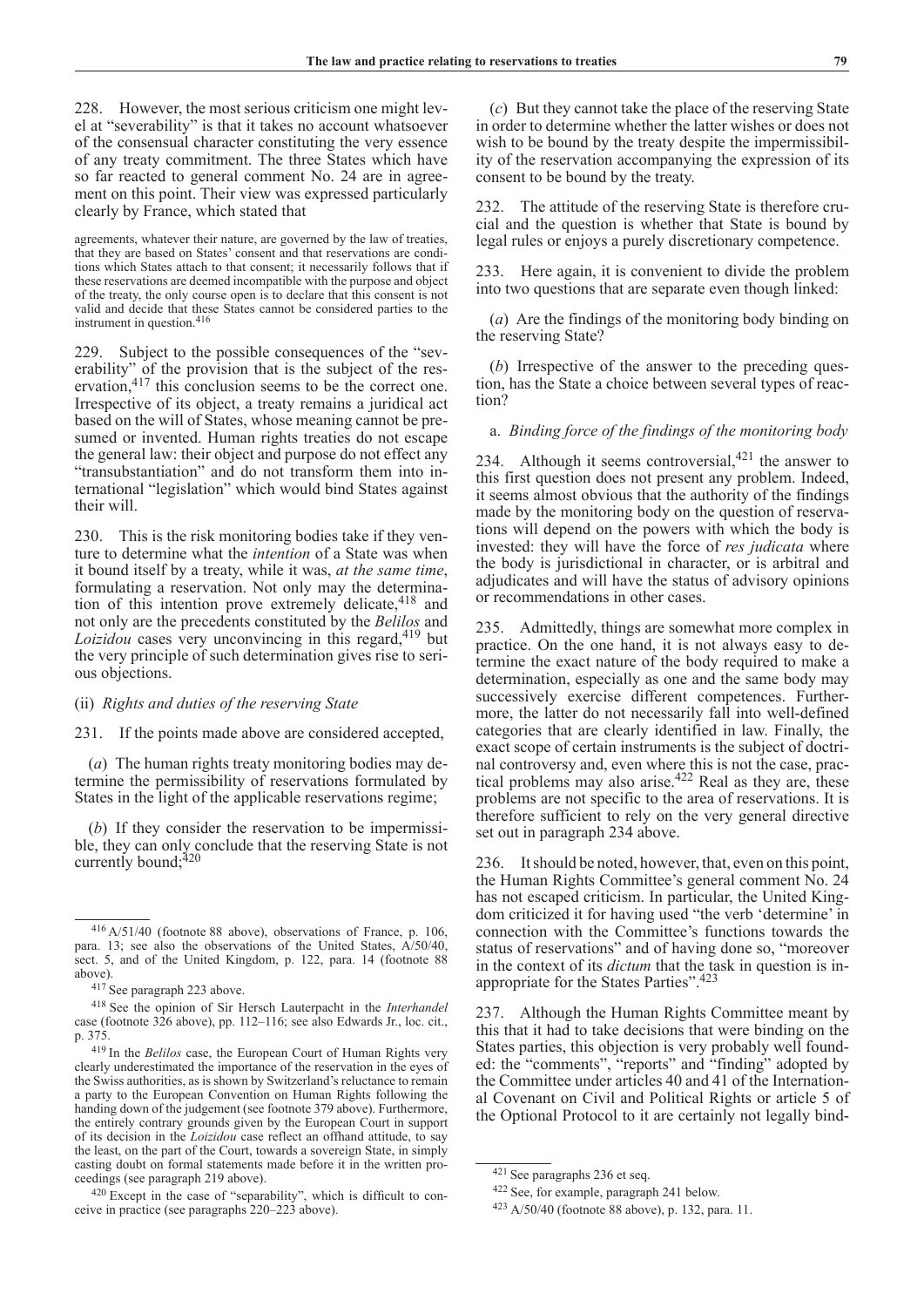ing.424 "Findings" would have been more accurate, but it is certainly true that "too much is not to be read into the verb 'determine'":425 the Committee can take a position regarding the permissibility or impermissibility of reservations formulated by the States parties to the Covenant in the exercise of its general functions of monitoring the implementation of that instrument, but "a competence to do something" should not be confused with "the binding effect of that which is done".426

238. Furthermore, when it considered the first report of the United States, following the adoption of general comment No. 24, the Human Rights Committee confined itself to "regretting" the extent of the State party's reservations, declarations and understandings to the International Covenant on Civil and Political Rights, stating that it was "also particularly concerned at reservations to article 6, paragraph 5, and article 7 of the Covenant, which it believes to be incompatible with the object and purpose of the Covenant".<sup>427</sup> Furthermore, at the last meeting devoted to consideration of this report, the Chairman of the Committee, responding to the concerns expressed by the United States, pointed out that: "The Committee's interpretations as set out in its general comments were not strictly binding, although it hoped that the comments carried a certain weight and authority."428

239. The formulas used by the chairpersons of the bodies set up under international human rights instruments in their 1992 and 1994 reports<sup>429</sup> call for similar comments. They are of different types and in any event cannot imply that the bodies concerned have greater powers in this area than those conferred on them by their statutes.

240. These powers also vary greatly, depending on circumstances and from body to body. It is nevertheless clear that by ratifying the treaties which establish these bodies, the States parties undertake to execute them in good faith, which implies at least that they will examine in good faith the comments and recommendations made to them by the bodies concerned.430

## b. *The reactions expected from the reserving State*

241. The juridical value of the findings of the monitoring bodies naturally has some bearing on the nature and scope of the consequential obligations for a reserving State whose reservation is declared inadmissible. Where

<sup>430</sup> See Higgins, "Introduction", p. xviii; and, more generally, Nguyen Quoc, Daillier and Pellet, op. cit., p. 372.

the body concerned is vested with decision-making powers, the State must conform to the body's decisions. However, this rule is tempered by two factors:

(*a*) In the first place, it is not entirely obvious, from the strictly legal standpoint, that a State would be legally bound to withdraw a reservation declared impermissible if this question does not constitute the actual subject of the decision; in the case of the human rights treaty monitoring bodies this is likely to occur only rarely;<sup>431</sup>

(*b*) Secondly, and again from a strictly legal standpoint, assuming that such a decision were handed down, it would have the *relative* authority of *res judicata* and would therefore impose an obligation on the defending State only in relation to the applicant or applicants.<sup>432</sup>

242. Too much importance should not, however, be attached to these strictly technical considerations: it is scarcely conceivable that a State anxious to observe the law—and to preserve its international image—would adopt such a restrictive position. This applies at least to any findings that might be made in such circumstances and to the recommendations made or advisory opinions given. While such instruments have no binding force, they do grant permission<sup>433</sup> and States parties cannot, without breaching the principle of good faith, remain indifferent to findings regarding the scope of their commitments, made, in the exercise of its functions (contentious, consultative or other), by an organ established under a treaty by which they have wished to be bound.

243. In all cases where such a body has found a reservation to be impermissible, the State therefore finds itself confronted with a choice. Except in special cases, it alone must determine whether the impermissible reservation that it attached to the expression of its consent to be bound constituted an essential element of that consent.434

244. The State has two options: (*a*) simply to withdraw the reservation; or (*b*) to terminate its participation in the treaty.

245. In both these cases, it must be borne in mind that the State's decision produces its effects, or in any event certain effects, ab initio. By definition, if the reservation is incompatible with the object and purpose of the treaty,<sup>435</sup>

<sup>424</sup> Higgins, "Introduction", p. xviii, footnote 7: "The legally binding nature of any 'determination' of the Committee, whether on this issue or otherwise, is problematic."

<sup>425</sup> Ibid.

<sup>426</sup> Ibid., p. xxii.

<sup>427</sup> A/50/40 (footnote 87 above), para. 279. 428 CCPR/C/SR.1406, para. 3.

<sup>429</sup> See footnote 84 above. "The treaty bodies should systematically review reservations made when considering a report and include in the list of questions to be addressed to reporting Governments a question as to whether a given reservation was still necessary and whether a State party would consider withdrawing a reservation that might be considered by the treaty body concerned as being incompatible with the object and purpose of the treaty" (A/47/628, para. 36). "They recommend that treaty bodies state clearly that certain reservations to international human rights instruments are contrary to the object and purpose of those instruments and consequently incompatible with treaty law" (A/49/537, para. 30).

<sup>431</sup> This might, however, be the case if a State (the reserving State or the objecting State) were to submit to the European Court of Human Rights a dispute relating to reservations under article 46 of the European Convention on Human Rights or article 62 of the American Convention on Human Rights. On the other hand, it is generally considered that the principle of *res judicata* extends only to the substantive provisions of jurisdictional or arbitral decisions and to the grounds on which they are necessarily based, but not to those decisions as a whole. While a jurisdictional organ may give its views on the permissibility of a reservation when an individual or inter-State application is made to it in relation to the implementation of the convention, it is doubtful that observations made in connection with the matter can be considered *res judicata*.

<sup>432</sup> See the position of Sir Humphrey Waldock (para. 205 above).

<sup>433</sup> See, for example: Jacqué, *Eléments pour une théorie de l'acte juridique en droit international public*, p. 238; and Nguyen Quoc, Daillier and Pellet, op. cit., pp. 373–374.

<sup>434</sup> See paragraphs 228–231 above.

<sup>435</sup> Bowett (loc. cit., p. 77) makes a distinction between a reservation that is "fundamentally inconsistent with the object and purpose of the treaty" and a reservation that is simply "impermissible" and draws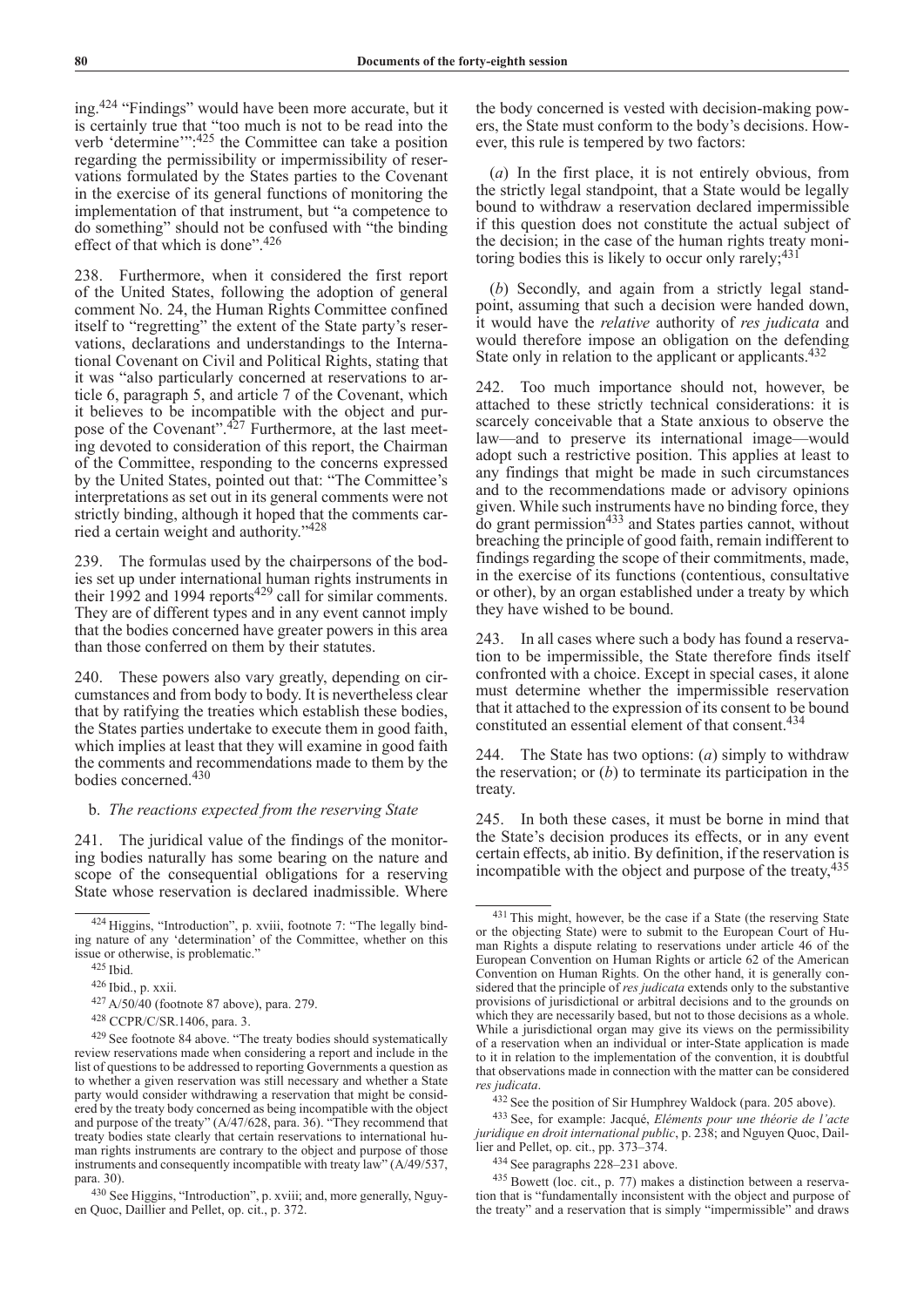it alters the latter's nature, emptying it of its substance, so that it is difficult to consider that the reserving State was really a party to the treaty.436 Consequently, the Special Rapporteur cannot regard as too absolute the nullity which would result from incompatibility of the reservation with the object and purpose of the treaty; the finding of impermissibility of the reservation may be made a long time after expression by the State of its consent to be bound<sup>437</sup> and may, in the meantime, have produced affects in law which it may be difficult or impossible to alter.

246. Certainly, the decision of the reserving State to end its relationships under the treaty following a finding that its reservation is impermissible presents real drawbacks. In particular, as was noted by Macdonald: "To exclude the application of an obligation by reason of an invalid reservation is in effect to give full force and effect to the reservation."438 This statement calls for two comments, however:

(*a*) The author assumes here the case of "separability";439 but what is envisaged here is different: in this case the State renounces the benefits of the treaty as a whole (or withdraws the challenged reservation);

(*b*) Consequently, a decision of the reserving State to terminate its relationships under the treaty simply has the effect of restoring the *status quo ante*.

247. Yet if this "all or nothing" situation is related to the functions of the reservations regime,  $440$  it is unsatisfactory and is liable to compromise the objective of universality by encouraging the reserving State to leave the treaty circle. The question therefore is whether this State cannot move towards an intermediate solution that will preserve the integrity of the treaty and yet allow the State to continue its participation without this causing it insuperable difficulties. In other words, is it conceivable, from a legal standpoint, for the State concerned to modify its reservation in order to make it compatible with the object and purpose of the treaty?<sup>441</sup>

248. Prima facie, such an intermediate solution seems scarcely compatible with the Vienna regime since, under the provisions of article 19 of the 1969 and 1986 Vienna Conventions, the formulation of a reservation can take place only "when signing, ratifying, accepting, approving or acceding to a treaty". Furthermore, the possibility of raising an objection to a reservation is restricted by the time limit set in article 20, paragraph 5.

249. However, the objection does not appear to be diriment. In the first place, if it is considered that the State has never in fact expressed a valid consent to be bound by the treaty,442 the "regularization" of its reservation would

seem, in fact, to be concomitant with the expression of its consent to be bound. Secondly, and above all, if, as seems inevitable without serious prejudice to the fundamental principle of consent which underlies every treaty commitment,<sup>443</sup> the reserving State can give up its participation in the treaty, it is difficult to see why it could not equally well modify the sense of its reservation, so as to make it compatible with the object and purpose of the treaty, and thus permissible. This solution, which is not incompatible with the Vienna rules, has the advantage of reconciling the requirements of integrity and universality that are inherent in any reservations regime.

250. As Mr. Valticos wrote in the partly dissenting opinion which he appended to the *Chorherr* v. *Austria* judgement of the European Court of Human Rights, rejection of this possibility

would … be unreasonable, because the government concerned have been informed of the non-validity of their reservation only several years after the ratification. The government in question should therefore have the opportunity to rectify the situation and to submit a valid reservation within a reasonable time and on the basis of their former reservation.444

251. There is, moreover, at least one precedent for such action. Although, by the *Belilos* judgement, the European Court of Human Rights considered that Switzerland was bound "irrespective of the validity of the declaration", which it had found not in conformity with article 64 of the European Convention on Human Rights,445 that country, in accordance, moreover, with a suggestion it had made to the Court and which the latter had not adopted,<sup>446</sup> formulated a new declaration,  $447$  without, seemingly, giving rise to any objection or protest. More generally, moreover, it probably must be recognized that States, which can at any time withdraw their reservations, may also "tone them down"; here again, the recent practice of the Secretary-General as depositary reflects the same approach.<sup>448</sup>

<sup>446</sup> See Schabas, "Reservations to human rights treaties …", pp. 76–77.

<sup>447</sup> Council of Europe, *Yearbook of the European Convention on Human Rights*, 1988, vol. 31 (Dordrecht, Martinus Nijhoff, 1993), p. 5. Switzerland even modified its declaration again the following year and Liechtenstein—whose own, identical declaration had nevertheless not been declared invalid by the Court—did likewise in 1992 (see Schabas, "Reservations to human rights treaties …", p. 77).

<sup>448</sup> Following several objections, the Government of the Libyan Arab Jamahiriya informed the Secretary-General on 5 July 1995 of its intention to "modify by making more specific" the general reservation it had formulated on its accession to the Convention on the Elimination of All Forms of Discrimination against Women. The Secretary-General communicated this modification (see *Multilateral Treaties Deposited with the Secretary-General* (footnote 282 above), chap. IV.8, pp. 172, 177–180 and 182, footnote 21), without this giving rise to any objection or criticism. (See also the Government of Finland's notification to the Secretary-General dated 10 February 1994 to amend, by reducing its scope, a reservation to the International Convention for the Protection of Performers, Producers of Phonograms and Broadcasting Organizations of 26 October 1961, ibid., chap. XIV.3, pp. 666 and 670, footnote 5.)

the conclusion that only the former "is a nullity and if severable can be struck out (ibid., p. 84). Versus: Redgwell, loc. cit., pp. 267–268.

<sup>436</sup> Notwithstanding the point made in footnote 435 above, the situation may be different if a reservation is prohibited by the treaty—because of a reservations clause—but yet cannot be regarded as contrary to the object and purpose of the treaty.

<sup>437</sup> See paragraph 213 above.

<sup>438</sup> Macdonald, loc. cit., p. 449.

<sup>439</sup> See paragraph 222 above.

<sup>440</sup> See paragraphs 90–98 above.<br><sup>441</sup> Or could it rectify whatever was the cause of the impermissibility of its reservation?

<sup>442</sup> See paragraph 245 above.

<sup>443</sup> See paragraph 228 above.

<sup>444</sup> *Judgment of 25 August 1993* (footnote 333 above), p. 42. Mr. Valticos further suggested that any new declaration or reservation should be submitted to the European Court of Human Rights for the latter to determine its validity. There is nothing to prevent this *de lege ferenda*, but a text should expressly provide for this or, alternatively, it would simply be possible to follow the advisory opinion procedure of Protocol No. 2 to the Convention for the Protection of Human Rights and Fundamental Freedoms, conferring upon the European Court of Human Rights competence to give advisory opinions.

<sup>445</sup> See paragraph 219 above.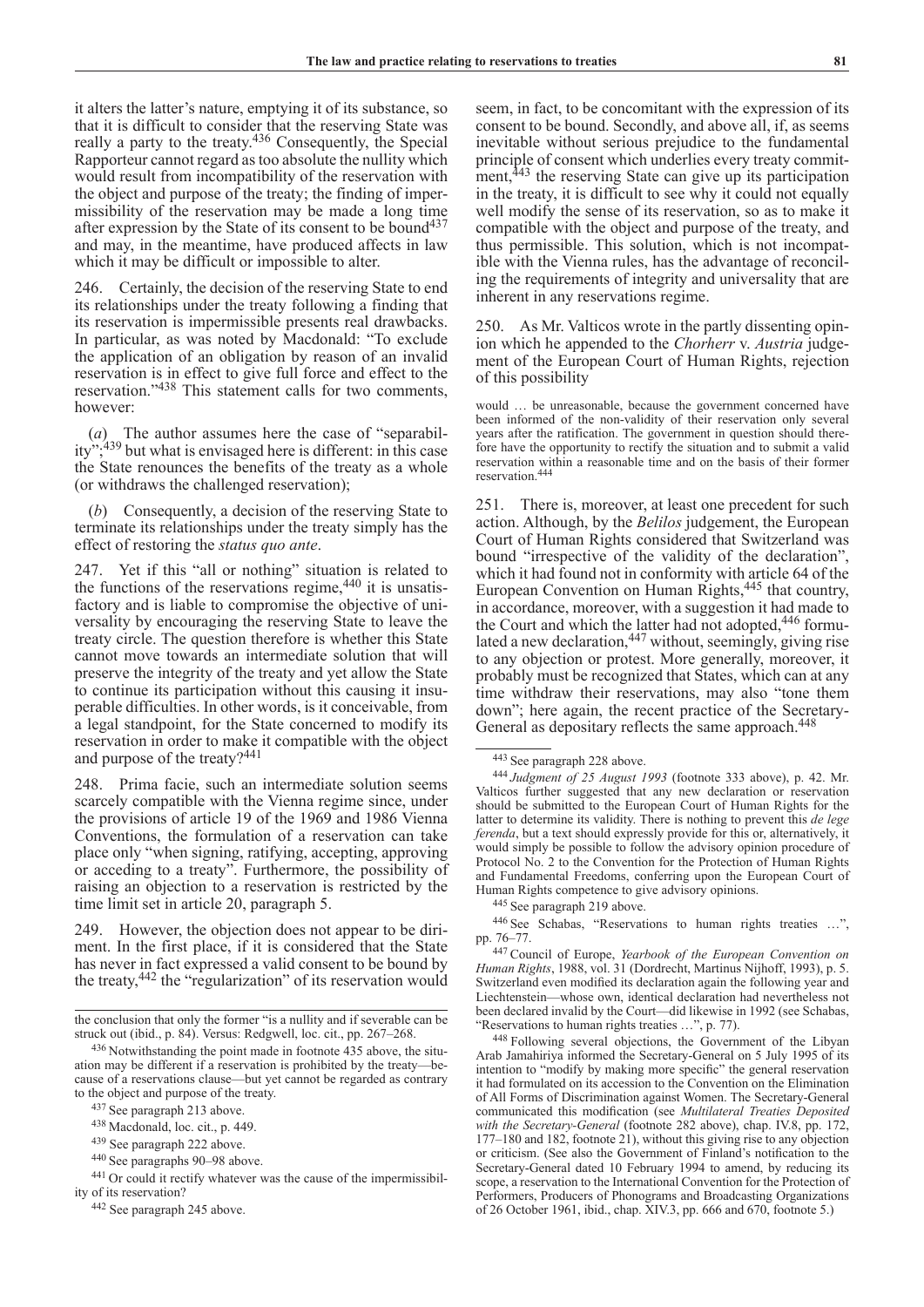## **Conclusion: coexistence of monitoring mechanisms**

252. In conclusion, it would seem that:

(*a*) While, as far as their content is concerned, the human rights treaties are not of such a special nature as to justify applying to them a different reservations regime, the establishment, by most of these treaties, of monitoring bodies influences the modalities of determination of the permissibility of reservations;

(*b*) Although no provision is made for this in their statutes, these bodies have undertaken to determine the permissibility of reservations to their constituent instruments. Their competence to do so must be recognized: it is a prerequisite for the exercise of the general monitoring functions with which they are invested;

(*c*) Like the contracting parties themselves in their relations inter se or any other bodies which may have competence to settle disputes, the monitoring bodies determine the permissibility of reservations to human rights treaties on the basis of the criterion of the treaty's object and purpose, thus confirming the adaptation to these instruments of the flexible reservations regime provided for in the 1969 and 1986 Vienna Conventions;

(*d*) The legal force of the findings made by these bodies in the exercise of this determination power cannot exceed that resulting from the powers given them for the performance of their general monitoring role; in all cases, however, the States must examine these findings in good faith and, where necessary, rectify the factors found to exist which render the reservation impermissible;

(*e*) No organ for determining the permissibility of reservations can take the place of the reserving State in determining the latter's intentions regarding the scope of the treaty obligations it is prepared to assume. The State alone, therefore, is responsible for deciding how to put an end to the defect in the expression of its consent arising from the impermissibility of the reservation;

(*f*) This "action to ensure conformity" may consist simply in withdrawal of the inadmissible reservation or in its modification.

## **CONCLUSIONS**

253. In view of the importance of the problems raised by the recent practice of the human rights treaty monitoring bodies with regard to reservations and the extent of the controversy this practice has generated, the Special Rapporteur has thought it necessary to depart somewhat from his intentions announced at the time of submission of his first report, regarding the order of dealing with the various issues raised by the question of "reservations to treaties". He believes it necessary for the Commission to present in this debate the viewpoint of general international law, of which it is one of the organs, a debate that is sometimes obscured, and in any event distorted, by certain approaches that are sometimes adopted with the best of intentions, but which, being too sectorial, tend to exaggerate the special aspects of particular areas, particular branches of law and particular treaties, to the detriment of the unity of the rules of international law.

254. Unity is not, of course, an end in itself and it is quite conceivable to envisage applying diverse rules to different situations when the situations so justify. Reservations to treaties do not, however, seem to require such a normative diversification: the existing regime is characterized by its flexibility and its adaptability and it achieves satisfactorily the necessary balance between the conflicting requirement of the integrity and the universality of the treaty.

255. Whatever may have been said or written on the subject, this objective of equilibrium is universal. Whatever its object, a treaty remains a treaty and expresses the will of the States (or international organizations) that are parties to it. The purpose of the reservations regime is to enable these wishes of States to be expressed in a balanced fashion and it succeeds in doing so in a generally satisfactory manner. It would be unfortunate to bring the regime into question by attaching undue importance to sectorial considerations that can perfectly well be accommodated within the existing regime.

256. This general conclusion must nevertheless be tempered by two considerations:

(*a*) First, it is undeniable that the law was not frozen in 1951 nor in 1969; $449$  issues which did not arise (or scarcely arose) at that time have since emerged and call for answers. The Special Rapporteur believes that the answers must be found in the spirit of the "Vienna rules", although these will have to be adapted and extended, as appropriate, whenever this is found to be necessary;

(*b*) Secondly, it should be borne in mind that the normal way of adapting the general rules of international law to particular needs and circumstances is to adopt appropriate rules by the conclusion of treaties. In the area of reservations, this can easily be done through the adoption of derogating reservations clauses, if the parties see a need for this.

257. More specifically, no determining factor seems to require the adoption of a special reservations regime for normative treaties, nor even for human rights treaties. The special nature of the latter was fully taken into account by the judges in 1951 and the "codifiers" of later years and it did not seem to them to justify an overall derogating regime. This view is shared by the Special Rapporteur.

258. There is reason to believe, however, that the drafters of the 1969 and 1986 Vienna Conventions never envisaged the role which the bodies for monitoring the implementation of certain treaties would later have to play, especially in the area of protection of human rights, in applying the reservations regime which they established. This role can in fact be quite easily circumscribed by the application of general principles of international law and by taking account of both the functions of a reservations regime and the responsibilities vested in those bodies.

259. There are, however, two circumstances—the second one in particular—that may justify the adoption of special reservation clauses, a measure that will in any case help to avoid sterile controversy.

<sup>449</sup> See the first report of the Special Rapporteur (footnote 2 above), p. 152, paras. 161–162.